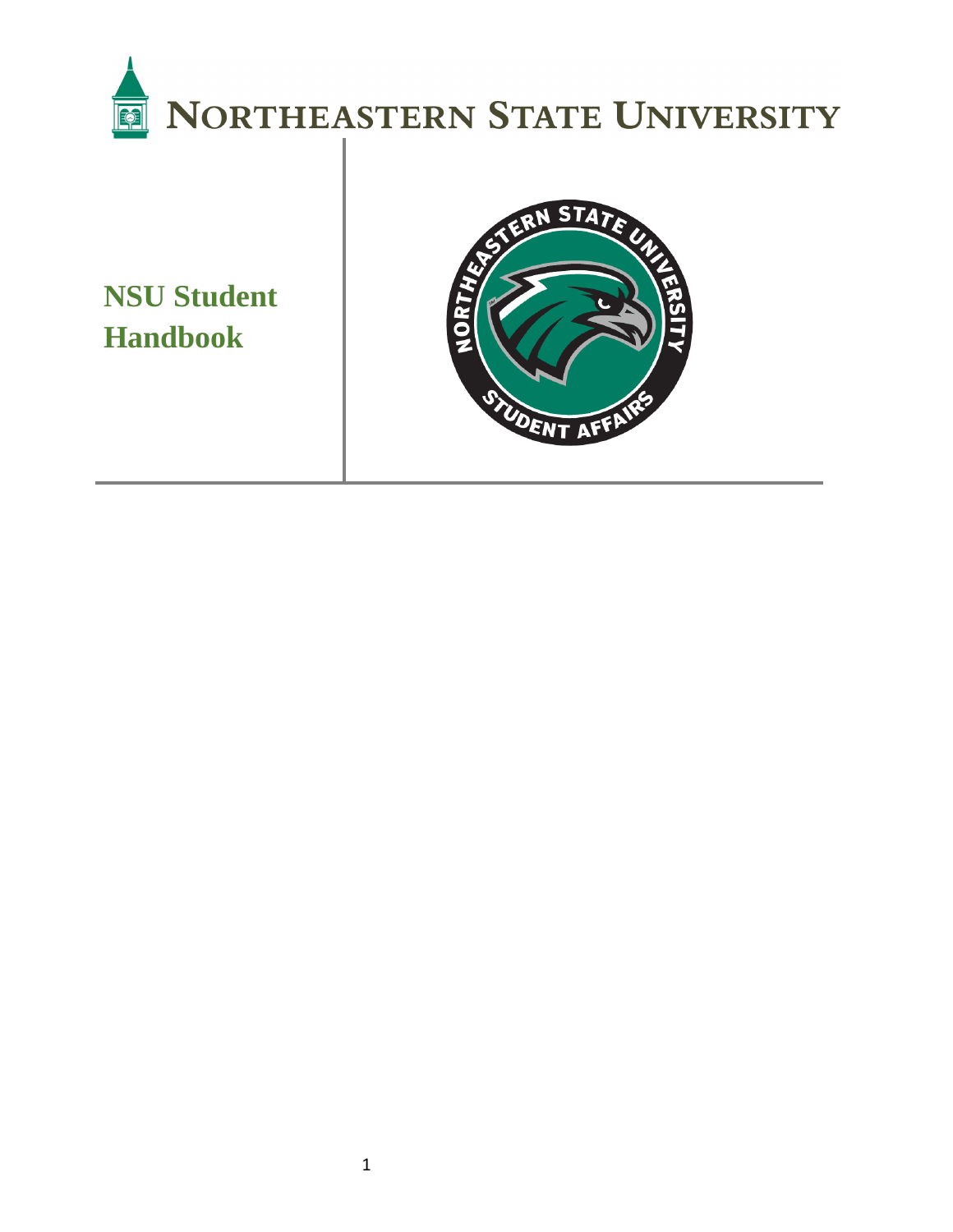#### **The Behavioral Intervention Team (BIT)**

The Behavioral Intervention Team (BIT) is a resource for faculty, staff, students, or other community members to confidentially report concerns. The team's purpose is to provide support and intervention to individuals displaying varying levels of disruptive, disturbed, distressed, and/or irregular behaviors.

Examples of behaviors to report may include:

- Concerning behaviors, statements, or written work
- Disruptive classroom or workplace behaviors
- Threats of harm to self or others
- Possession or suspected possession of weapons
- Angry/hostile behaviors or threats
- Concerning posts on Social Media accounts– Facebook, Instagram, Snapchat, etc.
- Odd or bizarre behaviors
- Reports of hazing, assault, rape, or any other form of violence or coercion
- Homelessness, or lack of necessities/resources

Anyone can make a report through the [Report a Concern](https://www.nsuok.edu/ReportConcern.aspx) link under Behavioral Concerns:

<https://www.nsuok.edu/ReportConcern.aspx>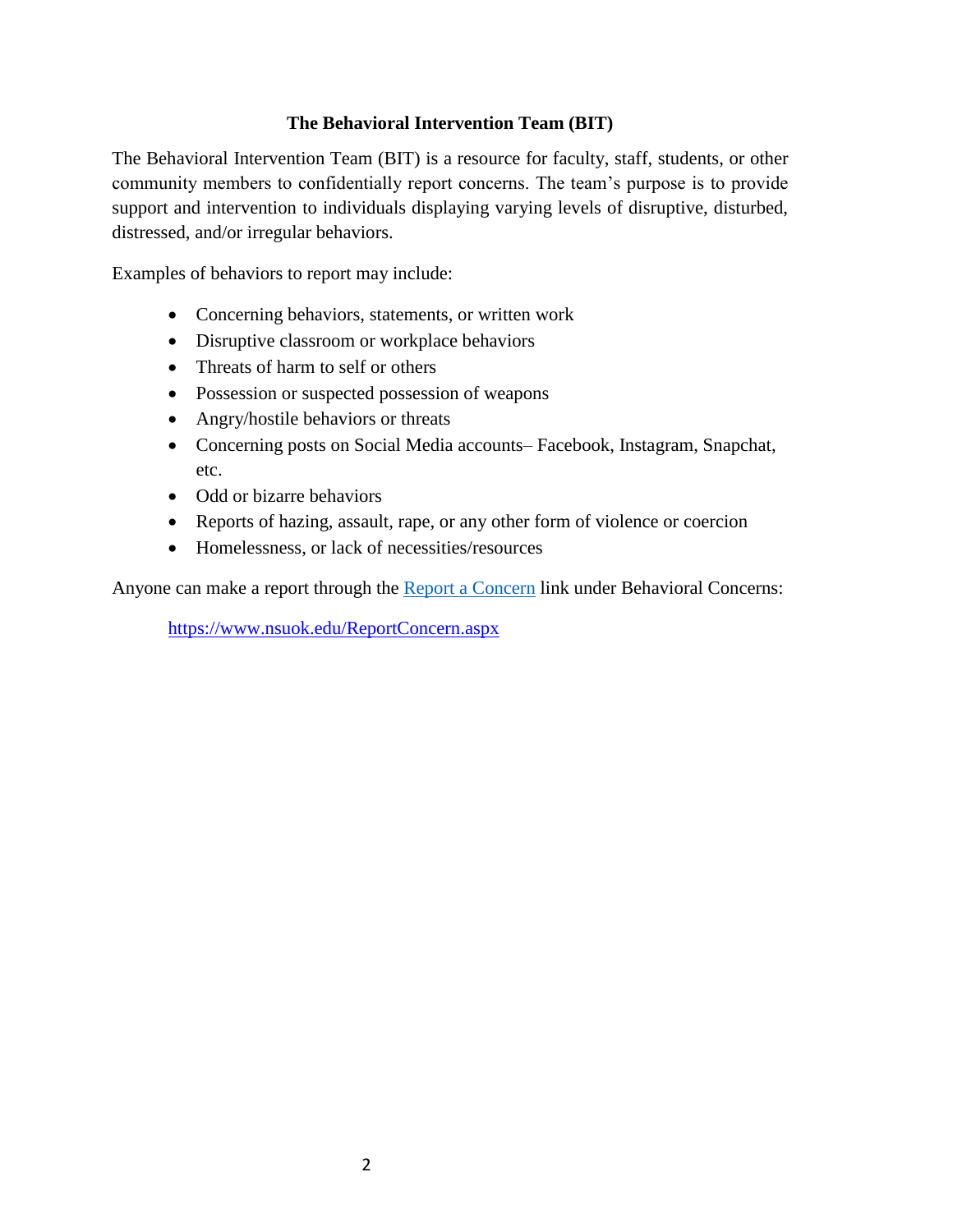### **Table of Contents**

| Misrepresentation upon Application to University, College, or Program 13 |  |
|--------------------------------------------------------------------------|--|
|                                                                          |  |
|                                                                          |  |
|                                                                          |  |
|                                                                          |  |
|                                                                          |  |
|                                                                          |  |
|                                                                          |  |
|                                                                          |  |
|                                                                          |  |
|                                                                          |  |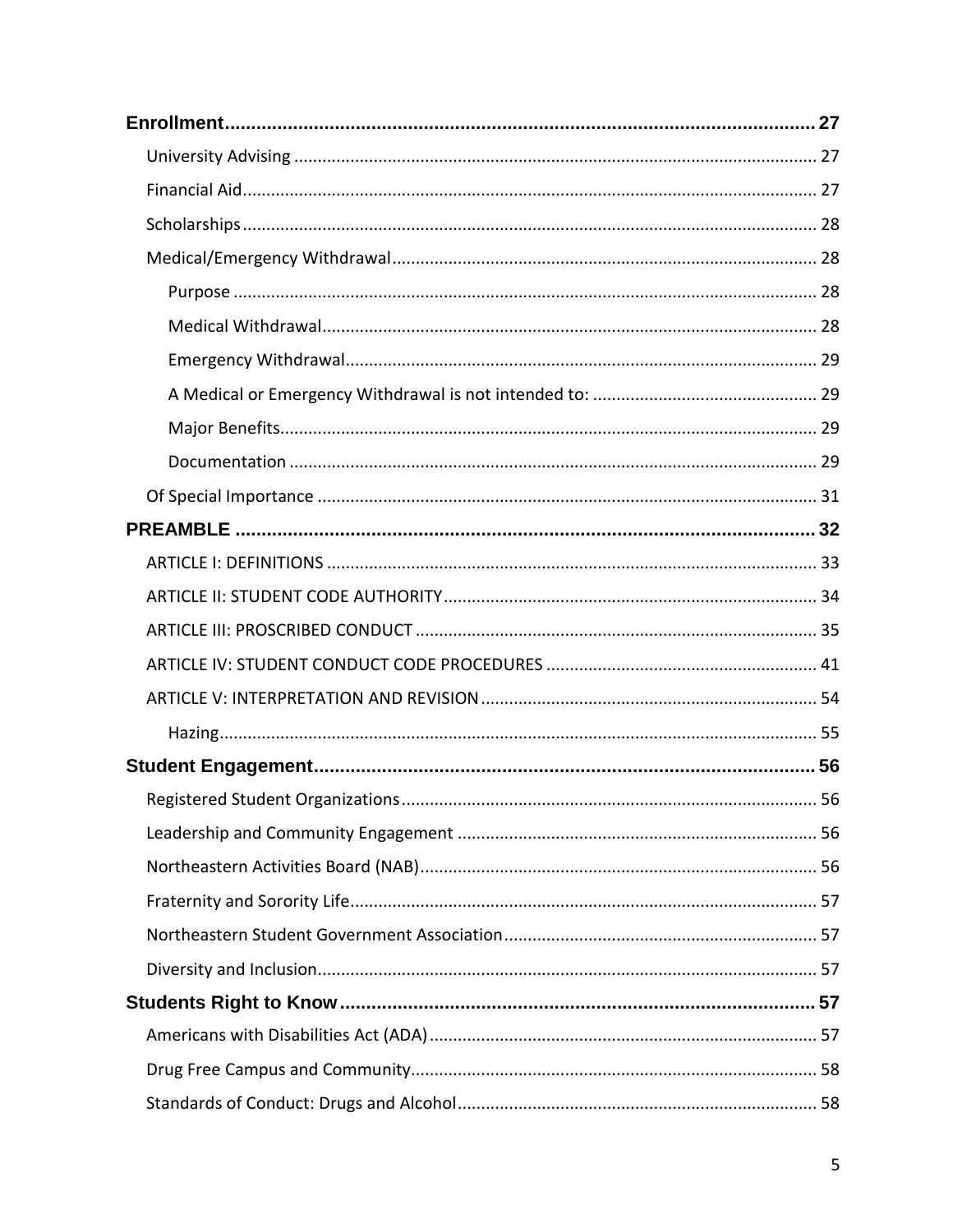| University Police and Northeastern State University Facebook and Website 62 |    |
|-----------------------------------------------------------------------------|----|
|                                                                             |    |
|                                                                             |    |
|                                                                             |    |
|                                                                             |    |
|                                                                             |    |
|                                                                             |    |
|                                                                             |    |
|                                                                             |    |
|                                                                             |    |
|                                                                             | 66 |
|                                                                             |    |
|                                                                             |    |
|                                                                             |    |
|                                                                             |    |
|                                                                             |    |
|                                                                             |    |
|                                                                             |    |
|                                                                             |    |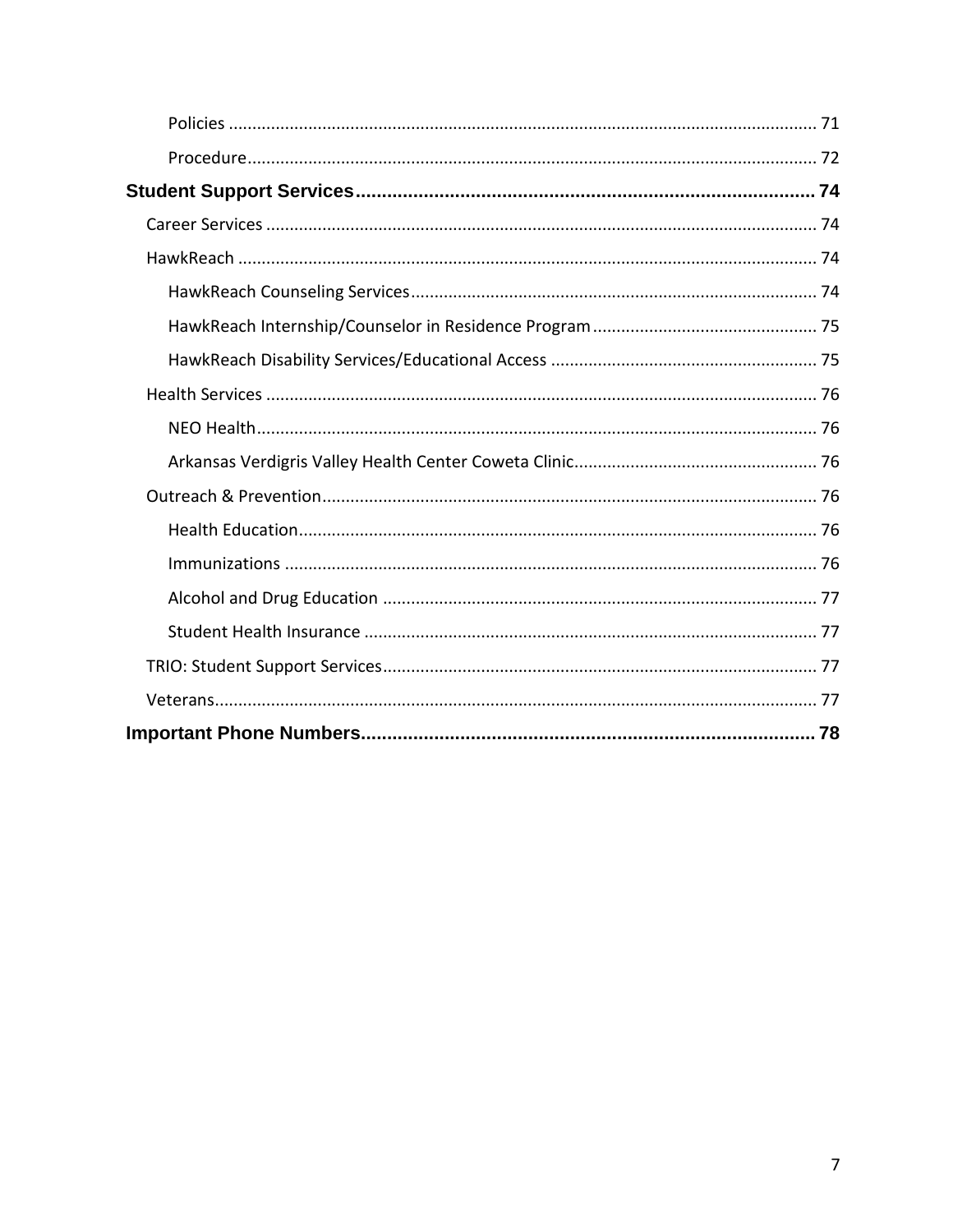# **NORTHEASTERN STATE UNIVERSITY**



# **Welcome to Northeastern State University**

You have come to an awesome and beautiful place where our enthusiastic students energize the entire campus community. Faculty members are engaged in student learning and focus their efforts on guiding you to degree completion, and the staff is committed to providing the best experience possible through genuine customer service. You are not the first to start this journey at NSU nor are you walking alone. From our origins as the Female Seminary of the Cherokee Nation in 1846 to becoming a college to train teachers in 1909, generations of students found their way here guided by a desire to learn and supported by loving families. NSU is the bridge that links dreams with accomplishments, and we are committed to your success.

We are honored to provide the ultimate college experience at our campuses in Tahlequah, Broken Arrow, and Muskogee. Although each campus has its own unique personality, together we are NSU. Our campuses provide access for those pursuing degree programs and support the region through community stewardship and economic development. We encourage you to experience RiverHawk Pride, visit the scenic Illinois River where our students have gathered for swimming and float trips for over 100 years, and live at a historic campus majestically decorated with the greatest variety of trees of all the universities in Oklahoma.

You have an incredible opportunity to participate in co-curricular opportunities that are open to all students. Please come and join us, wear our school colors, experience our commitment to student success, and complete your degree at Northeastern State University.

I want to personally invite you and your family and friends to experience NSU. We will help you turn your dreams into accomplishments. Gather here. Go far.

Steve Turner, Ph.D. President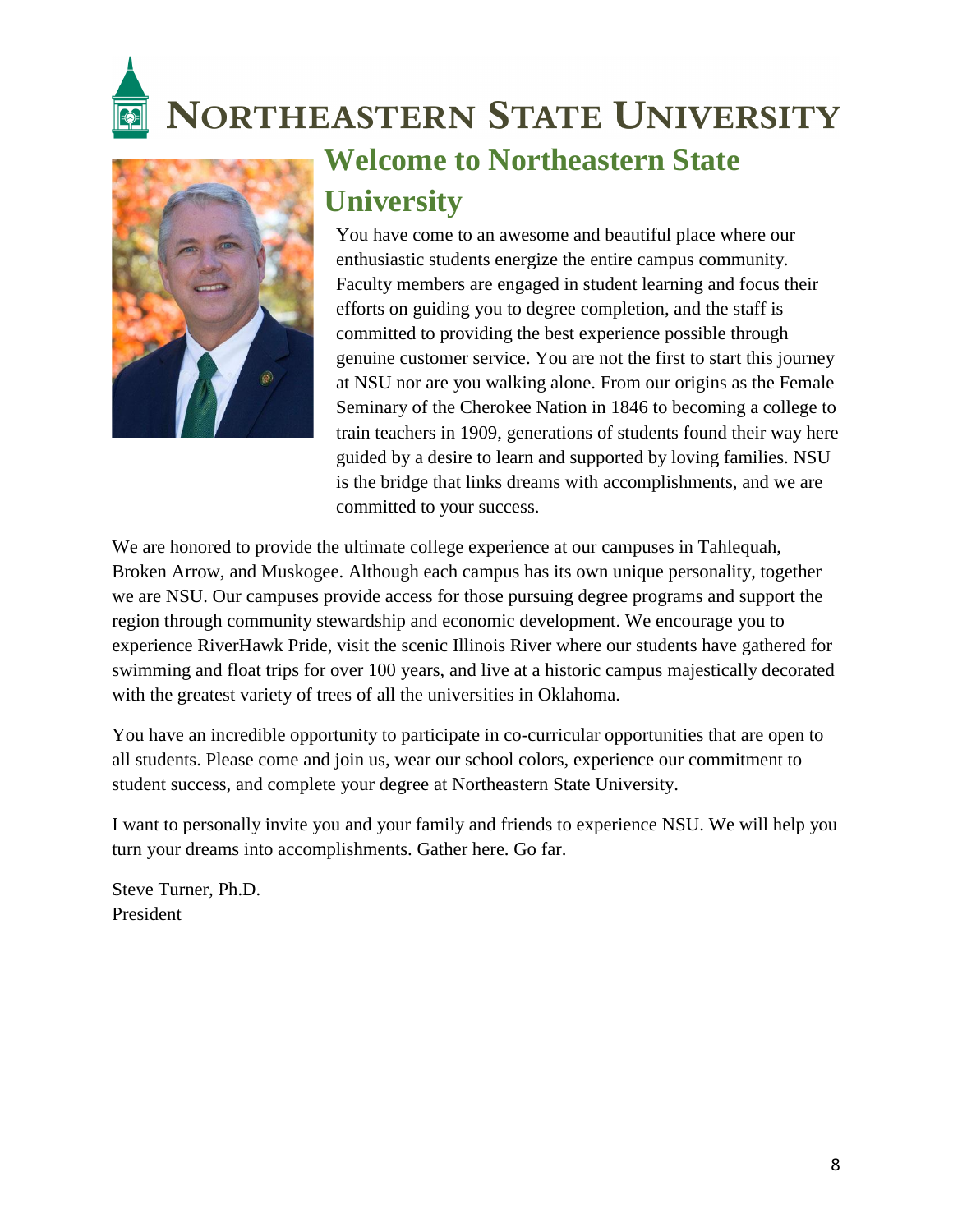# Northeastern State University Mission

Founded on the rich educational heritage of the Cherokee Nation, the campuses of Northeastern State University provide its diverse communities with lifelong learning through a broad array of undergraduate, graduate, and professional doctoral degree programs. With high expectations for student success, the University provides quality teaching, challenging curricula, research and scholarly activities, immersive learning opportunities, and service to local and professional communities. The institution's dedicated faculty and staff offer a service-oriented, supportive learning environment where students prepare to achieve professional and personal success in a multicultural and global society.

# <span id="page-8-0"></span>**Focused Mission Statement:**

We empower students, faculty, staff, and the community to reach their full intellectual and human potential by creating and expanding a culture of learning, discovery, and diversity.

# <span id="page-8-1"></span>Vision Statement**:**

Northeastern State University shapes the future of its region as the educational partner of choice, setting a standard of excellence by serving the intellectual, cultural, social, and economic needs of the University's diverse communities.

### <span id="page-8-2"></span>Core Values

#### <span id="page-8-3"></span>**Integrity:**

NSU models integrity through ethical and intellectual behaviors and practices by advancing honesty, human dignity, and accountability.

#### <span id="page-8-4"></span>**Collaboration:**

NSU engages in collaboration through partnerships to create learning opportunities and promote educational and economic success.

#### <span id="page-8-5"></span>**Creativity:**

NSU advances creativity through exploration, innovation, critical inquiry, and intellectual freedom.

#### <span id="page-8-6"></span>**Leadership:**

NSU inspires leadership through its commitment to prepare and serve others.

#### <span id="page-8-7"></span>**Excellence:**

NSU pursues excellence by continually improving individually and as a community.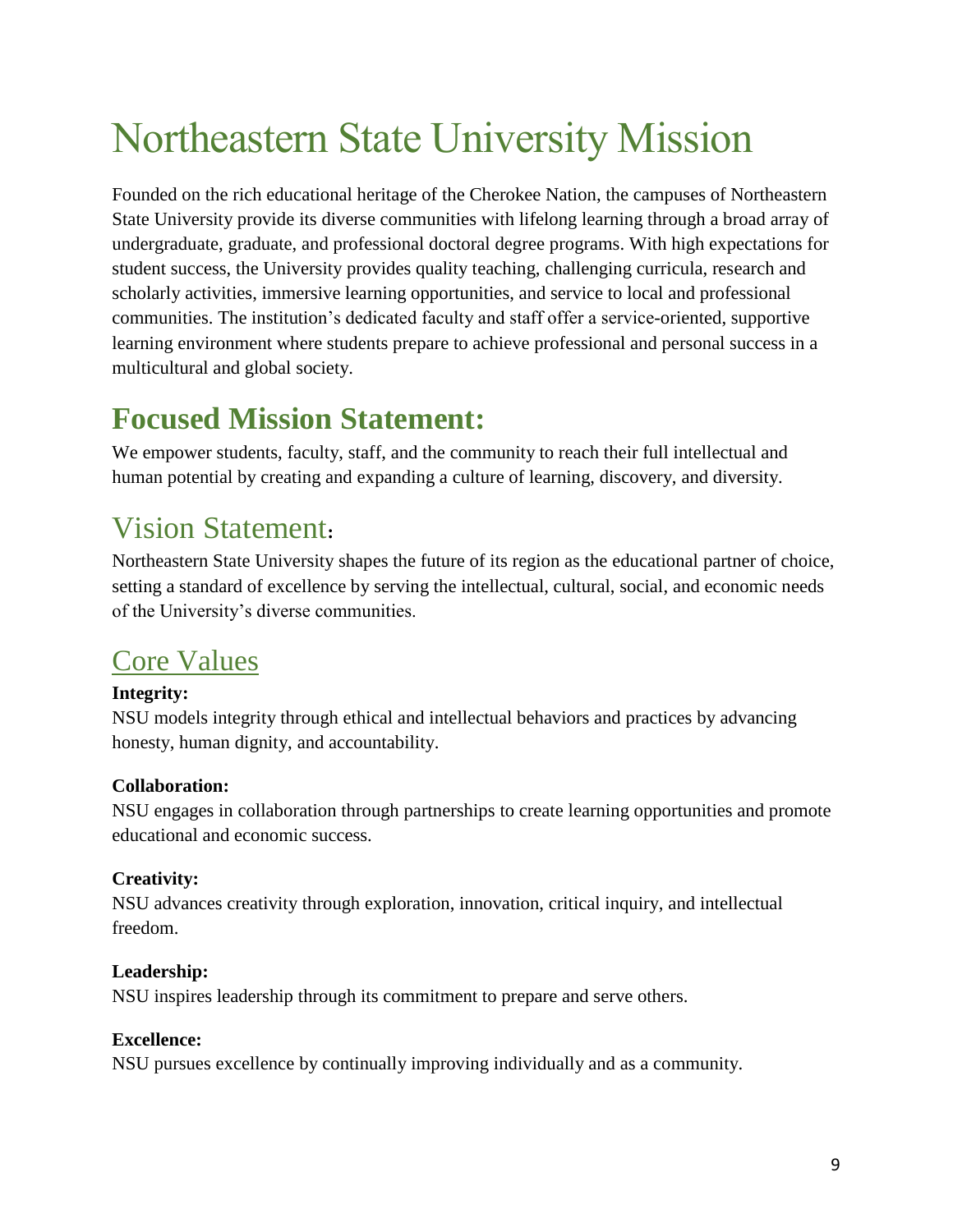#### <span id="page-9-0"></span>**Communication:**

NSU advocates communication through the free flow of information and ideas.

#### <span id="page-9-1"></span>**Diversity:**

NSU values diversity and empowerment by promoting the rights of individuals and equal access to educational and enrichment experiences, respecting cultural differences, and ensuring equal opportunity.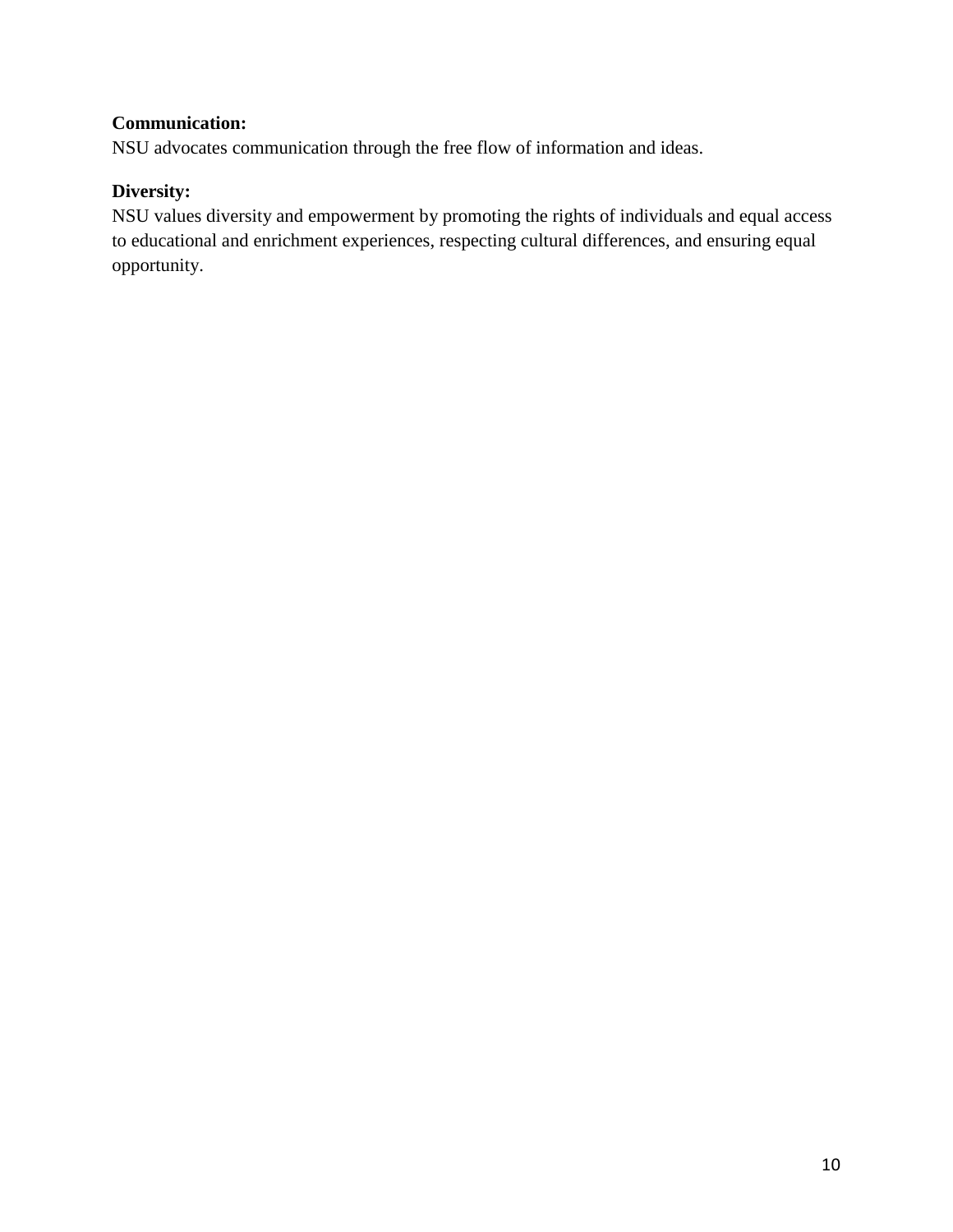# **Academic Services**

### <span id="page-10-0"></span>**Blackboard**

Blackboard is a web-based course management system that allows students and faculty to participate in classes delivered online or use online materials and activities to complement faceto-face teaching. Using Blackboard, instructors can provide students with course materials and tools like discussion boards, online quizzes, and an academic resource center. Blackboard use at NSU varies by course: instructors may supplement face-to-face classes with online materials in their course sites, or courses may be conducted entirely through Blackboard without any oncampus sessions. Contact your instructors to find out how Blackboard will be used in your courses.

## <span id="page-10-1"></span>Tutoring

On-campus and online tutoring is available for most subjects and is free to currently enrolled NSU students. Students may visit any tutoring lab on any NSU campus regardless of the campus they primarily attend. Tutoring lab hours may vary by semester.

- Cappi Wadley Reading and Technology Center Bagley Hall 3rd Floor
- Communication Lab Journalism  $2<sup>nd</sup>$  Floor Landing
- Computer Science Labs BASC 151 and Webb 307 & 329
- Math Lab  $SC$  264
- Science Labs BASC 151 and SC 163
- Tutor.com Online Tutoring Accessible through Blackboard for all courses in which you are enrolled.
- TRIO Haskell Hall South Entrance
- University Writing Centers BALB 226 and SH 135

(Buildings beginning with BA are located on the Broken Arrow campus.)

\*Additional tutoring resources are available by semester. Go to NSU tutoring at [www.nsuok.edu/tutoring](http://www.nsuok.edu/tutoring) for a complete list.

# **Administrative Services**

### <span id="page-10-2"></span>Absences

Regular attendance in classes is required. Excessive absences may reflect the grade assigned for a course. Class attendance policies that impact grades must be included in the course syllabus. Instructors should keep a record of daily attendance for each student.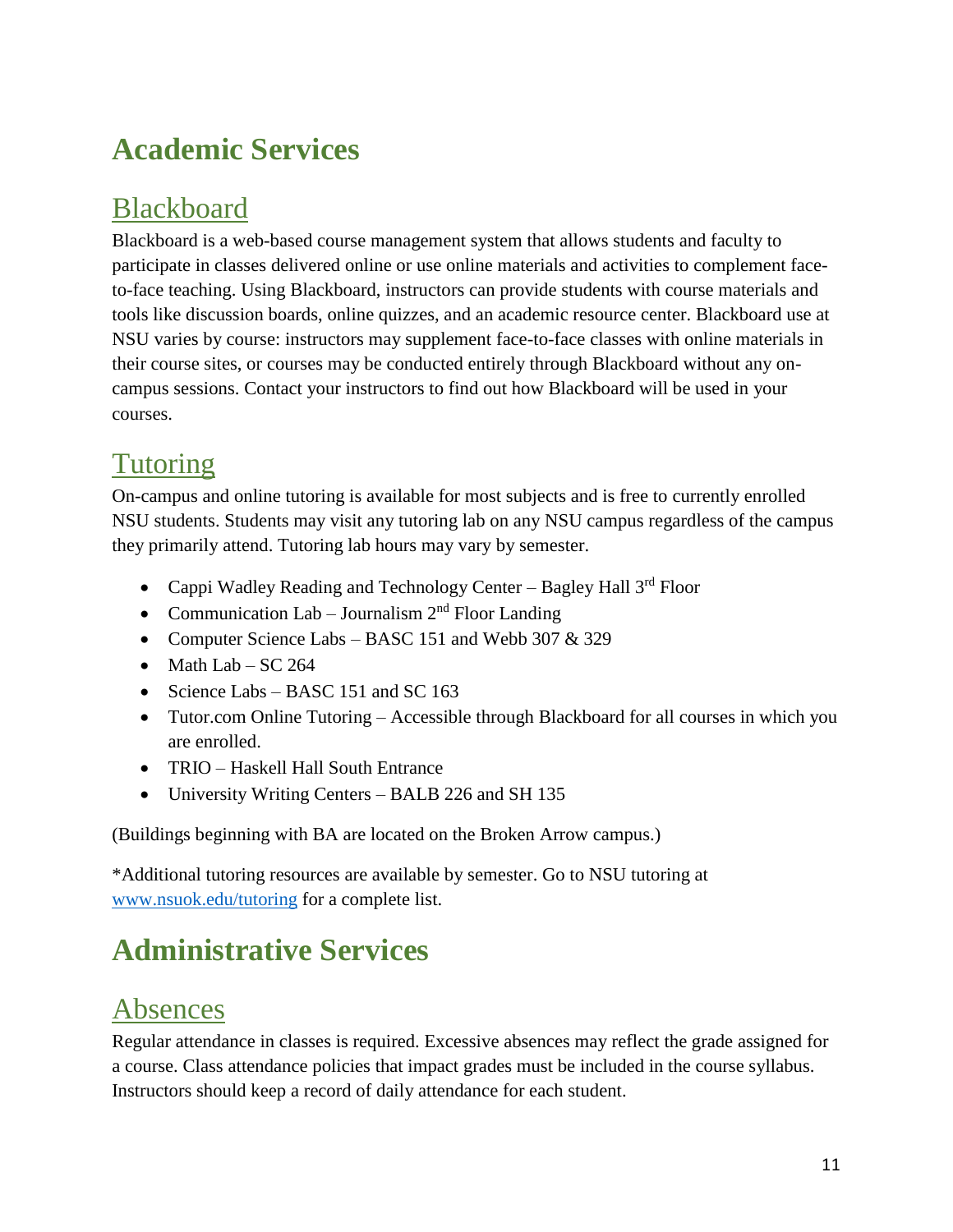Absences for University-approved functions may be permitted only after the activity sponsor has received authorization. This approval does not excuse students from fulfilling assignments and tests in the course, but authorizes them to receive reasonable accommodations from the instructor in fulfilling the assignments. It is the student's responsibility to contact the instructor **prior** to the event to make arrangements for the classes and information missed.

Notice to faculty of absences for three or more consecutive class periods due to medical reasons or death of an immediate family member may be initiated through Student Affairs. Proper documentation must be provided at the time of the request to verify absences. Notification will be sent to the student's faculty members. **This notice does not excuse a student's class absences.** The notice is to assist students with interim communication prior to returning to campus. It is the student's responsibility to contact the instructor to make arrangements for the classes and information missed.

### <span id="page-11-0"></span>Advertising and Posting

All posters, including signs, fliers, handouts, etc., must have prior approval from Student Affairs before they are placed on or about the campus of Northeastern State University. A list of the regulations regarding all posting/advertising locations on the NSU Tahlequah campus can be obtained in the Office of Student Engagement. The Student Affairs office in Broken Arrow and Dean's office in Muskogee can also provide additional resources.

## <span id="page-11-1"></span>Behavioral Intervention Team

#### <span id="page-11-2"></span>**Mission**

To serve as NSU's central point of contact regarding behaviors of concern in order to determine what intervention or support resources are needed, and to connect students with those resources.

#### <span id="page-11-3"></span>**Purpose**

The Behavioral Intervention Team (BIT) is a function of the division of Student Affairs and is charged with the responsibility of identifying, investigating, assessing, and monitoring concerning behaviors and/or threats to the University community.

The Team provides referrals to resources and services in an effort to enable individuals or groups to remain successful members of the community. After a report is received, the BIT will determine an individualized course of action, implement the plan, follow-up and track outcomes, and adjust the plan as needed.

The Behavioral Intervention Team reviews cases that are reported for behaviors ranging from seemingly minor classroom disruptions to behavior that holds the potential of threatening the University community or individuals in the community. Some examples of behaviors that warrant a report may include: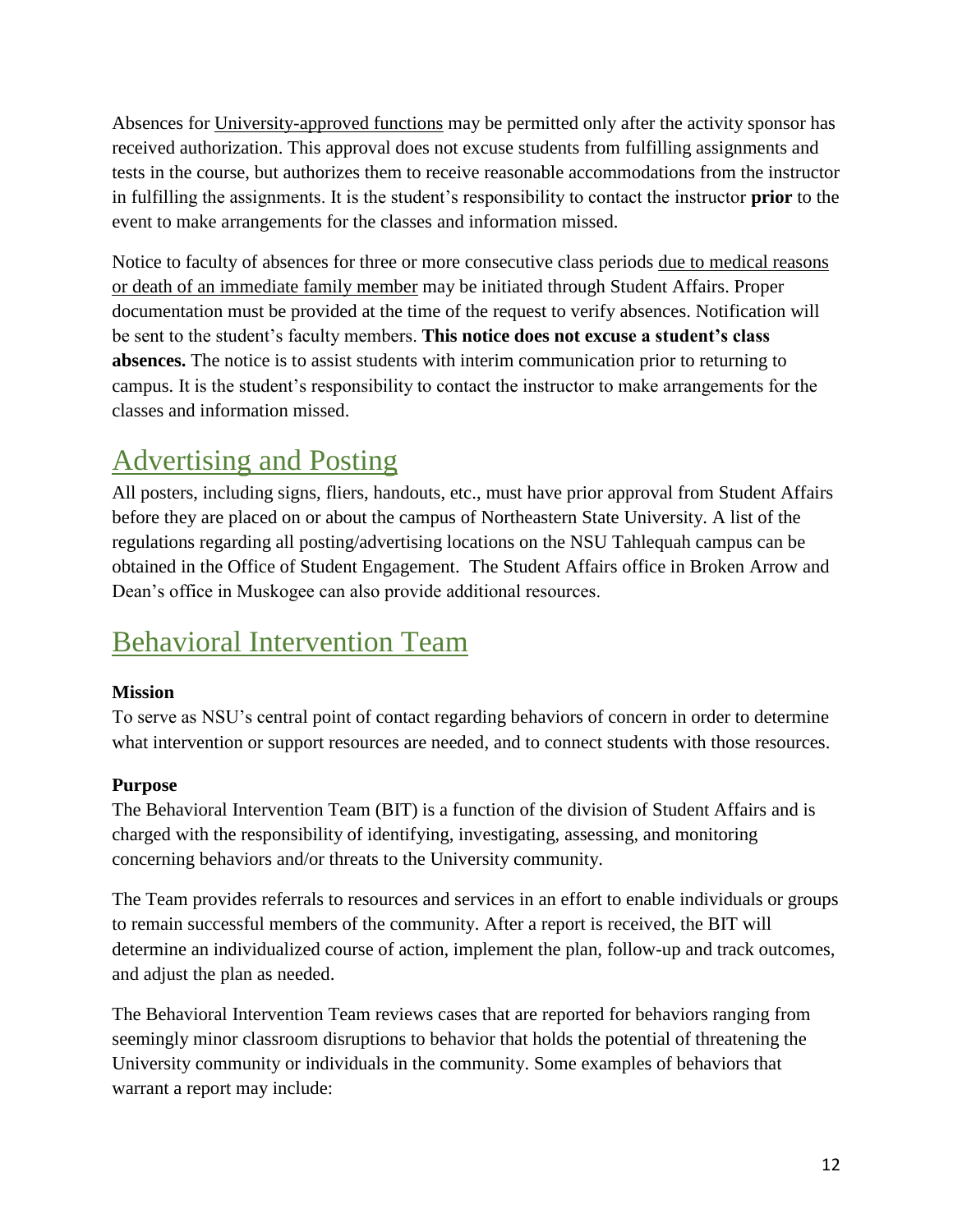- Concerning behaviors, statements, or written work
- Disruptive behaviors in the classroom or living community
- Threats of harm to self or others
- Possession or suspected possession of weapons
- Angry/hostile behaviors
- Concerning posts on social Media Facebook, Instagram, Snapchat, etc.
- Odd or bizarre behaviors
- Homelessness or lack of necessities

#### <span id="page-12-0"></span>**Procedure for Reporting**

Any reports of concerning events or behaviors will be investigated by the team. A report can be made by contacting any of the following:

- Student Affairs 918-444-2120
- University Police 918-444-2468
- Counseling Services 918-444-2042
- By clicking "Report a Concern" found at the bottom of all pages of the NSU website.

#### <span id="page-12-1"></span>**Misrepresentation upon Application to University, College, or Program**

Students who fail to disclose complete and accurate information on their application, or during the admissions process and/or processes for a college or program, are subject to immediate rescission of admission to the university and/or program, and/or referral to the student conduct process.

### <span id="page-12-2"></span>Campus Parking

#### <span id="page-12-3"></span>**Permits**

All vehicles parking on any NSU Campus must obtain a valid parking permit. Permit types include visitor, student, faculty, and staff. One-day visitor permits may be obtained at the Parking Services office located on the Tahlequah campus. All permits allow you to park in the designated parking spaces according to your purchased permit type. Employees and students must park only in the parking areas reserved for your type of parking permit. A valid parking space is defined by parallel lines on both sides of the vehicle, and a line, curb, parking block, or other type of barrier in front of the vehicle.

Any person who persists in repeating violations of the Northeastern State University Parking Regulations, damages property, or commits any act detrimental to the safety of others or to the best interests of the University community, will be subject to cancellation and confiscation of his/her parking permit and revocation of all parking privileges, as well as other actions.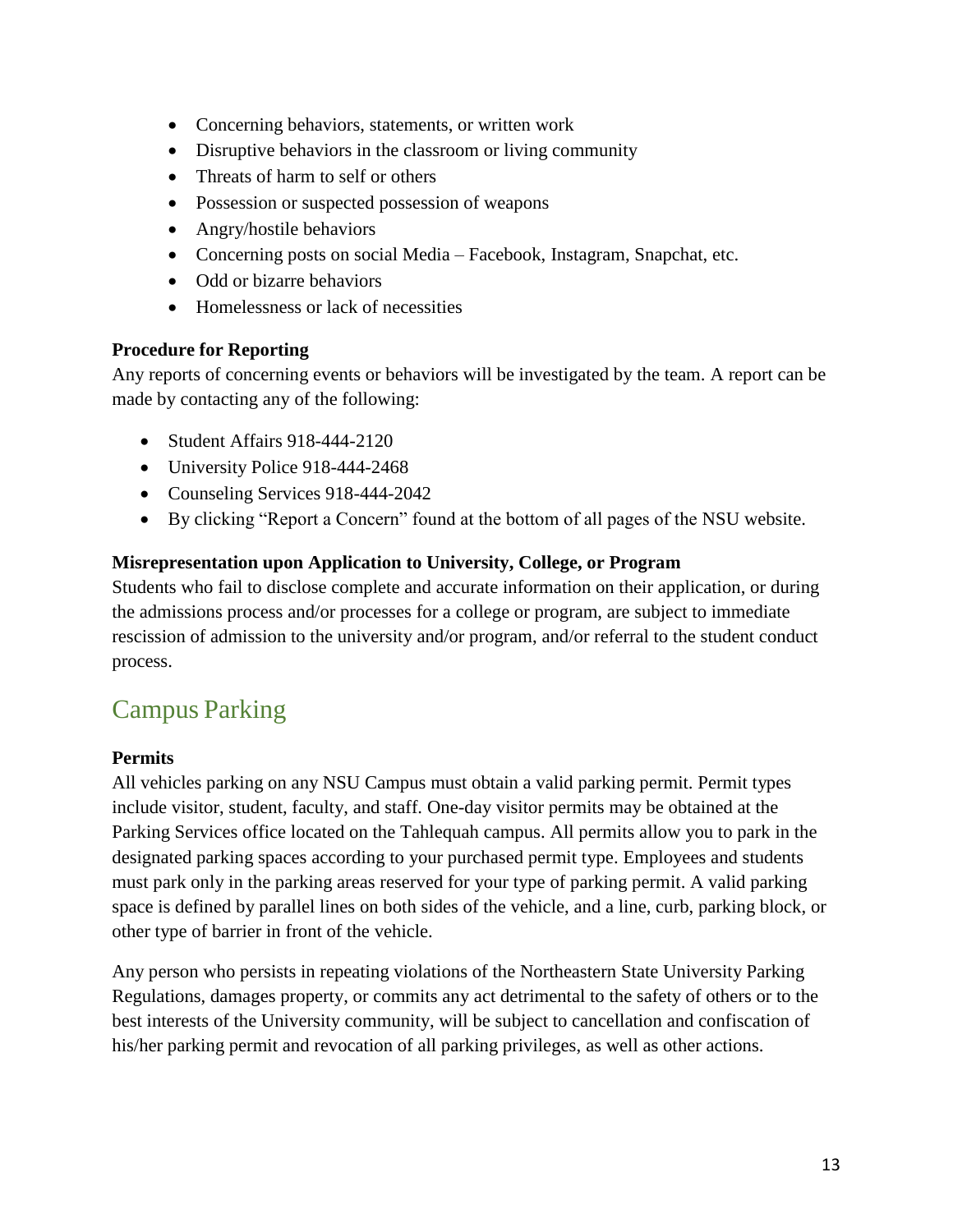Only parking permits issued or authorized by NSU University Police and Parking Services are valid and will be honored. Such substitutes as signs or decals issued by others, hand-written notes left on the exterior of a vehicle, etc., are unacceptable and will not be honored by enforcement personnel.

Students who park vehicles on-campus are required to immediately purchase and display a parking permit. Students must register their vehicles by the first week of class. Housing residents must register their vehicle upon moving in. All parking permits expire on August 31 of each year. Parking permits are to be displayed on the driver's side windshield, on the inside, lower left corner. Only one permit per student.

Students should obtain their parking permit at the Parking Services office located in the University Center lower level. Students must present their NSU ID card with NSU ID number at the time of permit registration. Permits are the responsibility of the purchaser and must be removed prior to sale or transfer of the vehicle. Student permits are not transferable to any other vehicle. Only one current permit shall be displayed on a vehicle. A permit must not be altered or defaced.

Students will be issued a parking permit that allows parking in any area signed and designated for student parking or multipurpose parking. On-campus Family Housing Apartment residents will be issued a parking permit that allows parking in lots signed and designated for students, resident and multipurpose parking.

#### <span id="page-13-0"></span>**Disabled Parking**

Vehicles displaying a state issued Physical Disability Permit, along with a valid NSU parking permit, may park in any legal parking space in designated faculty/staff, students, and visitor parking lots or any physical disability space with the exception of spaces reserved for other uses. Short-term temporary physical disability permits will be issued only to persons who have purchased and displayed a valid NSU permit. Short-term temporary physical disability permits will be valid for two weeks only. The temporary physical disability parking permits allows persons to park in any legal parking spaces only. Temporary physical disability parking permits are not valid to park in designated physical disability spaces. The temporary permits can be obtained at Parking Services. Temporary disabled permit for a longer period of time, not to exceed 30 working days, will be issued only with a letter from a physician stating a need for a disabled permit and the length of time it is needed. Persons needing a temporary disabled permit for a period longer than 30 working days will need to apply for a state issued permit. Temporary disability permits will allow persons to park in any legal parking space, other than Physical Disability marked space. By law, Physical Disability marked spaces are reserved for state issued permits only.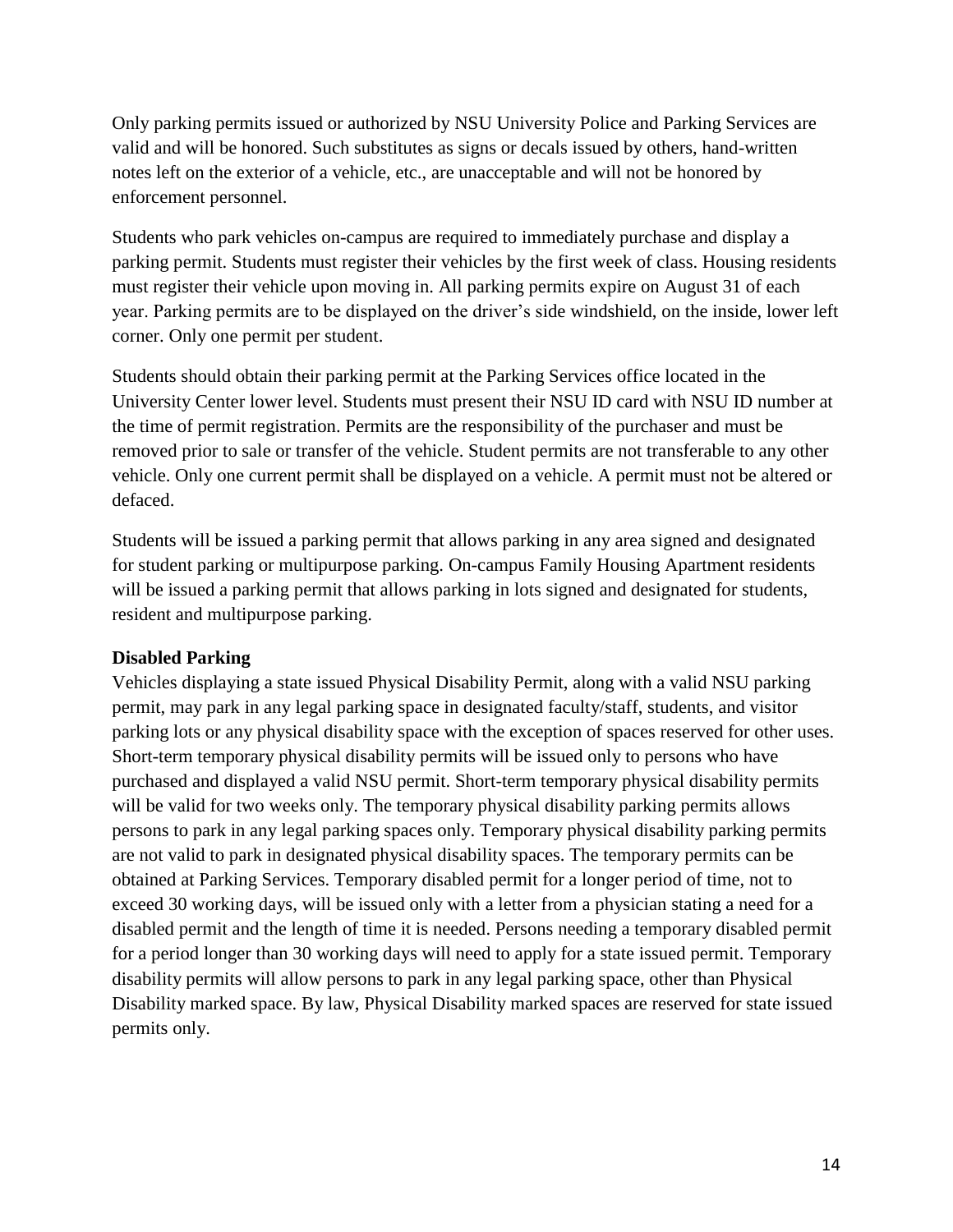#### <span id="page-14-0"></span>**Motorcycles**

Motorcycles will receive a decal to be placed on the front left fork. Permit must be placed where it can be easily seen. Motorcycles must park in designated motorcycle parking.

#### <span id="page-14-1"></span>**Bicycles**

NSU does not require that bicycles be registered with University Police. However, University Police will register your bicycle free of charge and provide a decal for ID purposes. Operators of bicycles must abide by all applicable state and municipal ordinances concerning movement across campus. Students, faculty, and staff must park bicycles in designated bicycle areas.

#### <span id="page-14-2"></span>**Parking Citation**

Parking citations may be given for violation(s) of any parking guidelines.

#### <span id="page-14-3"></span>**Parking Citation Appeal**

An appeal for a citation must be made in writing at the Parking Services Office within 20 business days from the date the citation was issued. Appeals will not be accepted after the 20 business day period. A parking citation appeal form may be obtained at University Police or Parking Services or download the form at:

[offices.nsuok.edu/publicsafety/ParkingServices/Forms.](https://offices.nsuok.edu/publicsafety/ParkingServices/Forms.aspx) Complete form and mail or deliver to Parking Services.

### <span id="page-14-4"></span>Computing Resources

As a campus community member, students are able to utilize University-owned computer equipment, software and communications networks in accordance with policies outlined in all applicable sections under Computing and Telecommunications in the NSU Manual of Administrative Procedures.

[https://policies.nsuok.edu/BusinessFinance/InformationTechnologyServices/AcceptableCompute](https://policies.nsuok.edu/BusinessFinance/InformationTechnologyServices/AcceptableComputerandNetworkUse.aspx) [randNetworkUse.aspx](https://policies.nsuok.edu/BusinessFinance/InformationTechnologyServices/AcceptableComputerandNetworkUse.aspx)

Northeastern State University retains the right to deny any or all future computing privileges in the event that a violation of the Computer and Network Use policy occurs. Any violation of this policy may be subject to disciplinary action through the Student Conduct Code and/or any applicable federal, state and local laws.

For more information on computer use policies, or for assistance with technical issues, please contact the ITS Service Desk at 918-444-5678.

# <span id="page-14-5"></span>Light the Way Emergency Fund

In celebration of the 125<sup>th</sup> anniversary of Seminary Hall, President Steve Turner issued a challenge to the Northeastern State University Centurions and President's Circle donors to establish an emergency fund for NSU students in need. This new funding source is designed to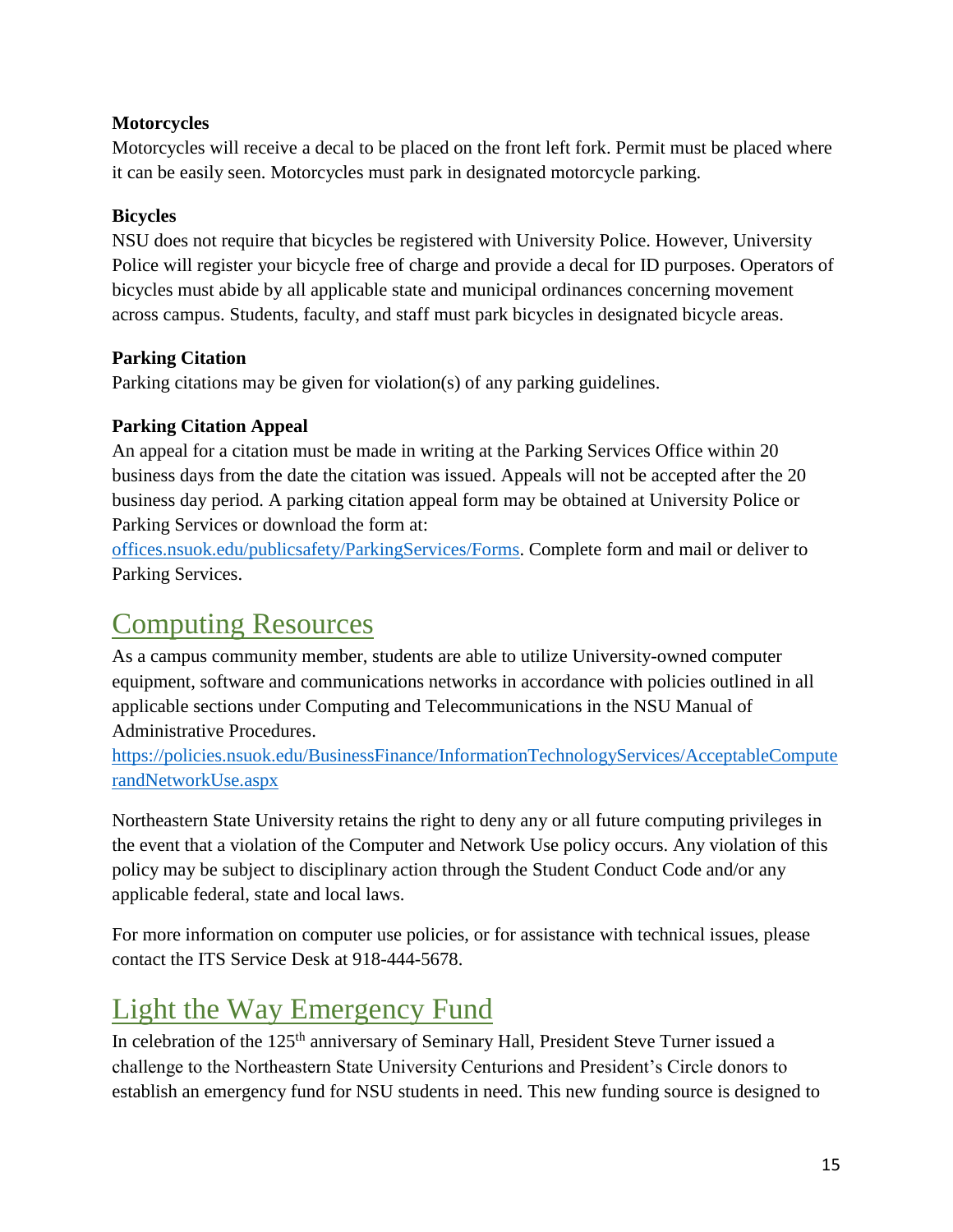assist students (undergraduate and graduate) during times of crisis in order for them to maintain their enrollment. It is designed to enable a student to meet a short-term financial hardship and is maintained by the Northeastern State University Foundation.

The Light the Way Emergency Fund is not a loan, however, **students who receive support are strongly encouraged to repay the amount back to the NSU Foundation Light the Way Emergency Fund** in order for other students to also benefit in times of need.

**\***Please note**\*:** Funds may be counted as income and may be subject to federal and/or state taxes. There may also be additional impacts on current or future financial aid awards. Students should be sure to understand these implications prior to applying for Light the Way Emergency Funds.

#### <span id="page-15-0"></span>**Light the Way Criteria**

The Light the Way Emergency Fund may be used to assist students with unexpected emergency expenses such as:

- Replacement of necessary items following fire, theft, or natural disaster
- Travel costs related to a death or illness of immediate family member
- Unanticipated and/or extraordinary child expenses, including, but not limited to, childcare, formula, and diapers
- Medical Bill(s) or Medications
- Sudden emergency moves, a change in living conditions, the prevention of homelessness
- Safety needs (i.e., lock changes)
- Car repairs and operation in excess of typical wear and tear usage issues

Expenses **NOT** covered by the Light the Way Emergency Fund:

- Tuition, fees, books
- Normal vehicle maintenance costs
- Basic housing and living expenses such as rent, utilities, or deposit
- Food expenses

#### <span id="page-15-1"></span>**Application Process**

All applicants must be in good standing with the university and be enrolled in at least six credit hours at the time of application.

A student may only receive funds once during their academic career at Northeastern State University. Other resources must be unavailable or have been exhausted or insufficient in order to qualify for Light the Way Emergency Fund. A student must be able to provide documentation to support the request for funds such as bills, medical documents, receipts, estimates for repairs, photographs, letters of support, newspaper articles, court documents, police reports, etc.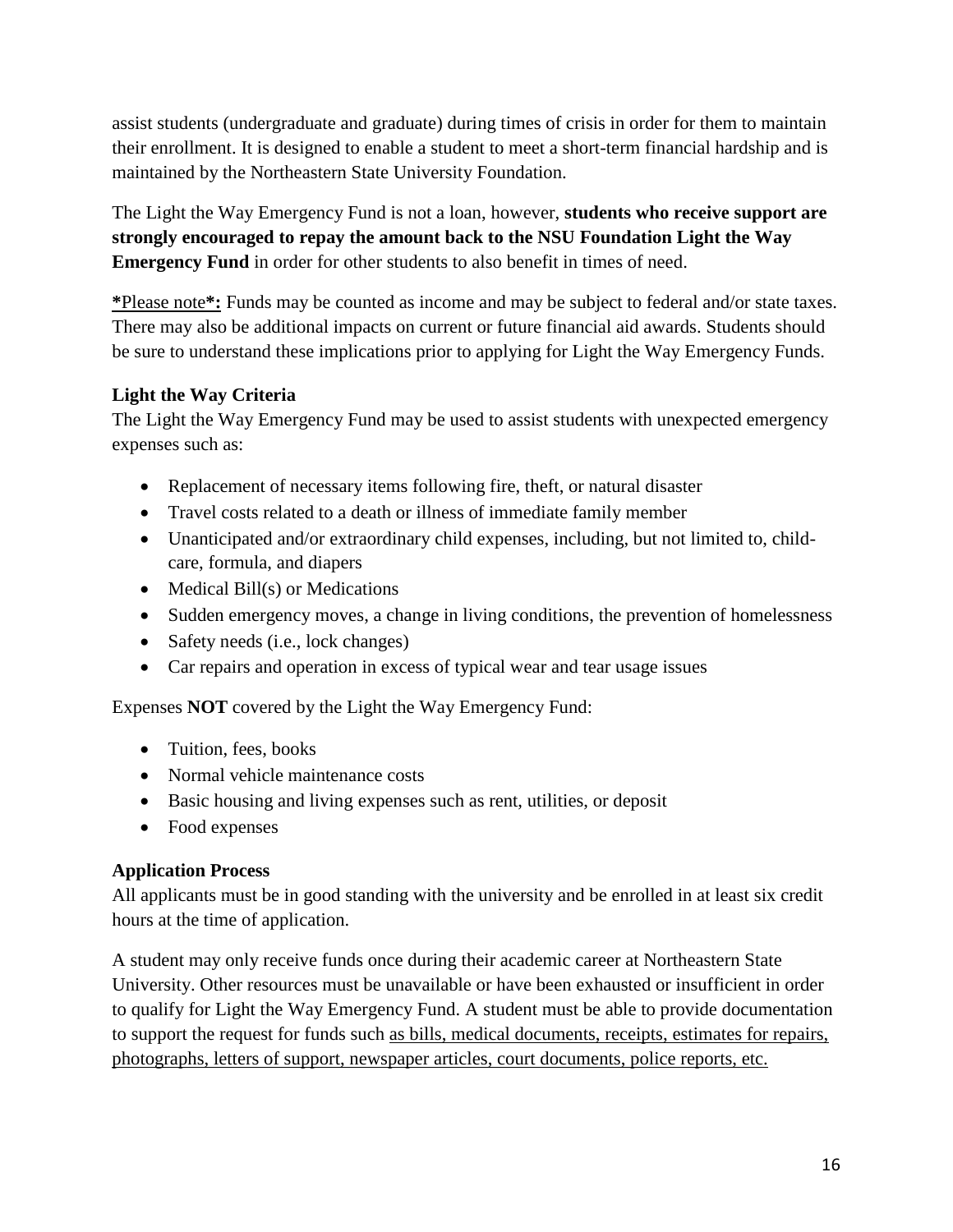Applicants may complete the application and turn it in, along with supporting documentation, to the Office of Student Affairs located on the second floor of the Administration Building on the Tahlequah campus. Once an application is received, Student Affairs designee(s), in partnership with the Foundation and Financial Aid office, will review applications, reach a decision regarding whether or not a student qualifies for the award, and will then contact the student regarding their decision. Light the Way Emergency Funds are limited and awards are subject to availability.

Applicants may be required to meet with one or more members of the review committee to discuss their application.

#### <span id="page-16-0"></span>**Review and Award Process**

Students may apply for Light the Way Emergency Fund at any time, however, a student may only be awarded Light the Way Emergency Funds once during their time as a student at Northeastern State University.

Award amounts will typically not exceed \$500.00. Should a student require a greater amount, a team composed of trained staff familiar with financial aid and other resources available at Northeastern State University will evaluate the circumstances and determine if the student is eligible to receive the funds and provide additional support.

If approved, a student will be notified of that approval. Funds will then be distributed through NSU's Way2Go debit card or through electronic disbursement to a student's bank account in keeping with the student's refund information logged through the "Manage Bursar Account" icon on goNSU. In most cases, funds will be distributed within two business days of funding approval. Notification of disbursement will be provided to the student via email. If banking information or the NSU Way2Go are not set up, please contact the business office for assistance. If needed, production and receipt of an NSU Way2Go card will add an additional 7-10-day processing time.

Eligibility will be in part determined by a student's current Financial Aid status. Only when Financial Aid options are exhausted will a student be considered for Light the Way funding. The Emergency Fund Application reviewers will determine the appropriate funding amount should a student meet criterion for the award.

Awards are subject to the availability of funds. Decisions regarding funding will be made on a case-by-case basis and are considered final.

A follow-up meeting may be required in order for you to provide documentation regarding the use of funds and/or to connect you with other resources as needed.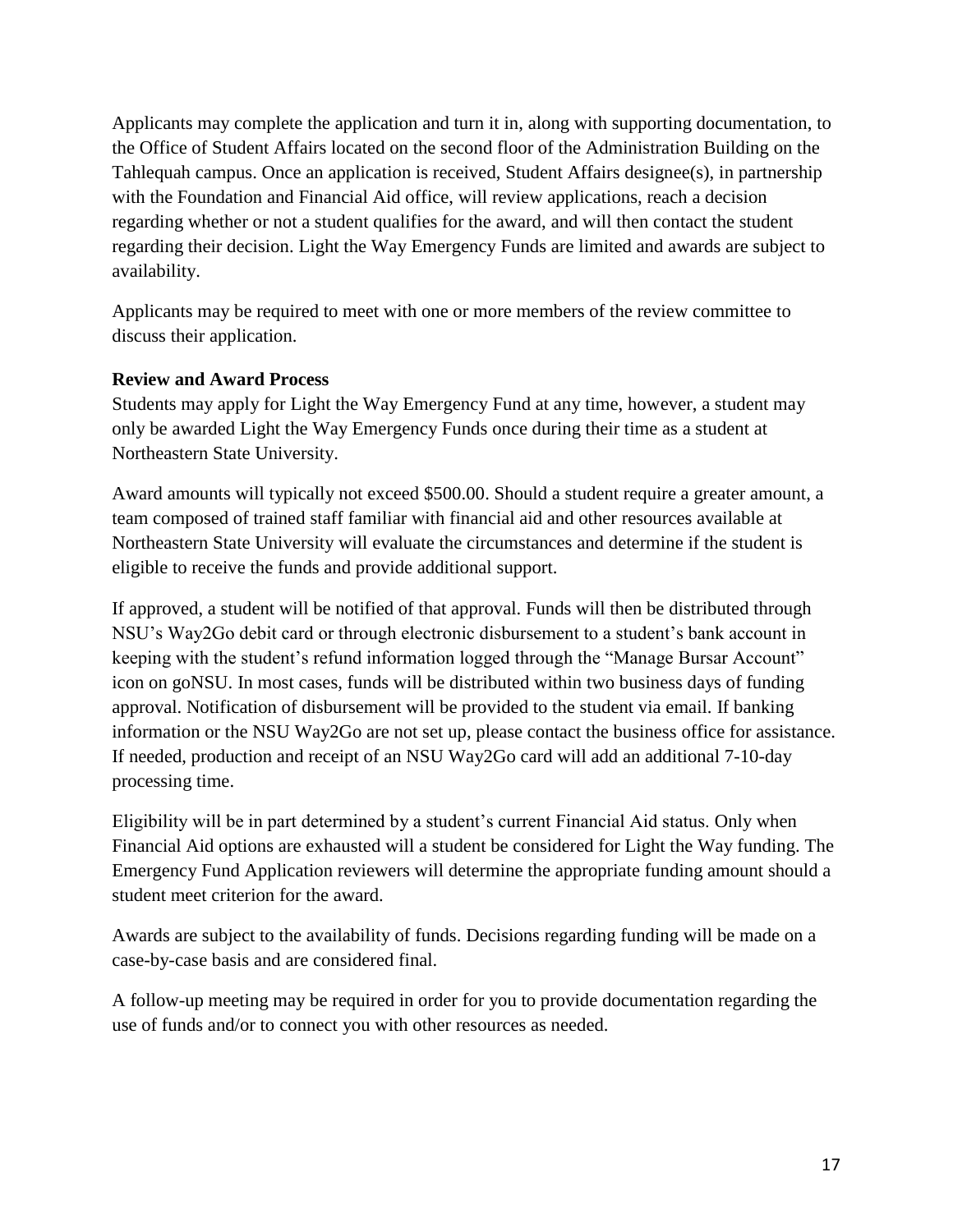#### <span id="page-17-0"></span>**To Contribute to the Light the Way Emergency Fund:**

Please contact the NSU Foundation 918-458-2143 1-800-722-9614, ext. 4200 [www.nsugiving.com](http://www.nsugiving.com/)

For more information: Please contact the Division of Student Affairs Office:

918-444-2120 phone 918-458-2340 fax Located on the Second floor of the Administration Building Tahlequah

Applications may also be submitted to:

Broken Arrow – Student Affairs Administrative Office 2<sup>nd</sup> Floor Administration Building

Muskogee – Dean's Administrative Office 1<sup>st</sup> Floor Administration Building

[offices.nsuok.edu/studentaffairs/Resources/LighttheWayEmergencyFund](https://offices.nsuok.edu/studentaffairs/Resources/LighttheWayEmergencyFund.aspx)

### <span id="page-17-1"></span>Student Email

NSU email includes unlimited storage and fully integrated calendars that you can share with anyone at NSU. It includes web-based documents, spreadsheets, presentations and much more. NSU email is accessed through the NSU website and is an official method of university correspondence. Students are expected to read university email and respond, as appropriate.

## <span id="page-17-2"></span>Expressive Activity

#### <span id="page-17-3"></span>**General Expressive Activity Information**

Northeastern State University is committed to providing an educational and work climate that is conducive to the personal and professional development of each individual. Northeastern State University encourages the free exchange of ideas. The University will protect the rights of freedom of speech, expression, petition and peaceful assembly as set forth in the U.S. Constitution. Northeastern State University maintains its right to regulate a reasonable time, place, and manner restrictions concerning acts of expression and dissent.

As a public institution of higher learning, Northeastern State University provides forums for the expression of ideas and opinions. These include:

A. *Traditional public forums* include the University's public streets, sidewalks, parks, and similar common areas. These areas are generally available for expressive activity,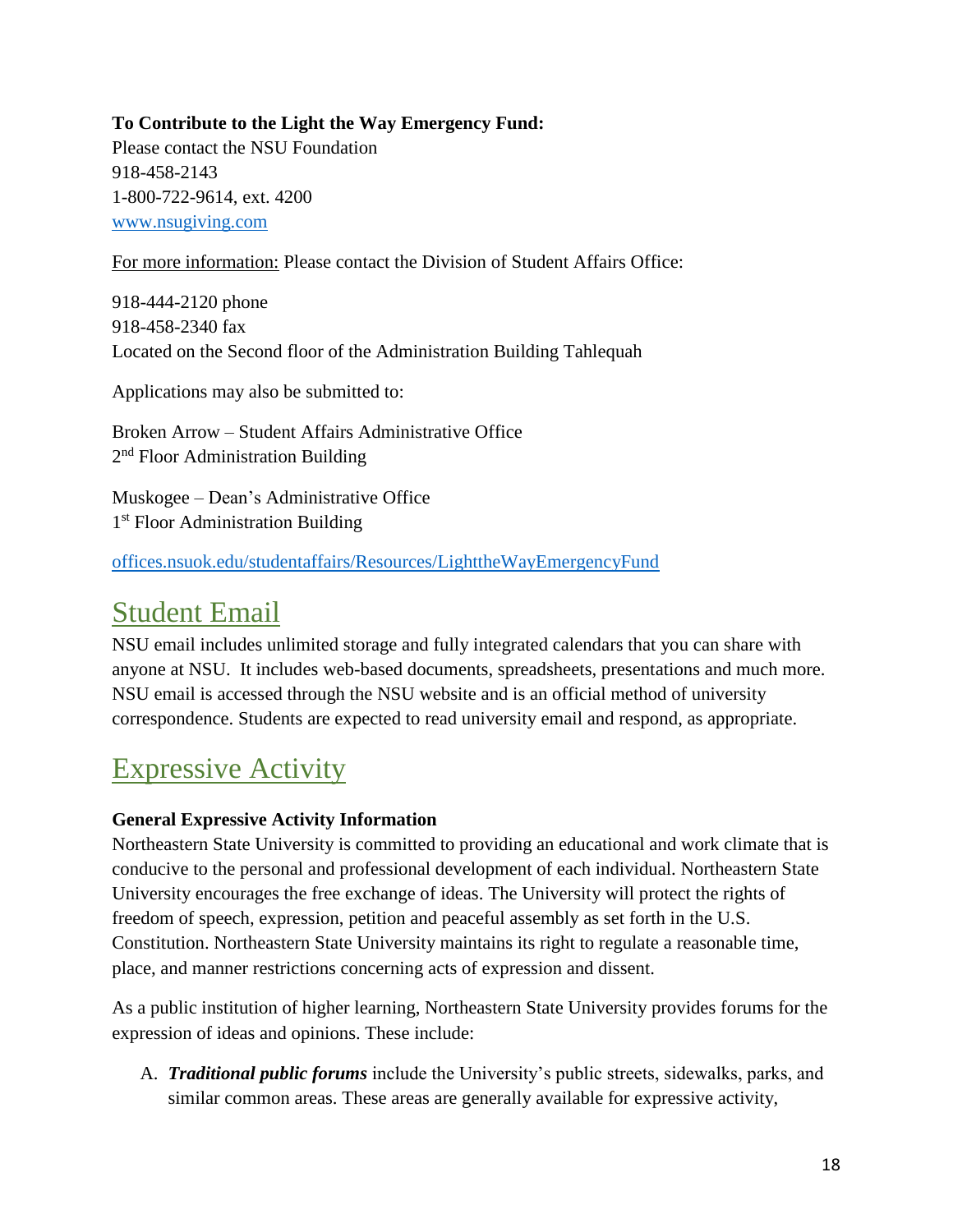planned or spontaneous, for the individual or small groups (generally where a crowd of 25 or less will be present, and/or where an event is not promoted in advance, and/or when an event is not sponsored by a student organization) at any time without the need for reservation, or prior approval. (Obstructing or impeding the flow of vehicular or pedestrian traffic is prohibited.)

- B. *Designated public forums* include other parts of campus that may become temporarily available for expressive activity as designated by the University. These temporary locations, while in existence, will be treated similar to public streets, sidewalks, and parks in terms of access and availability for expressive activity. (Obstructing or impeding the flow of vehicular or pedestrian traffic is prohibited.)
- C. *Limited public forums* have limited open access for public expression, or they may be limited to particular groups or to particular topics. Creation of, and access to, limited public forums for student publications may be requested through the office of the Vice President for Student Affairs.
- D. *Non-public forums* are areas that are not traditional public forums or designated public forums. These forums will be restricted to use for their intended purpose and are not available for public expressive activity. Examples include, but are not limited to, classrooms, residence hall rooms, faculty and staff offices, academic buildings, administration buildings, medical treatment facilities, libraries, and research and computer laboratories.

Additionally, there are areas such as residences, utility buildings, research labs, etc., that have distance requirements, crowd placement restrictions, and security concerns that may vary depending on security needs, terror alerts, and other factors. Additionally, security needs, terror alerts, local and national events may affect the availability of spaces that would otherwise be routinely available. All overnight camping is strictly prohibited unless formally approved by the University Expressive Activity Committee. Information about existing requirements, restrictions, or security concerns will be discussed at the time the reservation request is processed.

Those who choose to observe and/or listen to expressive activities, bear the responsibility of recognizing and honoring the right of free speech. Any acts that are disruptive to the normal operations of the university, including classes and university business, or that invade the rights of others will not be tolerated. Faculty, staff, and students engaging in a disruptive activity may be subject to disciplinary action. Any participant in a disruptive activity may face criminal charges.

Ideas or expressions put forth in expressive activities are not necessarily the views of Northeastern State University, its officers, administrators, or leaders, unless otherwise noted.

#### <span id="page-18-0"></span>**Space Reservations**

Gazebo, Second Century Square, Centennial Plaza, Beta Field, Broken Arrow Courtyard, Broken Arrow Entryway Fountain, Broken Arrow Gazebo, and Muskogee Administration Building Front Lawn are reservable free speech areas at the request of students and non-students for expressive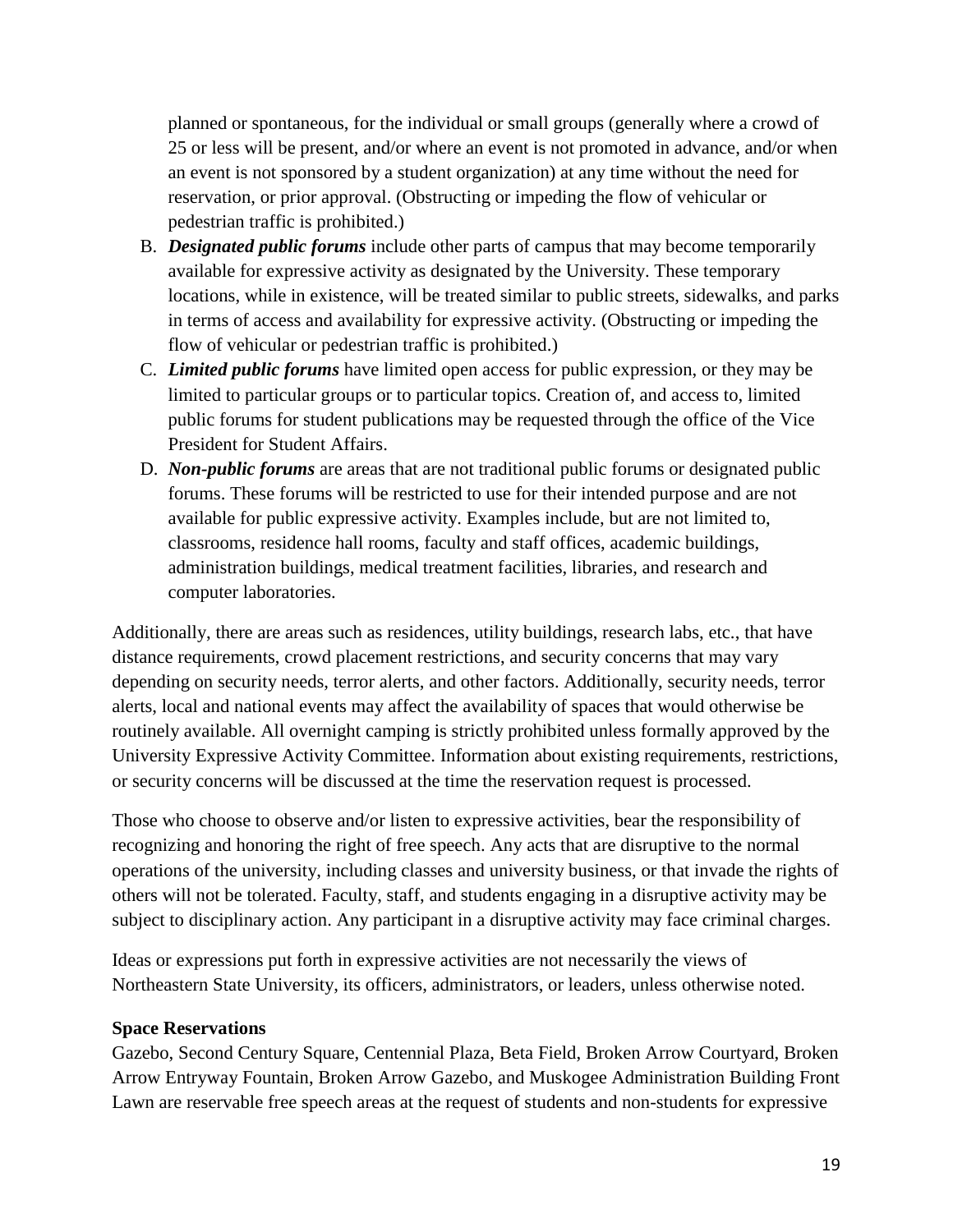activity. The act of confirming a reservation will ensure the availability of space. A reservation may be made by contacting Auxiliary Services: 918-444-2500.

Gazebo – space between Seminary Hall and the Library. No sound equipment is permitted in this area.

Second Century Square – space between the University Center and Business and Technology Building. Sound equipment is allowed and is available for use in this area. The volume of any sound equipment must be kept at a level that would not interfere with any academic or other program taking place in nearby buildings.

Centennial Plaza – space south of Seminary Hall around the Sequoyah statue. No sound equipment is permitted in this area.

Beta Field – space southwest of Seminary Hall. Sound equipment is allowed and is available for use in this area. The volume of any sound equipment must be kept at a level that would not interfere with any academic or other program taking place in nearby buildings.

Broken Arrow Courtyard – space in the center of academic buildings, Library, and Administration building. No sound equipment is permitted in this area.

Broken Arrow Entryway Fountain – space between the entry circle drive and Administration building. Sound equipment is allowed and is available for use in this area. The volume of any sound equipment must be kept at a level that would not interfere with any academic or other program taking place in nearby buildings.

Broken Arrow Gazebo – space and structure northwest of the academic buildings. The volume of any sound equipment must be kept at a level that would not interfere with any academic or other program taking place in nearby buildings.

Muskogee Administration Building Front Lawn – open lawn space in front of the Muskogee Administration building. The volume of any sound equipment must be kept at a level that would not interfere with any academic or other program taking place in nearby buildings.

#### <span id="page-19-0"></span>**Guidelines for Expression**

- A. Disruptive Activity–Obstruction, disruption or interference with classes, research, administrative functions or other University activities is not permitted. Likewise, infringement on the rights of others is prohibited. (RUSO Policy Manual 4.4.3 f)
- B. Reasonable Access–It is important to provide reasonable access to, and exit from, any office, classroom, laboratory or building. Likewise, vehicular and pedestrian traffic should not be obstructed.
- C. Picketing–Picketing in an orderly manner outside of University buildings may be permitted. Such activities should not become disruptive nor should they impede access. Picketing is not permitted inside campus buildings.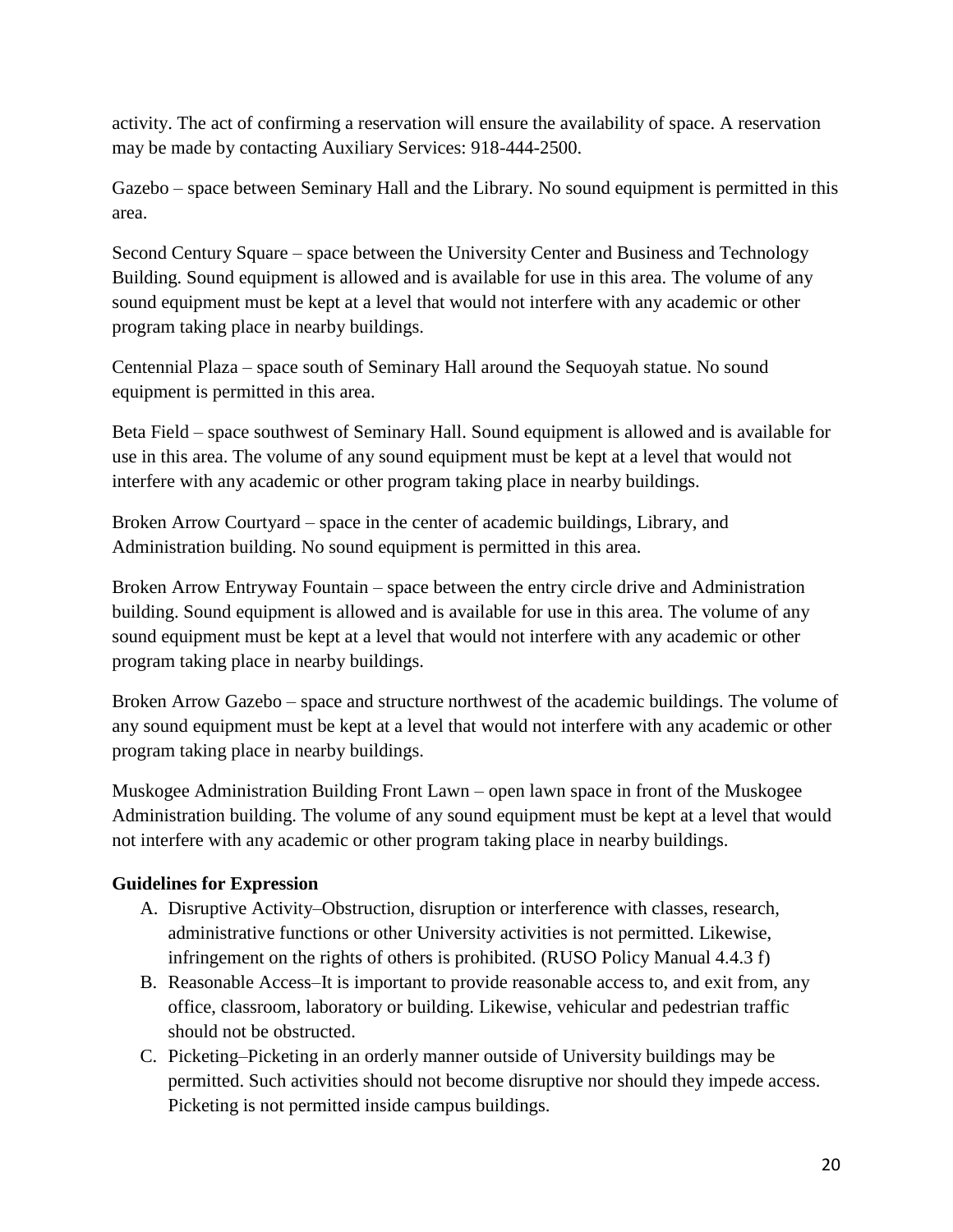- D. Literature may be distributed in traditional and designated free speech areas. (Distribution of commercial literature requires separate approval through Student Affairs.) Such activities should not become disruptive, nor should they impede access.
- E. Symbolic Protest–Displaying a sign, gesturing, wearing symbolic clothing or otherwise protesting silently is permissible unless it is a disruptive activity or impedes access. In addition, such acts should not block the audience's view or prevent the audience from being able to pay attention.
- F. Noise–Making sustained or repeated noise in a manner that substantially interferes with a speaker's ability to communicate his/her message is not permitted. Noise levels should not interfere with classes, meetings or activities in progress or the privacy of residence hall students.
- G. Force or Violence–Any attempt to prevent a University activity or other lawful assembly by the threat or use of force or violence is not permissible.
- H. Presenting Identification–In accordance with Oklahoma State Law, it is unlawful for any person on any property either owned or controlled by the University to refuse to identify him/herself to a University official in response to a request. For the purpose of these rules, a person identifies him/herself by presenting student or faculty/staff ID card or valid governmental issued ID card. (RUSO Policy Manual)
- I. Damage to Property–Any damage to University or personal property in the course of, or as a result of, an expressive activity is prohibited. Care should be taken to ensure that University and personal property is not damaged or destroyed. This includes the campus lawns, shrubs and trees. (RUSO Policy Manual 4.4.3 f). Any damages found will be reported immediately to University Risk Management office or University Police Department. Costs arising from the repair of damages will be reported to the user and/or their insurance carrier for collection purposes.
- J. Other University Rules–All applicable University policies should be followed whenever engaging in activities on-campus. Consult the University Student Conduct Code for further information.

All individuals participating in expressive activity are expected to comply with state and federal law, municipal ordinances, Northeastern State University's student conduct code and all the above guidelines. Failure to do so may result in immediate removal from the campus and any other appropriate action by University officials and/or University Police.

#### <span id="page-20-0"></span>**Compliments and Complaints**

Anyone may submit a compliment or complaint (report). A report should be submitted as soon as possible after the event takes place.

A submitted report will be reviewed to determine merit, need for further investigation, appropriate referral, if necessary, and/or dismissal. Reports will be referred to the appropriate parties/offices for review/further action.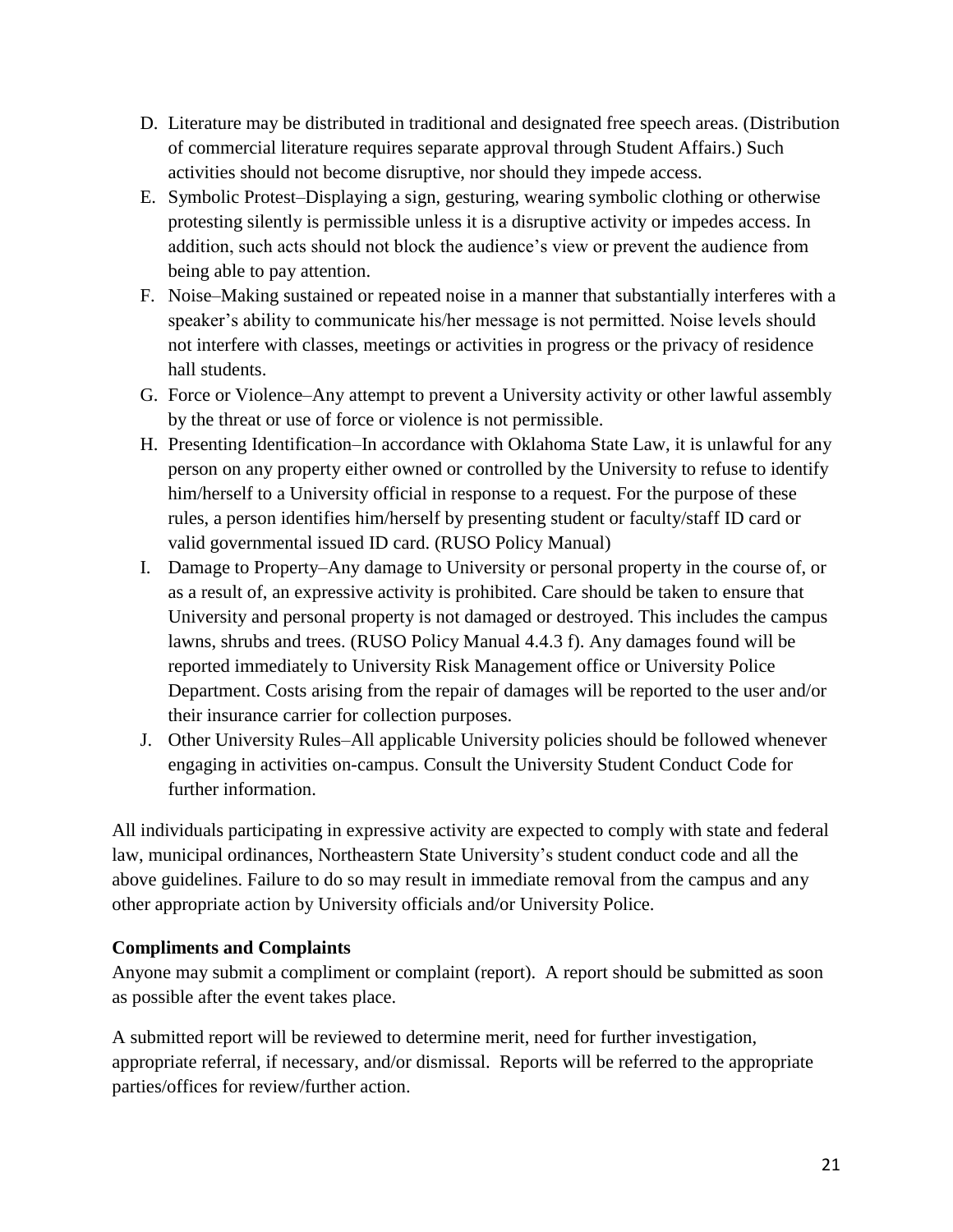- For example: A report about students will be directed to Student Affairs and/or the Behavioral Intervention Team.
- A report about Faculty/Staff may be directed to Academic Affairs and/or Human Resources
- A report about Staff may be directed to a Department Head and/or Human Resources.

In the case of a complaint, Northeastern State University has developed procedures to adequately address concerns. Clarification and advice regarding procedures may be obtained by contacting Student Affairs.

A Compliment or Complaint may be submitted online at:

[www.nsuok.edu/ReportConcern](http://www.nsuok.edu/ReportConcern)

### <span id="page-21-0"></span>Student Employment

All student employment at NSU is coordinated through Student Financial Services. Work-study and institutional student positions are available here: <https://offices.nsuok.edu/careerservices/Jobs-Internships/Handshake>

The Federal Work-Study program allows undergraduate and graduate students with financial need to work part-time on or off-campus to earn money to help pay for educational expenses. The program encourages on-campus work related to your course of study and a flexible work schedule. If awarded work-study, you may work up to 13 hours a week, depending on your class schedule and academic progress. Work-study earnings are at least minimum wage. To apply for work-study, complete the Free Application for Federal Student Aid (FAFSA) and indicate your interest in work-study.

Institutional employment assists undergraduate and graduate students to find part-time employment on-campus. Average hours are 15 to 20 per week at minimum wage. Student Financial Services will post job opportunities and assist you in finding a part-time job on-campus that will work around your class schedule. All jobs pay at least minimum wage, and you do not have to be on financial aid to apply.

#### <span id="page-21-1"></span>**Talon Charge**

Students attending NSU are provided a charge account (Talon Charge) to be used at the NSU RiverHawk Shoppes on-campus. Talon Charge can only be used to purchase textbooks, educational supplies, and book bags from the RiverHawk Shoppes either at the Tahlequah or Broken Arrow campuses. Our goal is to keep Bursar account balances lower by focusing Talon on items supporting academic success.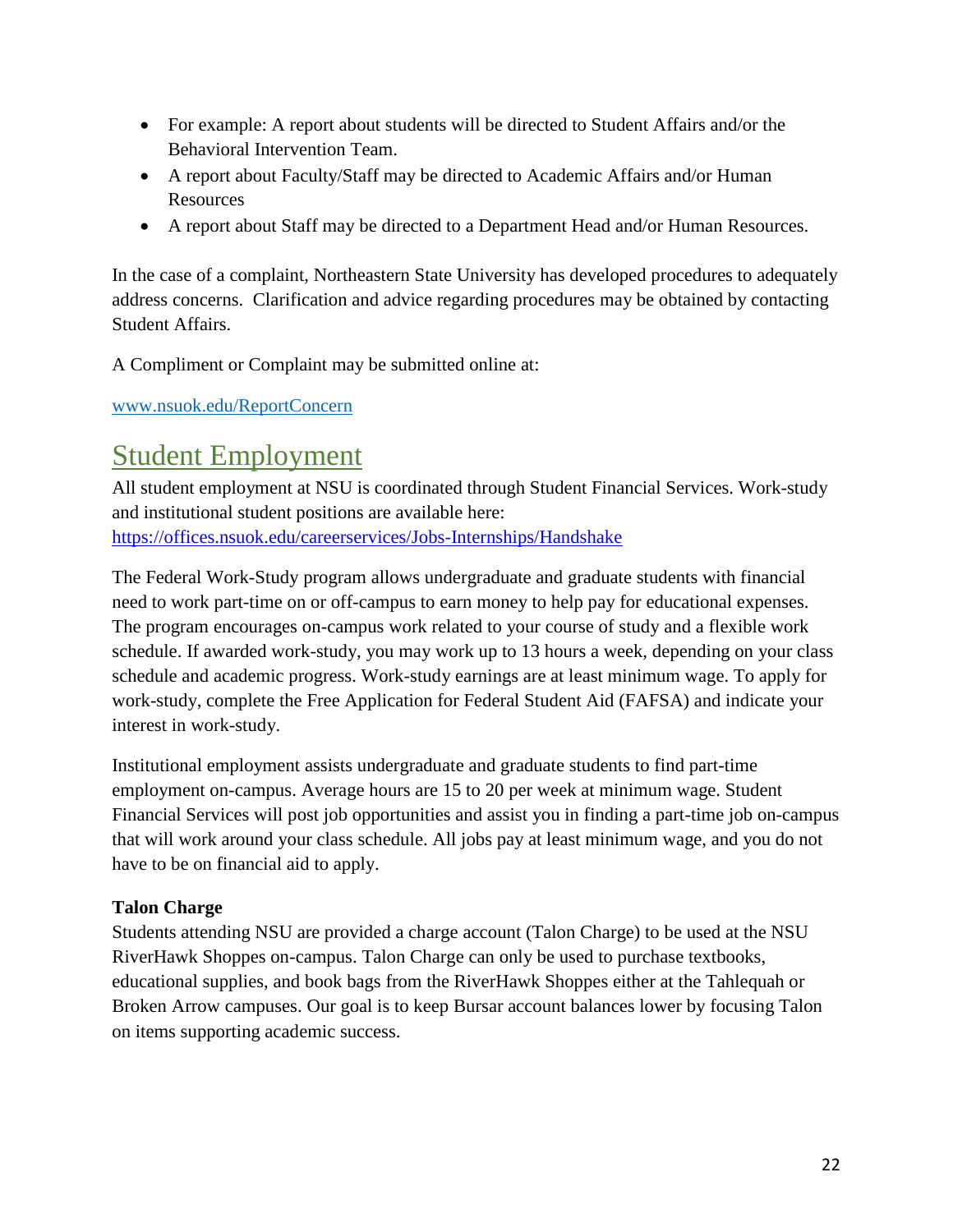# <span id="page-22-0"></span>Tobacco Free Campus

#### <span id="page-22-1"></span>**University Policy and State Law**

It is the intent of Northeastern State University to promote the health, well-being, and safety of all students, faculty, staff, and visitors. As such, Northeastern State University is designated as a tobacco-free environment. Smoking and the use of all tobacco products are prohibited.

This policy applies to all non-leased buildings and grounds owned or under the control of Northeastern State University on the Tahlequah, Muskogee, and Broken Arrow campuses, including any housing or residential facility owned, operated, or managed by the University.

Tobacco "use" is prohibited in personal vehicles on-campus and all vehicles owned, leased, or under the control of Northeastern State University. Possession of tobacco products does not constitute "use".

#### <span id="page-22-2"></span>**Definitions**

Tobacco use includes, but is not limited to, the carrying by a person of a lighted cigar, cigarette, pipe, other lighted smoking devices, or the use of smokeless tobacco including snuff, chewing tobacco, smokeless pouches, or any other form of loose-leaf, smokeless tobacco, and electronic nicotine delivery devices.

#### <span id="page-22-3"></span>**Procedures**

Northeastern State University will not accept donations, gifts, money, or materials intended to promote the use of tobacco, nor participate in any type of services that promote the use of tobacco.

It is prohibited to sell tobacco products or advertise the sale of tobacco products on University property.

Littering the campus with the remains of tobacco products or other disposable products is prohibited.

Organizers and attendees at events (meetings, conferences, lectures, cultural events, and sporting events) using NSU facilities are required to abide by the tobacco policy. Organizers of such events are responsible for communicating the policy to attendees and enforcing this policy.

Courtesy and consideration will be exercised when informing others unaware of and/or in disregard of this policy. No retaliation will occur to any person for doing so.

Compliance with this policy by all students, faculty, and staff is expected based on NSU's commitment to a healthy culture, free of tobacco, and should be a cooperative effort, encouraged by all students, faculty, and staff.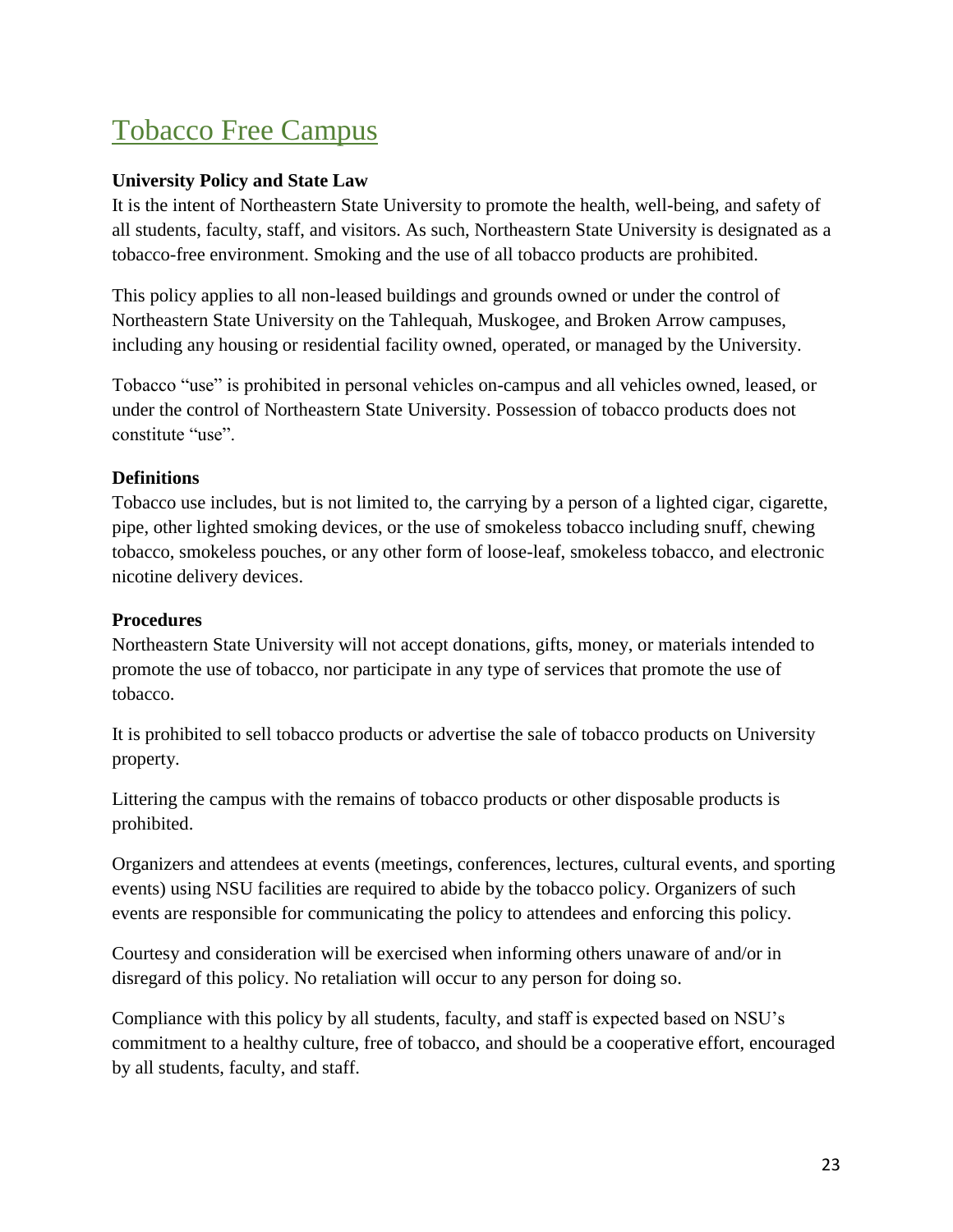A complaint against an offender, who fails to respond to a request by another, as noted above, may be referred to University Police, Human Resources, or the Office of Student Conduct and Development.

- 1. Students NSU students shall be directed to and handled by the Office of Student Conduct and Development. Violations occurring within University Housing shall be directed to and handled by the Housing Office. University Housing may refer complaints to the Office of Student Conduct and Development.
- 2. Faculty NSU faculty shall be directed to and handled by the department chair and/or college dean, as deemed appropriate by Academic Affairs and Human Resources policies.
- 3. Staff NSU staff shall be directed to and handled by immediate supervisor or director, as deemed appropriate by Human Resources policies.
- 4. Visitors Visitors shall be directed to and handled by the University Police Department. The visitor may be asked to leave University premises for failure to comply.
- 5. Fines University Police may issue a misdemeanor citation to violators. Upon conviction, the fine range is \$10 to \$100. (Oklahoma Statute Title 21, Chapter 50, Section 1247)
- 6. Northeastern State University reserves the right to update policies and procedures or any portion thereof at any time without prior notice.

#### <span id="page-23-0"></span>**Tobacco Cessation Programs**

Students may contact Outreach and Prevention 918-444-4735 for cessation assistance. Employees may contact Human Resources at 918-444-2230 for cessation assistance.

# **Auxiliary Services**

# <span id="page-23-1"></span>JD Young Print, Copy, and Mail Services

JD Young Print, Copy and Mail Services provides mail and print business on the Tahlequah campus. They are located on the lower level of the University Center.

Retail products, packaging services, and customer services include, but are not limited to:

- Printing
- Binding
- Wide format printing (posters, banners, etc.)
- Stamp sales
- Special mail processing (Certified; Insured; Express, etc.)
- Priority Mail Services and supplies
- Outgoing domestic mail services
- International mail services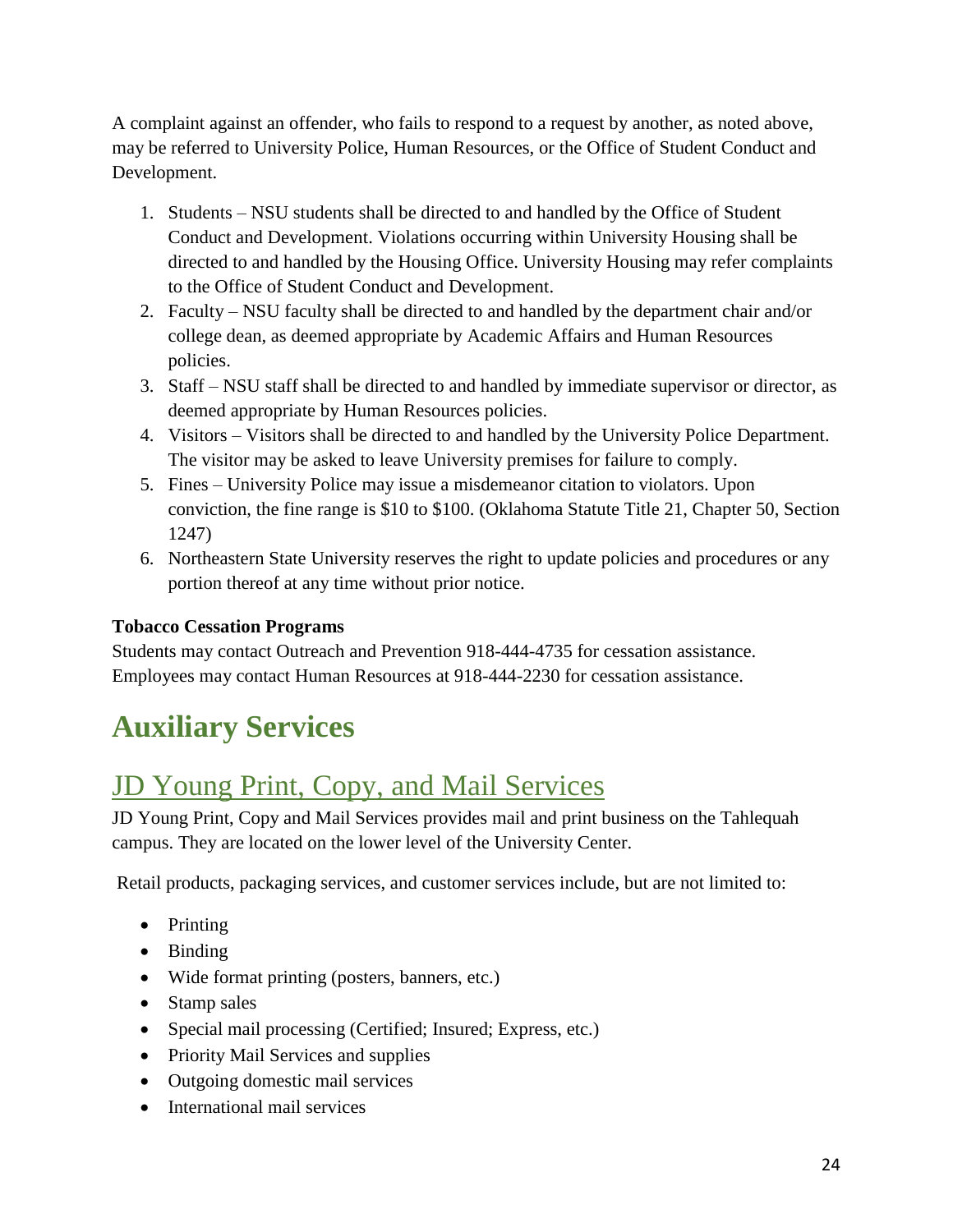- The receipt and processing of all incoming mail and packages for students living oncampus
- Boxes, padded envelopes and letter-sized envelopes
- Package wrapping (for a small fee)
- Courier service each day between campuses (Tahlequah, Broken Arrow, and Muskogee)

**Hours of operation:** Monday-Friday 8 a.m.-5 p.m. Telephone: 918-444-2599

# <span id="page-24-0"></span>**Dining Services**

#### <span id="page-24-1"></span>**Market Café**

Market Cafe' is located on the ground floor of the University Center and offers a variety of entrees in a semi-traditional cafeteria setting.

#### <span id="page-24-2"></span>**Essentials/Pizza Hut Express**

Essentials is a convenience store combined with a Pizza Hut Express. Make a quick stop for sodas, candy, chips, pizzas and wings! Located in the Leoser complex.

#### <span id="page-24-3"></span>**River's Edge Coffee Shop**

Located on the first floor of the University Center, River's Edge offers a "sidewalk café meets coffeehouse" menu with a more upscale feel than the normal sandwich shop.

#### <span id="page-24-4"></span>**Underground Food Court**

Located in the University Center basement, the Food Court provides NSU students, faculty and staff with fast food alternatives to the more traditional atmosphere of the Market Café. You can enjoy options such as Chick-fil-A, Miss Annie's, WOW (World of Wings) Cafe, SEÑOR SABROSO, and the Freshens Smoothie Company.

#### <span id="page-24-5"></span>**Seminary Suites Grill**

Seminary Suites Club House offers a convenience store and grill to serve the northwest side of campus. Traditional convenience store items are available, as well as a nice little grill concept offering burgers, hot and cold sandwiches, soups, and pizza. With indoor, outdoor, or even poolside dining, The Grill is calling your name.

#### <span id="page-24-6"></span>**Hawk's Nest Café – Broken Arrow Campus**

Located in the Broken Arrow Administration Building, the Hawk's Nest Café offers a diverse menu with breakfast, lunch, and dinner choices and accepts meal plans.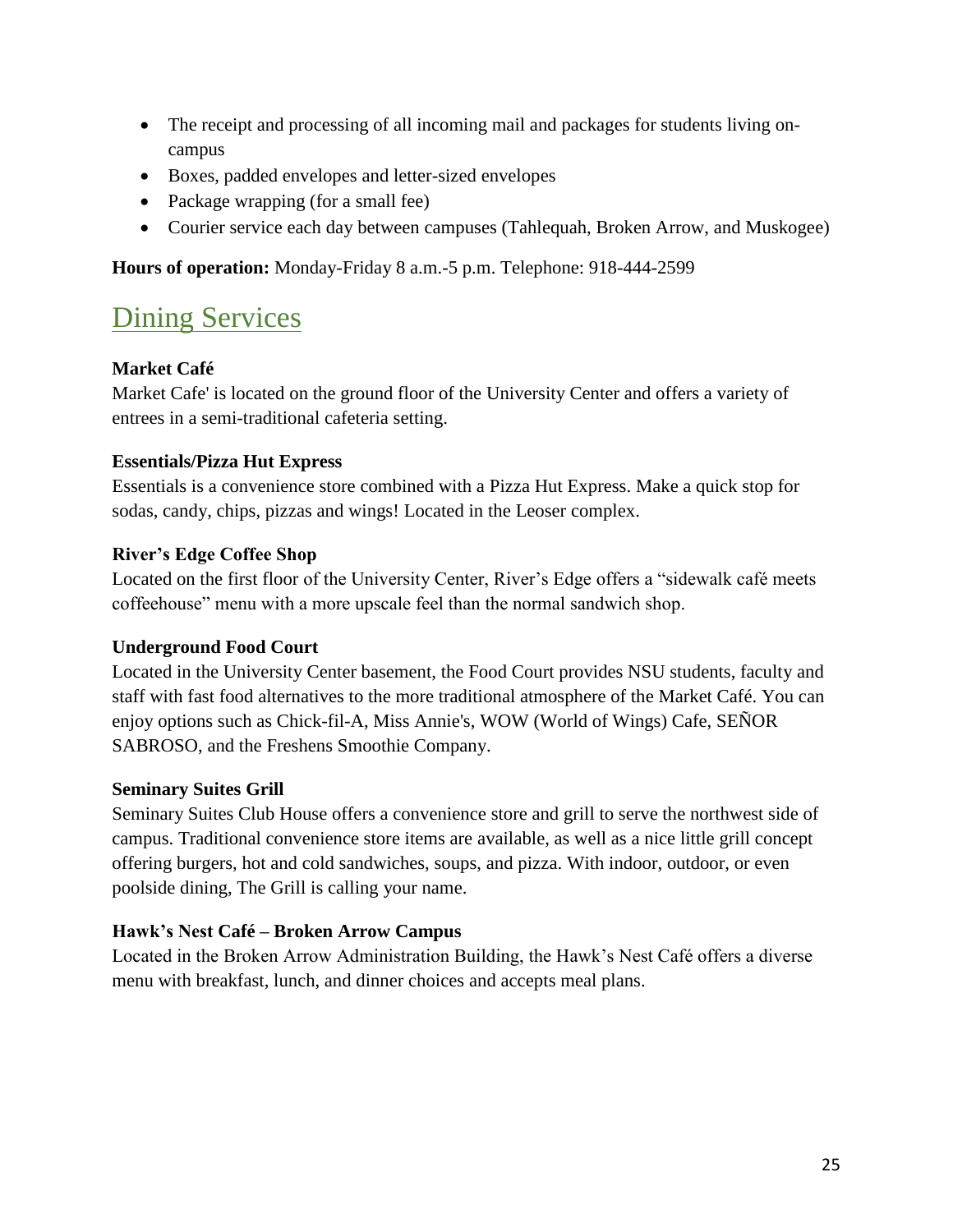## <span id="page-25-0"></span>Fitness and Sports

#### <span id="page-25-1"></span>**Athletics**

Northeastern State University fields NCAA teams in basketball, baseball, football, golf, soccer, softball, and tennis. For further information on game schedules, events, rosters, etc., refer to the Athletics website, [goriverhawksgo.com.](http://goriverhawksgo.com/)

#### <span id="page-25-2"></span>**The RiverHawk Fitness Center**

The Fitness Center's mission is to help you accomplish your health and fitness goals in a challenging yet comfortable atmosphere. Our staff is comprised mainly of undergraduate and graduate students who are studying to be fitness professionals. We strive to offer the best in services while creating an immersive learning environment for our student staff. The center offers a variety of amenities and activities, including: group fitness classes, a heated swimming pool, free weights, cardio machines (treadmills, elliptical, stair climbers, bikes), indoor track, basketball/volleyball courts, and a large variety of other exercise equipment. Fitness assessments and personal trainers are available by appointment for an additional fee.

#### <span id="page-25-3"></span>**Intramural Sports**

The intramural program offers a diverse variety of team and individual sporting events, which are open to all full-time NSU students, faculty, and staff. For more information on rules, procedures, schedules, and rosters, visit the intramurals website, [offices.nsuok.edu/fitnesscenter/intramurals.aspx.](http://offices.nsuok.edu/fitnesscenter/intramurals.aspx)

#### <span id="page-25-4"></span>**RiverHawk Shoppe**

The NSU Bookstore is called the RiverHawk Shoppe and is located in the University Center on the Tahlequah campus and the Administrative Services Building on the Broken Arrow campus. The RiverHawk Shoppe is managed by Barnes and Noble. Textbooks, trade books, apparel, and gift merchandise are sold in the RiverHawk Shoppe.

#### <span id="page-25-5"></span>**Housing and Residence Life**

All first time freshmen students, under the age of 21, are required to reside in on-campus housing their freshmen year (or until they have accumulated 30 credit hours). All exceptions must be granted by the Director of Housing and Residence Life or their designee. This requirement is founded on the belief that living on-campus provides students with the educational and social groundwork necessary for continued personal academic success. All first time freshmen must sign up to live in the residence halls or submit a request for exemption or to commute through the online housing portal. Students requesting an exemption or a request to commute from this policy should contact Housing and Residence Life before classes begin. **You must be currently enrolled at Northeastern State University to be eligible to live in residential facilities***.*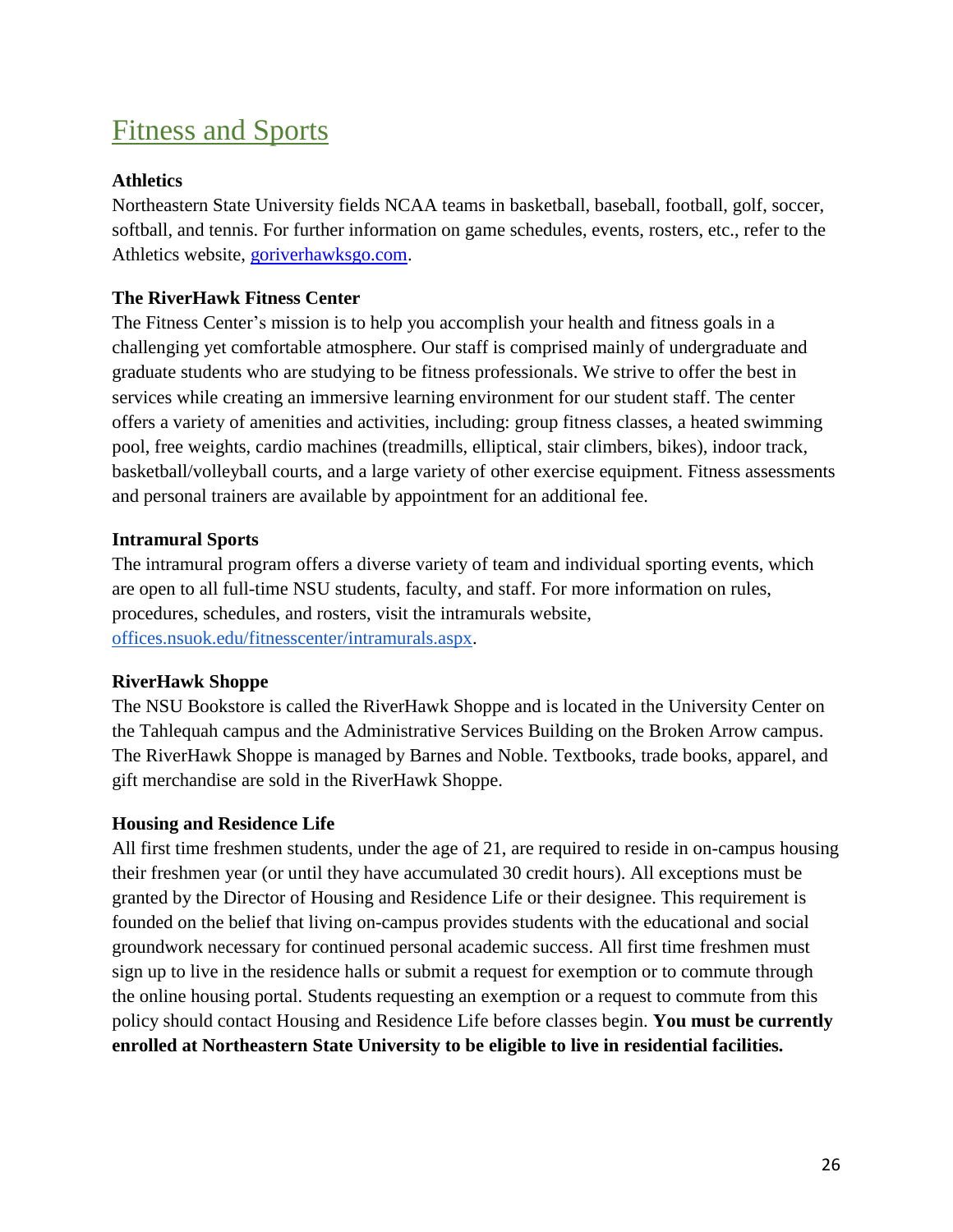University Housing and Residence Life administrative offices are conveniently located in Leoser Center. The office is open from 8 a.m. until 5 p.m., Monday through Friday. Housing and Residence Life consists of administrative staff whose responsibilities include reviewing housing contracts, making room assignments, meal plan supervision, hall activities, staff supervision, student well-being and discipline, policy information & enforcement, housing accounts, and much more.

# **Enrollment Services**

### <span id="page-26-0"></span>Enrollment

Students may register for classes through the goNSU student portal during the times listed in the schedule of classes each semester or enroll in person at the beginning of the semester. For more information on enrollment, please read the Undergraduate or Graduate Catalog.

#### <span id="page-26-1"></span>**University Advising**

Each student is assigned an Academic Advisor upon initial enrollment at NSU; the Academic Advisor assists students with understanding degree requirements, reading the degree audit, academic policies, planning a class schedule each semester, and can help with overall acclimation to college. Even with an advisor's help, the student is ultimately responsible for the correctness of classes selected to meet degree program requirements.

Students who are undeclared, have no preference, or are ineligible to declare their major are advised by Academic Advisors in the University Advising Center. Students are eligible to declare a major early in their academic career, and those interested in pursuing careers in preprofessional health, computer science, engineering or music should declare their intent as soon as possible to ensure proper advisement. Students with declared majors are advised in one of the four college advisement centers by Academic Advisors.

Faculty Advisors/Mentors for declared undergraduate students support the advising process by offering information about the discipline, focusing on career advice, internship opportunities, research opportunities, and future academic pursuits. All Broken Arrow campus students declare their major upon intake with an Academic Advisor.

Students can find their assigned Academic and/or Faculty Advisor/Mentor listed on their Degree Works audit or under the Student tab in goNSU.

#### <span id="page-26-2"></span>**Financial Aid**

NSU's financial aid program is designed to recognize outstanding achievement and leadership potential and to assist those who otherwise would be unable to attend the University. NSU has its own scholarship and work programs and also participates in all traditional types of financial assistance available through the state and the federal government.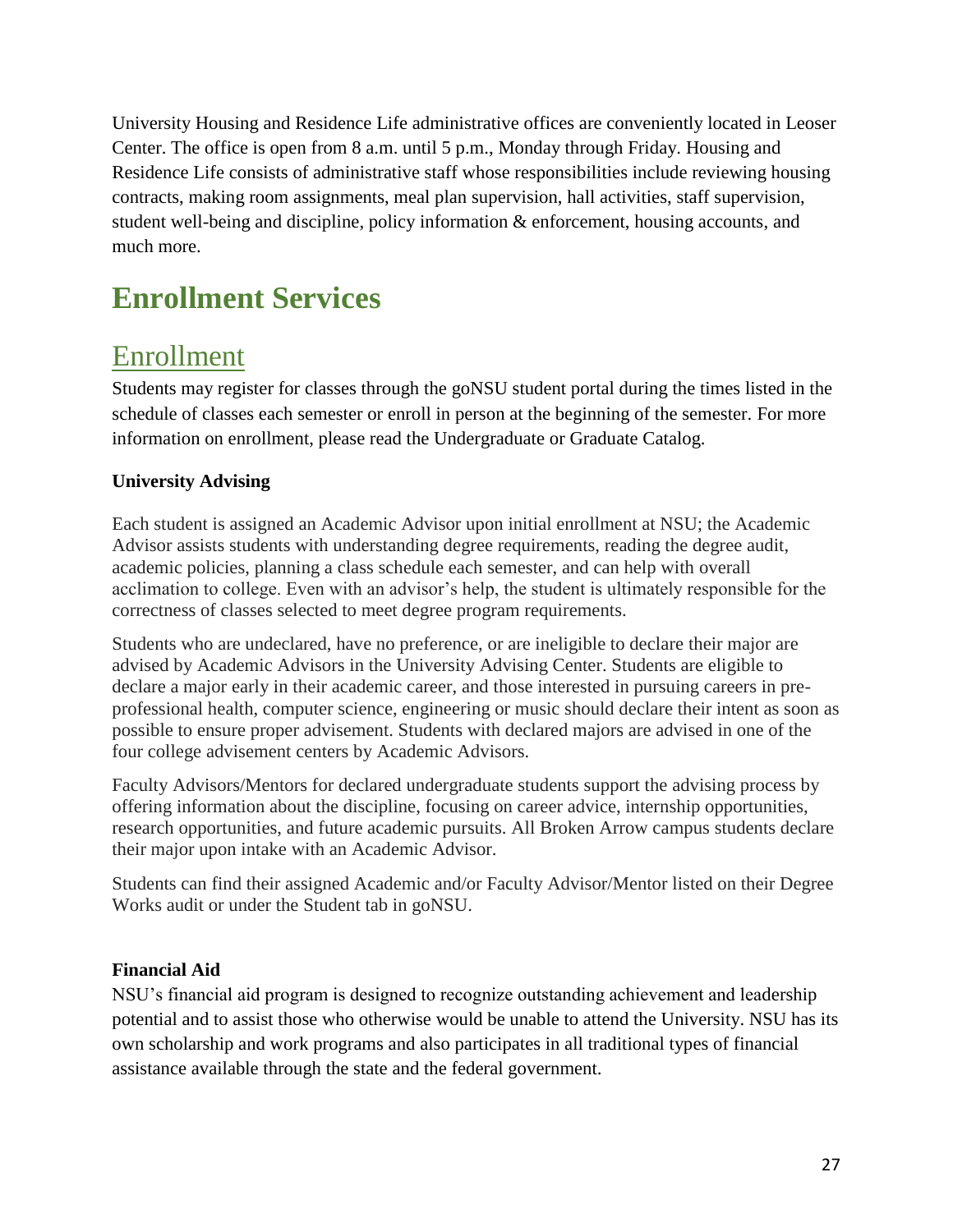Students at NSU receive funds from a variety of sources to pay for their education, including scholarships, grants, part-time jobs, and educational loans. This money comes from federal and state agencies, private donors, and lending institutions. Most federal and state educational assistance is based on financial need as determined by the information you provide on the Free Application for Federal Student Aid (FAFSA). Financial need is the difference between the cost of attending NSU and the Estimated Family Contribution (EFC) calculated using formulas prescribed by federal regulation. Students should annually complete the FAFSA as soon as possible. The most efficient method for students to apply for financial aid is to complete the FAFSA using the myStudentAid app (available for download on iPhone and Android devices) or online at [www.fafsa.gov.](http://www.fafsa.gov/)

\*\*\*It is very important for students to check their NSU email accounts regularly, to avoid missing important information, updates, and reminders. The Office of Student Financial Services sends most correspondence via email. Students can keep track of their financial aid through their goNSU account.\*\*\*

#### <span id="page-27-0"></span>**Scholarships**

Our goal at NSU is to seek the best and brightest students in the area. Each year we award many of these students with scholarships based on merit, talent, and financial need. The NSU scholarship programs are extensive and offer many competitive awards. NSU offers a variety of scholarships for students. Visit the Office of Scholarships in the Center for Admissions and Student Enrollment (CASE) Building.

#### <span id="page-27-1"></span>**Medical/Emergency Withdrawal**

#### <span id="page-27-2"></span>**Purpose**

A Medical or Emergency Withdrawal may be an option for students who are unable to continue courses or benefit from the learning environment due to an unexpected medical or emergency situation.

Approved Medical or Emergency Withdrawals will remove students from ALL classes they are enrolled in during the designated semester. No partial withdrawals will be permitted. Special considerations may be made when a class has been completed (such as a weekend seminar) prior to the determined withdrawal date, or in some cases when a student is enrolled in second 8 week classes that begin after the determined withdrawal date. Medical or Emergency Withdrawals are considered a one-time option. Further requests may require additional justification.

#### <span id="page-27-3"></span>**Medical Withdrawal**

A Medical Withdrawal is an option for students experiencing serious injury or illness, including but not limited to physical and mental health difficulties, as well as pregnancy related issues. The medical issues may create an inability to complete or make satisfactory progress towards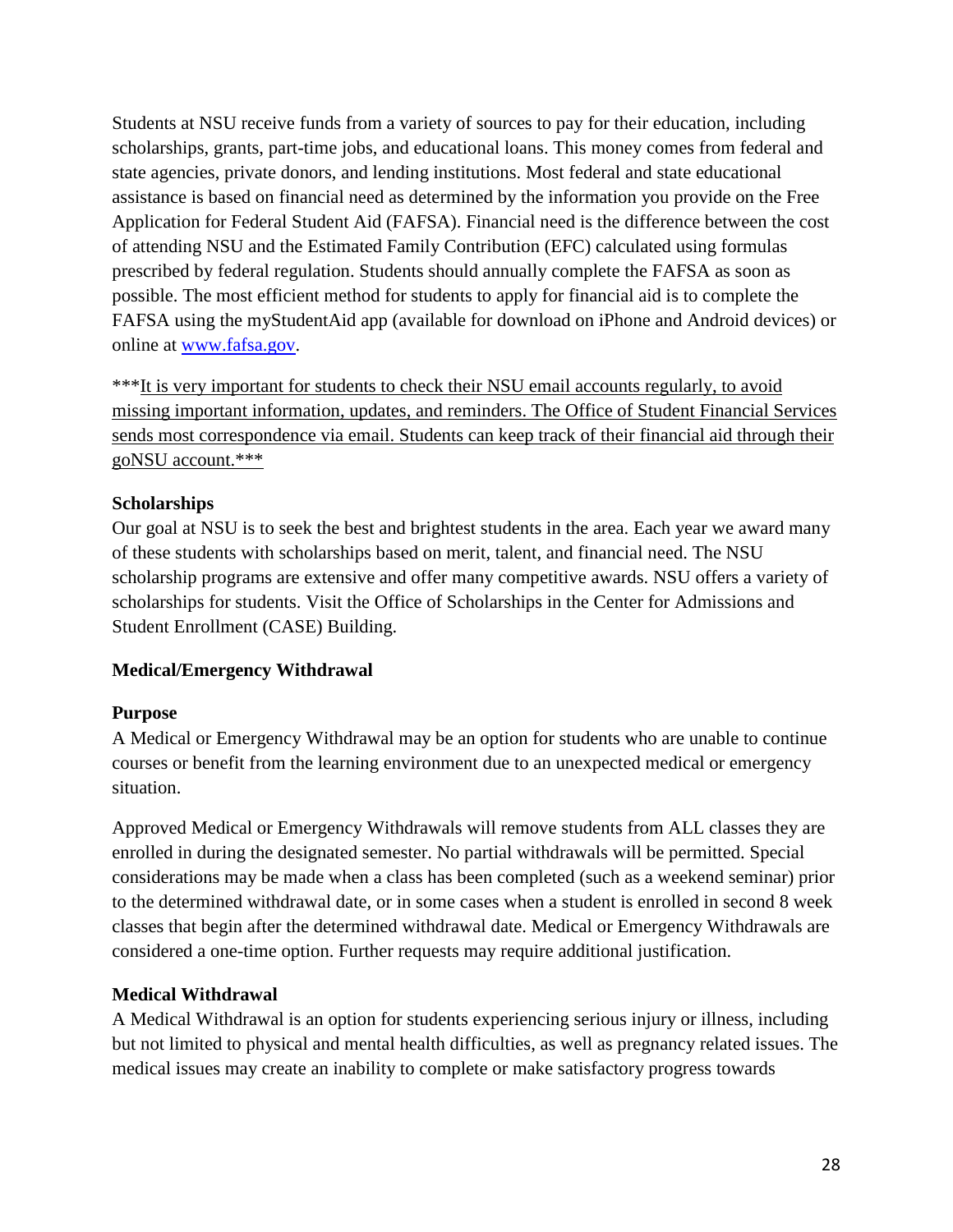academic or behavioral requirements. Students may also qualify for medical withdrawals when providing direct medical care for a child, parent, family member, or spouse.

#### <span id="page-28-0"></span>**Emergency Withdrawal**

An Emergency Withdrawal is appropriate when a situation prevents a student from attending class or benefiting from the learning environment, but is not medical in nature. For example, an Emergency Withdrawal may be warranted for the following:

- Significant impairment in the ability to function as a student
- Behaviors that pose significant risk to the health or safety of one's self or others
- Behaviors which prevent others from benefitting from the learning environment and/or experiencing a safe living and learning environment
- A situation which incapacitates the student to the point they are unable to personally withdraw from the University
- A crime, which may or may not result in medical care, such as a sexual assault, stalking incident, dating or domestic violence incident

#### <span id="page-28-1"></span>**A Medical or Emergency Withdrawal is not intended to:**

- Serve as a solution to unsatisfactory progress or other academic or behavioral concern
- Assist a student in avoiding disciplinary actions related to potential misconduct
- Assist a student who reports lack of knowledge or misunderstanding of the refund deadline and/or policy
- Remove charges from a student's account

#### <span id="page-28-2"></span>**Major Benefits**

Failing grades may be changed to "W"s or removed from the transcript (depending on the date of withdrawal).

Withdrawing from Northeastern State University may impact a student in a number of ways. Students should check with any health insurance company, scholarship office, international programs official, faculty, athletic director, veteran's benefits coordinator, financial aid, and/or other entity where enrollment may impact status or benefits. Withdrawal dates are used to calculate tuition and fees that may be refunded (if any), and may impact financial aid awards and/or initiate repayment of all or part of the award amount.

#### <span id="page-28-3"></span>**Documentation**

All applicants will be required to submit documentation as it pertains to the withdrawal request, which may include, but is not limited to:

- Medical documents such as hospital discharge summary
- Treatment records
- Newspaper articles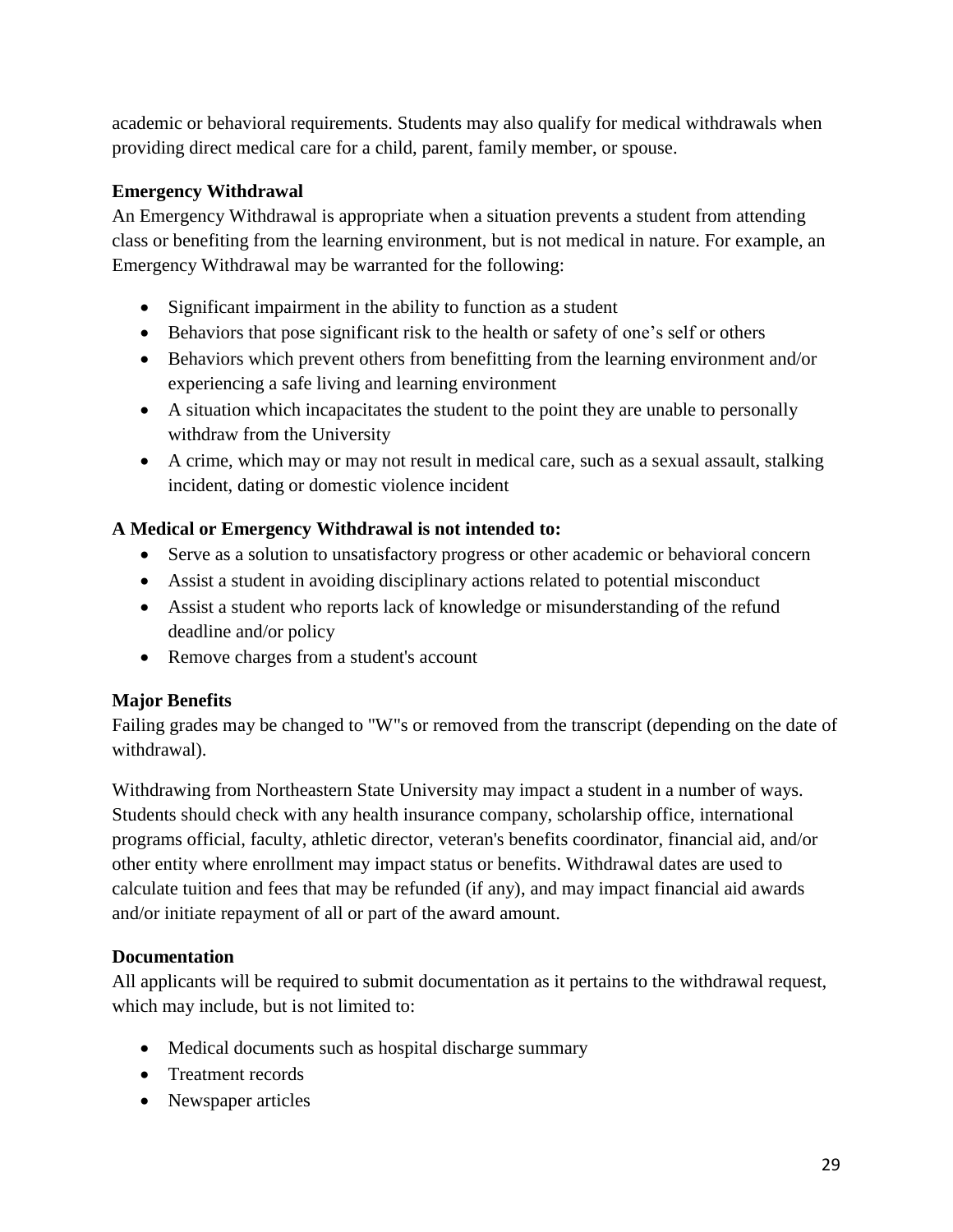- Court documents
- Police reports
- Or other documentation outlining the nature of the request

Documentation will vary according to individual circumstances and should serve to support and clarify the request. Faculty and staff may be contacted regarding the withdrawal request. The date of withdraw will be determined by the documentation received.

If a student provides a letter from his/her health care provider to serve as documentation to support the application, the letter should include:

- Date of illness onset
- Dates of professional care
- General information regarding the condition and how it prevented completion of coursework and/or class attendance
- Follow-up or after-care plan if applicable

Other information may include:

- Date of anticipated return to school
- Last date of class attendance

Requests for Medical and Emergency Withdrawals must be made within one year of the semester from which a student wishes to withdraw.

Consultation with Student Affairs may assist a student in examining his/her options and deciding if a Medical or Emergency Withdrawal is the best option.

Student Affairs will notify the student through his/her NSU email address (or alternate email address, if not an active student) of the decision to deny or approve the request. All decisions are final.

Medical and Emergency Withdrawal requests and documentation are retained by Student Affairs for five years and are filed separately from other educational records.

The following arrangements/accommodations may be considered before a medical or emergency withdrawal is approved or as a suggestion for students returning from leave:

- Referral to or participation in on and off-campus resources and services
- Housing relocation
- Utilization of Student Disability Services
- Lighter or adjusted course load
- Incomplete Grades
- Academic Forgiveness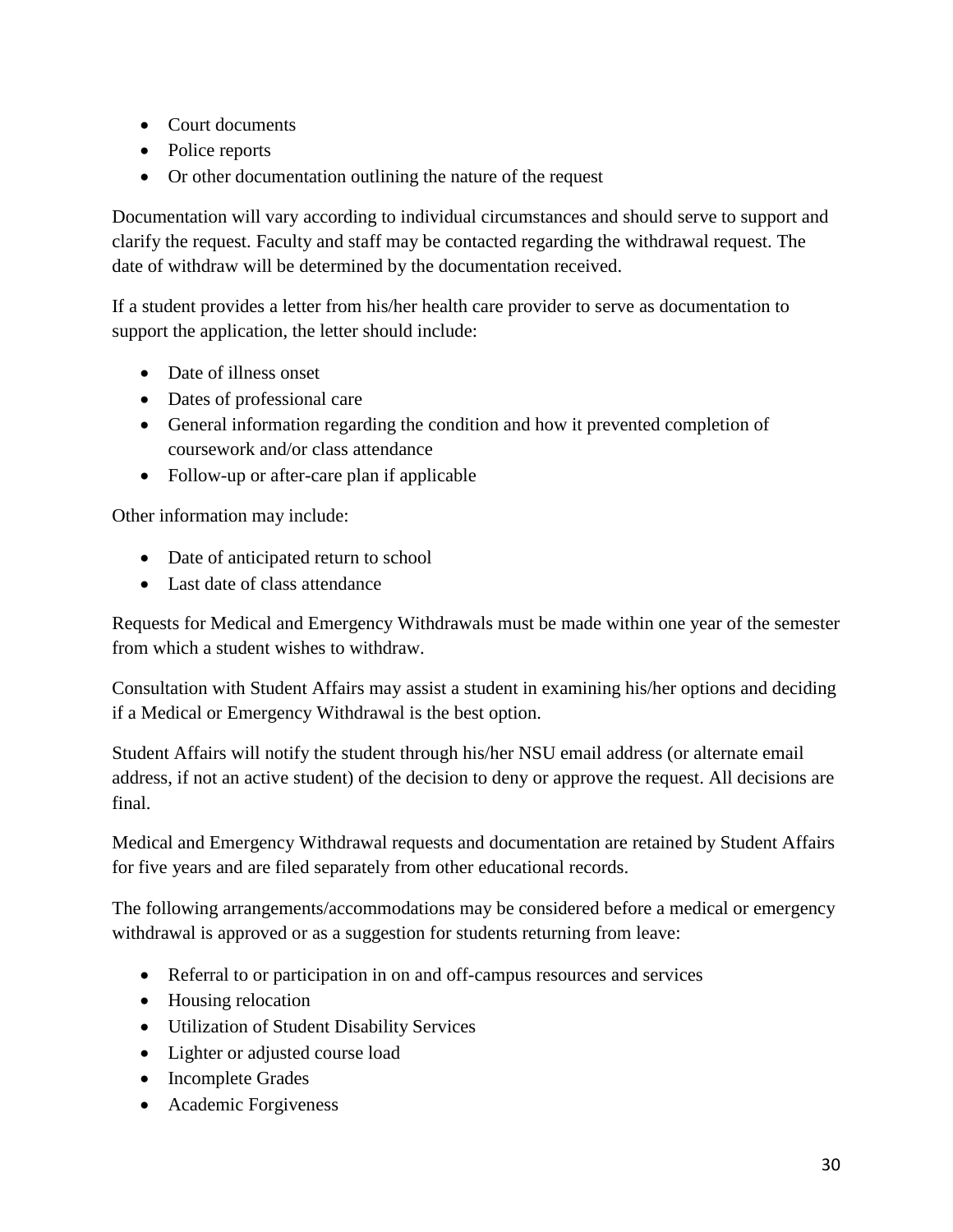#### <span id="page-30-0"></span>**Of Special Importance**

Every semester, NSU publishes withdrawal deadlines for students to drop a course or withdraw without grades. These deadlines provide students with time to decide if they will be able to complete the course successfully. All students are expected to adhere to University policy and procedures. Once these deadlines have passed, the student has made a commitment to complete his/her courses. Further questions regarding withdrawal dates can be directed to the Office of the Registrar in Tahlequah: 918-444-2228 or Enrollment Services in Broken Arrow: 918-449-6134.

Medical or Emergency Withdrawals do not eliminate a student's obligations or debt to the University or to other parties such as Financial Aid. Withdrawal dates determine the extent of refund (if any) and/or financial aid repayment in accordance with University policy, federal guidelines, and scholarship policies. A student may still be responsible for charges accrued through parking services, student organization dues, University charge accounts, housing charges, and/or fees.

Any questions related to a student's account may be directed to Business Affairs (Tahlequah/Muskogee: 918-444-2160 or Broken Arrow: 918-449-6251). Students from ALL campuses should contact the Division of Student Affairs at (918) 444-2120 or [mailto:studentaffairs@nsuok.edu.](mailto:studentaffairs@nsuok.edu)

International Students should also consult with the Office of International Programs to discuss potential immigration consequences.

Approved Medical or Emergency Withdrawals will remove students from ALL classes they are enrolled in during the designated semester. No partial withdrawals will be permitted. Special considerations may be made when a class has been completed (such as a weekend seminar) prior to the determined withdrawal date or in some cases when a student is enrolled in second eight week classes that begin after the determined withdrawal date. Medical or Emergency Withdrawals are considered a one-time option. Further requests may require additional justification.

University staff may apply an Administrative Hold to the student's account following a medical or emergency withdrawal to prevent future registration until the hold is removed. To remove the hold, the student may be required to attend a meeting and/or provide additional documentation supporting the student's readiness to return to the University. To maximize future academic success, a student seeking Medical or Emergency Withdrawal should actively work to alleviate, treat, or otherwise address the complications related to the withdrawal prior to re-enrolling.

Prior to requesting a withdrawal, students should consult with all funding or financial assistance representatives regarding the impact of a withdrawal.

To ask questions and/or request a Medical or Emergency Withdrawal: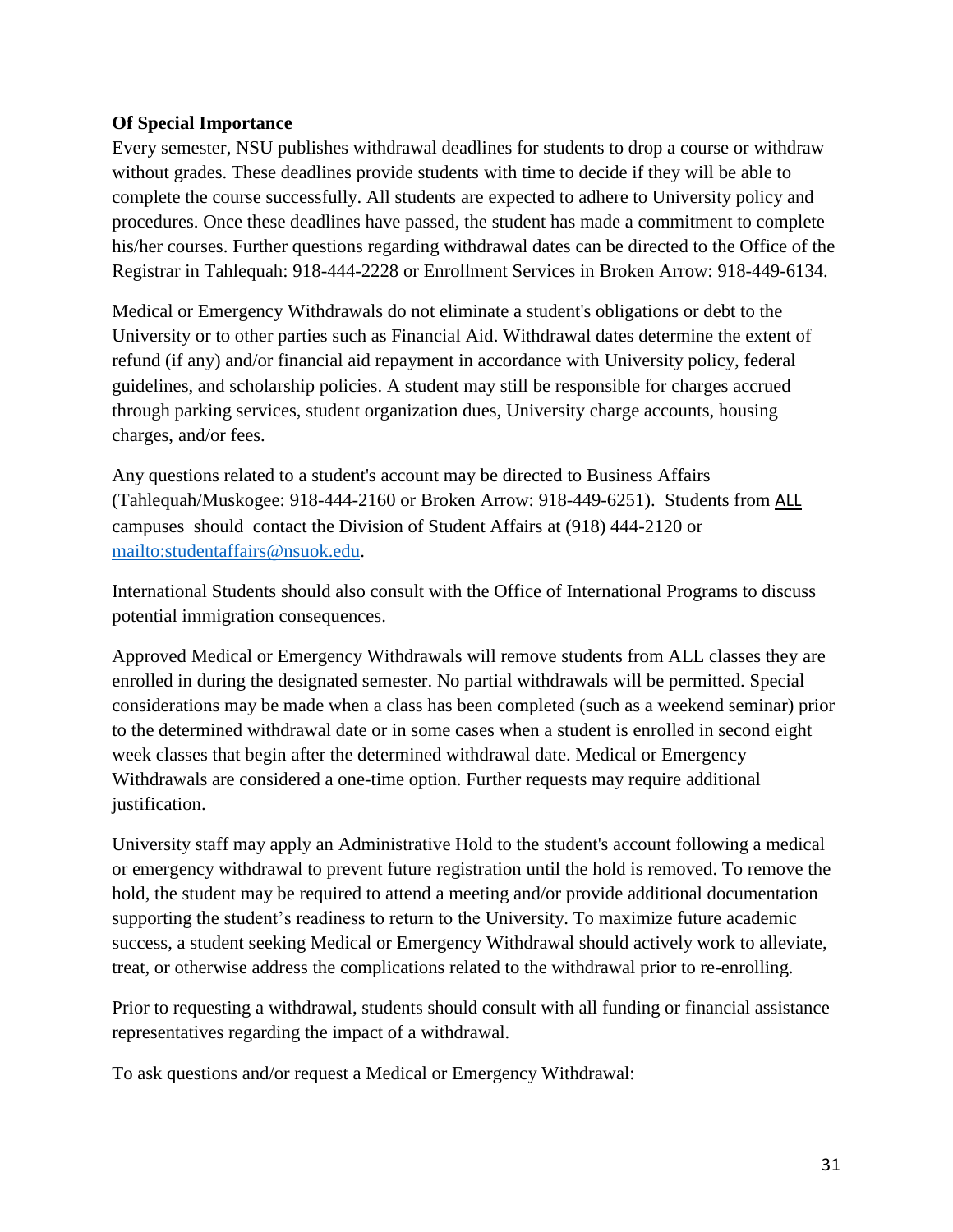Students from ALL campuses should contact the Division of Student Affairs at 918-444-2120.

**NOTE:** some specially accredited programs such as Optometry [\(optometry.nsuok.edu\)](https://optometry.nsuok.edu/) and other professional programs, may have their own medical withdrawal policies and guidelines that should be consulted. In addition to Student Affairs, students enrolled in these programs should consult the program director.

Documentation must be on file with Student Affairs for a Medical or Emergency Withdrawal to be reviewed.

Complete the Medical/Emergency Withdrawal form at:

[https://cm.maxient.com/reportingform.php?NortheasternStateUnivOK&layout\\_id=25](https://cm.maxient.com/reportingform.php?NortheasternStateUnivOK&layout_id=25)

# **Student Conduct and Development**

# **Student Conduct Code**

## <span id="page-31-0"></span>PREAMBLE

Northeastern State University's Student Conduct Code is designed to set forth standards necessary to provide a learning environment conducive to the preparation of students for success in an increasingly challenging, diverse, and global society. The University is, first and foremost, a community where the academic standards are strictly upheld and where the rights, responsibilities, safety, and dignity of every individual are respected and paramount to the achievement of academic excellence.

The Student Conduct Code serves not just as a disciplinary system but also as a part of the educational process. The student conduct process is administrative in nature and is separate from any civil or criminal processes. The purpose of the Student Conduct Code is to teach students to live and act responsibly in a community setting and to encourage the development of good decision-making and personal integrity. University community members are expected to respect the rights of fellow community members, property, common resources, Student Conduct Code, and laws associated with the broader community (e.g., city, state, nation and world).

Any potential Student Conduct Code violation, including academic misconduct, may be submitted to the Office of Student Conduct and Development; all reports should be made as soon as possible after the incident takes place or after becoming aware of the incident. Reports may be submitted online [https://www.nsuok.edu/ReportConcern,](https://www.nsuok.edu/ReportConcern) in person (Tahlequah, Admin 209), or by fax 918-458-2340.

In order to encourage reporting, NSU practices limited immunity for students who are attempting to assist another individual(s) during a medical emergency, who are seeking help for themselves,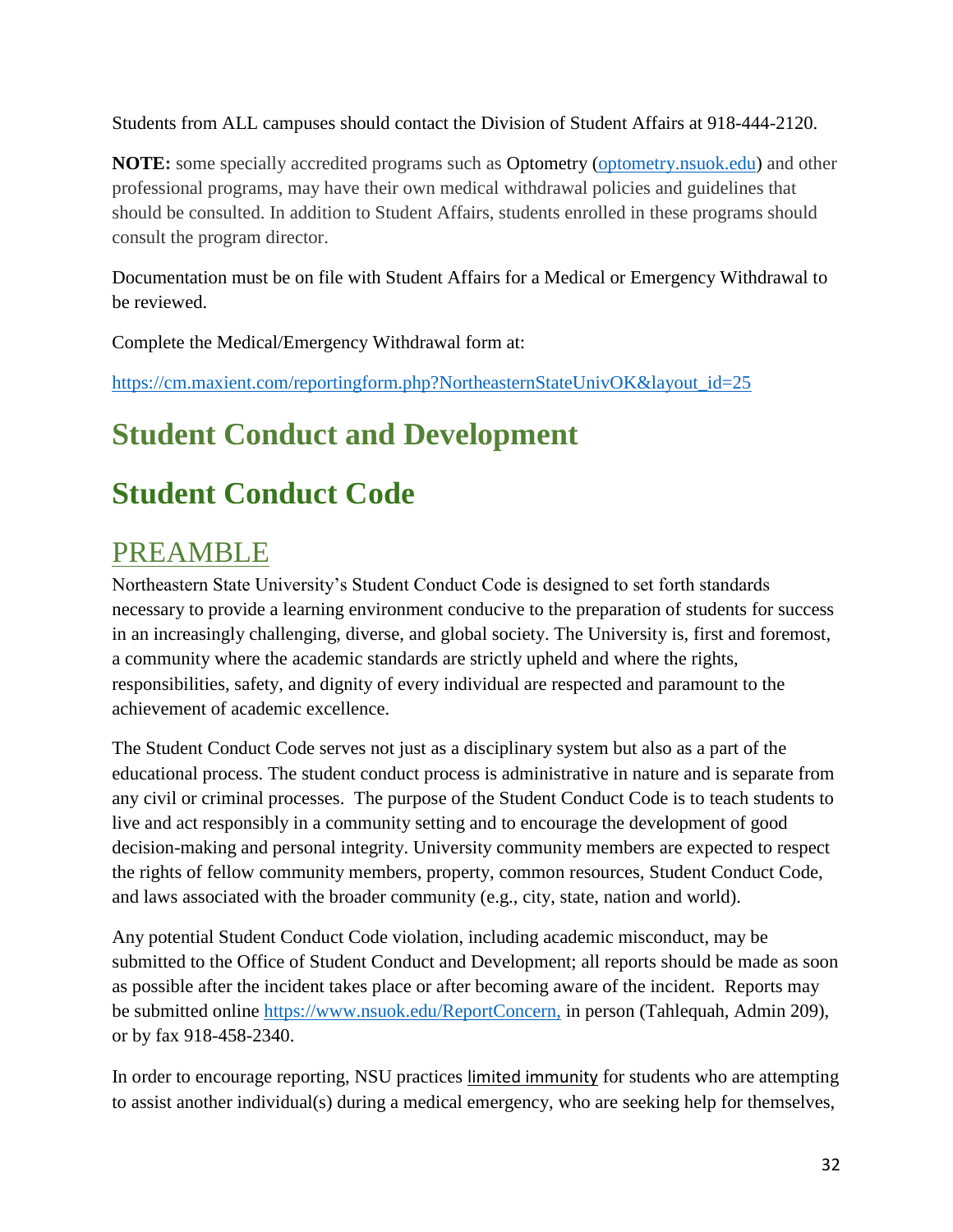or who are reporting a sexual misconduct offense. The fear of "getting in trouble" should not be a deterrent to reporting.

#### <span id="page-32-0"></span>**ARTICLE I: DEFINITIONS**

- A. **University** The term "University" means Northeastern State University.
- B. **Student**  The term "student" includes all persons enrolled at the university, both full-time and part-time, pursuing undergraduate, graduate, or professional studies. Persons who are not officially enrolled for a particular term, but who have a relationship with the university, are considered "students." This definition includes, but is not limited to, incoming freshmen, transfer students, non-student residents, anyone participating in university sponsored programs and activities, persons who enroll for courses from time to time, and participants in third-party programs. (RUSO 4.4.3)
- C. **University Official**  For the purpose of this document, the term "University official" includes any person employed by the University, performing assigned academic, administrative, or professional responsibilities.
- D. **Member of the University Community**  includes any person, group, or organization, be they a student, employee of the University, or any other person directly affiliated with the University. A person's status in a particular situation shall be determined by the VPSA or designee.
- E. **University Premises**  The term "University premises" includes all land, buildings, facilities and other property in the possession of or owned, used, or controlled by the University (including adjacent streets and sidewalks).
- F. **Organization**  The term organization means any number of persons who have or have not complied with the formal requirements for University registration.
- G. **Registered Student Organization** is a group that has complied with the Student Registration process as outlined by the Office of Student Engagement. Registered Student Organizations (RSOs) are required to have a Constitution and a faculty/staff advisor.
- H. **Vice President of Student Affairs (VPSA) or designee**  The term VPSA means the person designated by the University President to be responsible for the administration of the Student Conduct Code.
- I. **Student Conduct Administrator(s)**  The term "Student Conduct Administrator(s)" means a University official authorized, on a case-by-case basis by the VPSA or designee, to determine whether student(s) have violated the Student Conduct Code. The VPSA or designee may authorize the same Student Conduct Administrator to impose sanctions in all cases.
- J. **Appeal's Administrator(s)** The term "Appeal's Administrator(s)" means any person(s) authorized by the VPSA or designee to consider an appeal from a Student Conduct Conference.
- K. **Student Conduct Conference**  The term "Student Conduct Conference" means a meeting between Student Conduct Administrator(s) and student(s) who potentially violated the Student Conduct Code.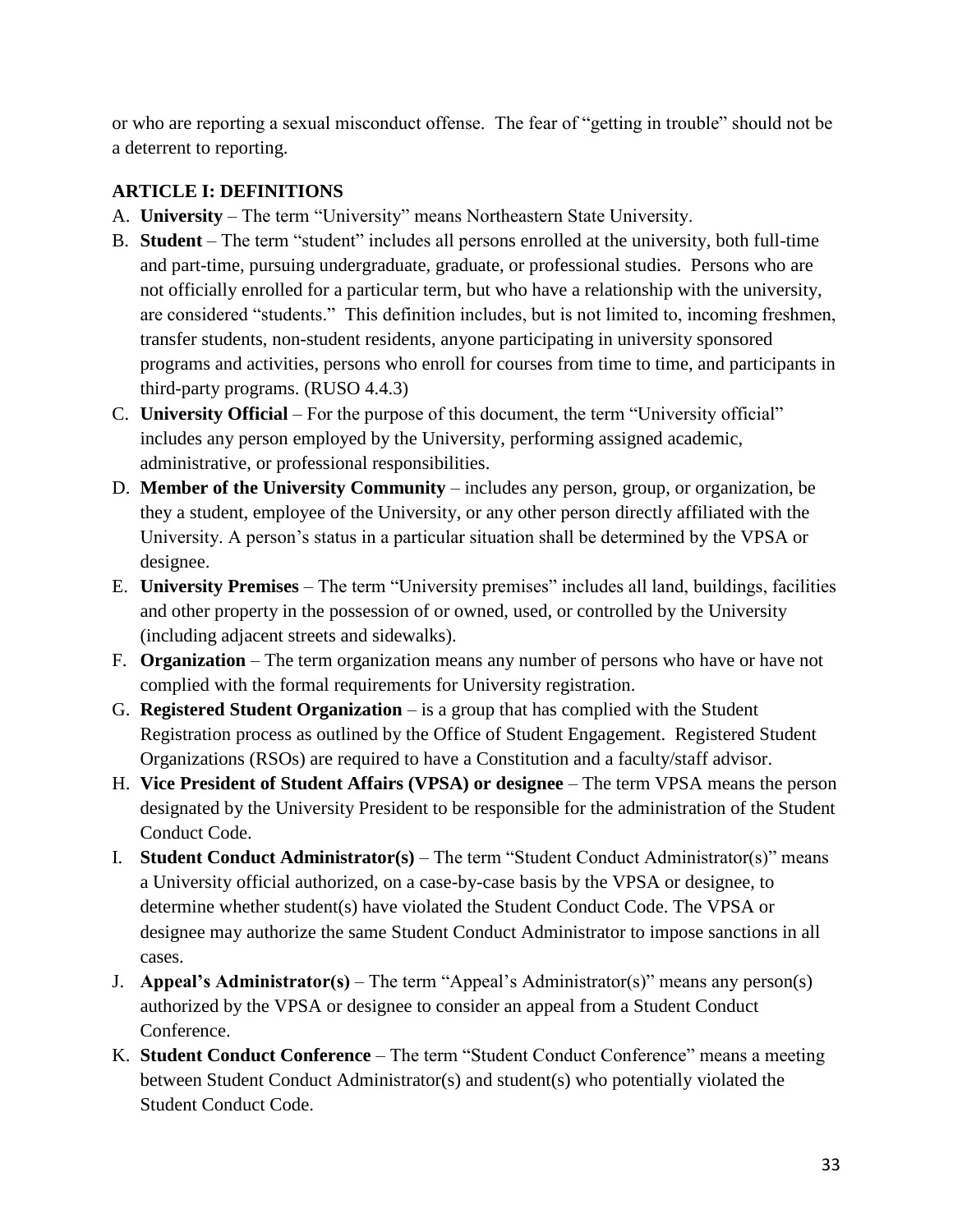- L. **Student Conduct Appeals Committee**  The term "Student Conduct Appeals Committee" is a committee consisting of faculty, staff, and students created to consider an appeal in student cases resulting in suspension, expulsion, degree revocation, or rescission of credit.
- M. **Policy**  The term "policy" means the written regulations of the University as found in, but not limited to, the Student Conduct Code, Residence Life Handbook, the University website, the Student Organization Handbook, computer and network use policy, and Graduate/Undergraduate Academic Catalogs.
- N. **Cheating**  The term "cheating" includes, but is not limited to:
	- 1. use of any unauthorized assistance in taking quizzes, tests, or examinations;
	- 2. use of sources beyond those authorized by the instructor in writing papers, preparing reports, solving problems, or carrying out other assignments;
	- 3. the acquisition, without permission, of tests or other academic material belonging to a member of the University faculty or staff; or
	- 4. engaging in any behavior specifically prohibited by a faculty member in the course syllabus or class discussion.
- O. **Plagiarism**  The term "plagiarism" includes, but is not limited to, the use, by paraphrase or direct quotation, of the published or unpublished work of another person without full and clear acknowledgment. It also includes the unacknowledged use of materials prepared by another person or agency engaged in the selling of term papers or other academic materials.
- **P. Individual –** The term "Individual" includes any student, employee, resident, or guest of the University**.**
- Q. **Complainant –** any party who reports a crime or policy violation by another party. As necessary, NSU reserves the right to initiate a student conduct complaint, to serve as complainant, and to initiate conduct proceedings with or without a formal complaint.
- R. **Respondent –** The term "Respondent" includes any party/parties accused of violating the Student Conduct Code or other policy.
- S. **Academic Integrity** Academic Integrity is the understanding and respect for scholarship through learning and teaching. As defined by the University's core value of integrity, "we model ethical and intellectual development by advancing honesty, human dignity, and accountability."

#### <span id="page-33-0"></span>**ARTICLE II: STUDENT CODE AUTHORITY**

- **A.** The Student Conduct Administrator shall:
	- 1. coordinate investigations, as deemed necessary;
	- 2. determine if a potential Student Conduct Code violation has occurred;
	- 3. impose sanctions, if necessary; and/or
	- 4. refer appeals as necessary.
- **B.** The VPSA or designee shall develop policies for the administration of the student conduct system and procedural guidelines of Student Conduct conference(s).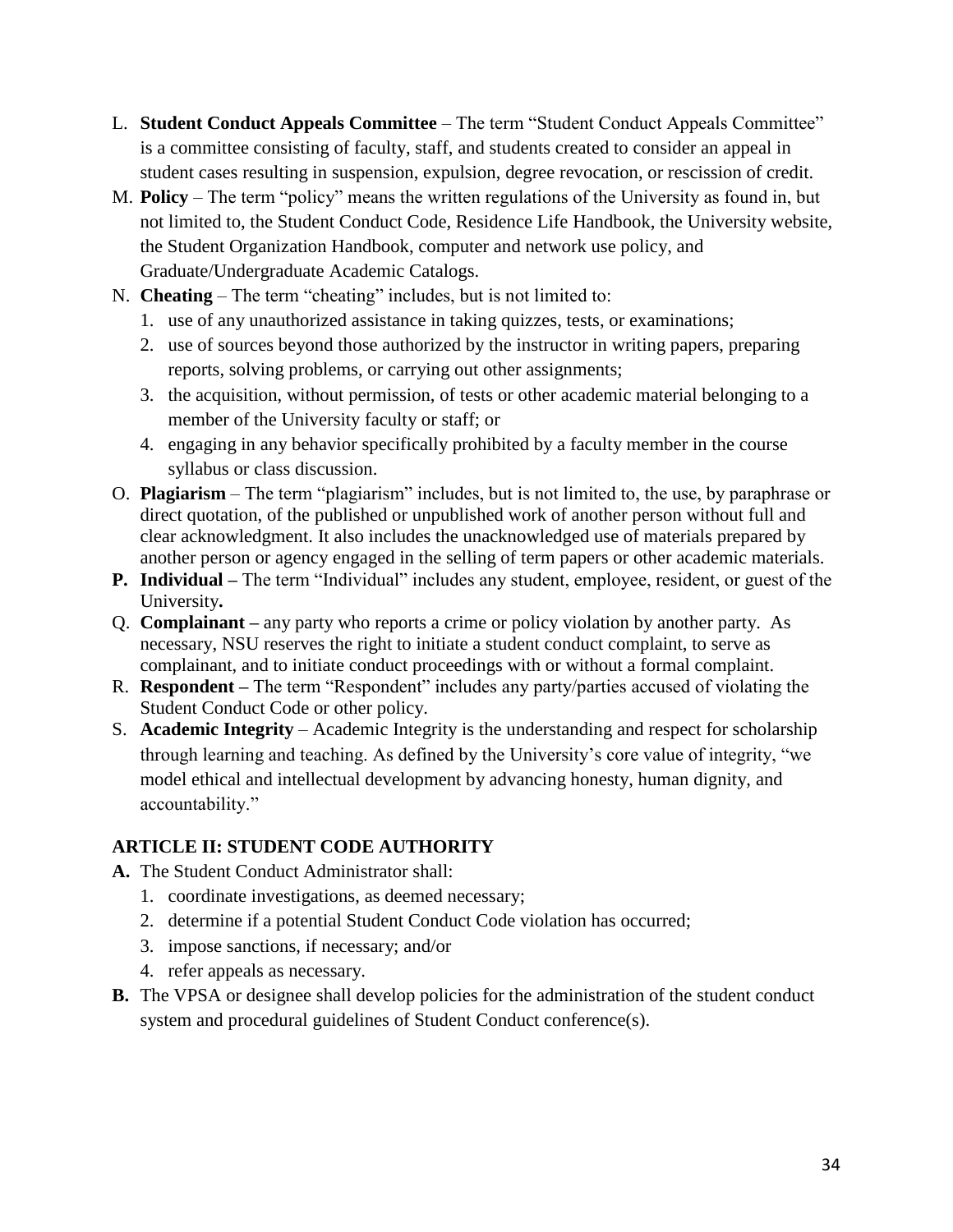**C.** Decisions made by Student Conduct Administrator(s) shall be effective immediately.

#### <span id="page-34-0"></span>**ARTICLE III: PROSCRIBED CONDUCT**

#### **A. Jurisdiction of the University Student Conduct Code**

- 1. The Student Conduct Code shall apply to conduct that occurs on University premises (including on-line), at University Affiliated/Sponsored activities, at events hosted or affiliated with RSOs, and/or off-campus conduct (including on-line) that adversely affects the University Community and/or its member(s), the pursuit of its objectives, and/or as required by law or policy.
- 2. Each student shall be responsible for their conduct from the time of initial enrollment through the actual awarding of a degree, even though conduct may occur before classes begin or after classes end, as well as during the academic year and during periods between terms of actual enrollment, and even if their conduct is not discovered until after a degree is awarded.
- 3. The Student Conduct Code shall apply to a student's conduct even if the student withdraws from school while a disciplinary matter is pending.
- 4. The Student Code of Conduct shall apply to RSOs or other organizations.
- 5. The VPSA or designee shall decide whether the Student Conduct Code shall be applied to conduct occurring off campus, on a case-by-case basis.

#### **B. Conduct—Rules and Regulations**

Any student or organization found to have committed or to have attempted to commit the following violations is subject to the disciplinary sanctions outlined below.

1. **Acts of dishonesty** – (RUSO Student Policy 4.4.3 Students' Obligations and Regulations)

Acts of dishonesty may include, but are not limited to, the following:

- a. Cheating, plagiarism, or other forms of academic dishonesty.
- b. Furnishing false, misleading, or distorted information to any University official, faculty member, office, or law enforcement officer acting in the performance of their duties.
- c. Assuming an identity other than your own.
- d. Forgery, alteration, or misuse of any University document, record, or instrument of identification.
- e. Falsifying or participating in the falsification of any University record.
- f. Unauthorized possession of examinations or other course materials.
- g. Academic Misconduct as defined in the University Undergraduate and Graduate Catalogs.
- h. Any other act of dishonesty which adversely affects the University or the pursuit of its objectives.
- 2. **Disruption or Obstruction –** Disruption or obstruction of teaching, administration, disciplinary proceedings, other University activities or functions on or off campus, or of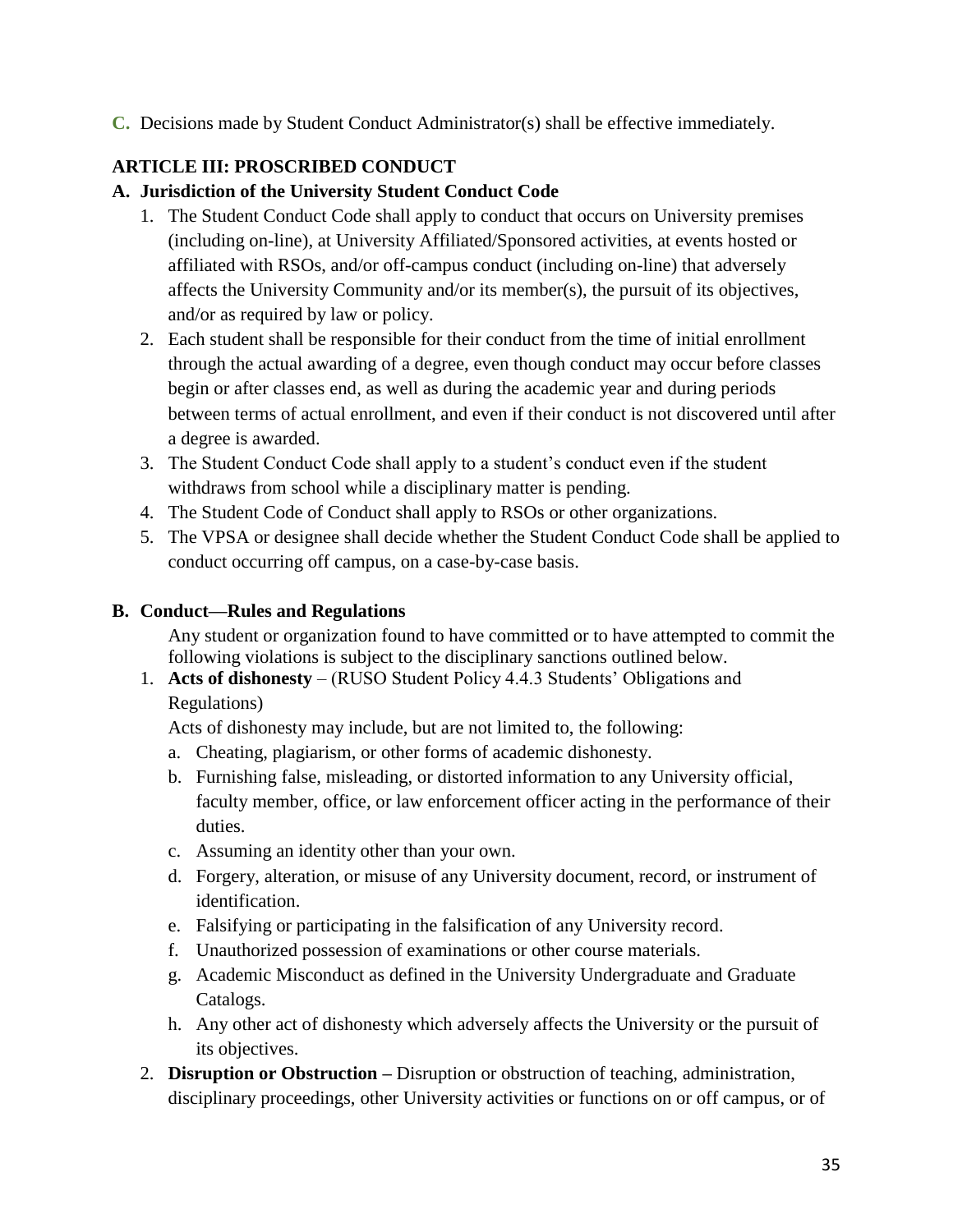other authorized non - University activities when the conduct occurs on University premises.

- 3. **Abuse**  Abuse may include, but is not limited to, acts of verbal abuse, threats, intimidation, dating violence, domestic violence, coercion, and/or other conduct which threatens or endangers the health or safety of any person(s). Planning, conspiring, and/or threatening to commit any act of violence is considered a violation of this policy. Methods of abuse may include, but are not limited to verbal, written, electronic, and/or visual displays.
- 4. **Physical Violence**: An intentional act or acts, that has caused, is intended to cause, or threatens bodily harm. Engaging in physical violence of any nature against any person, on or off campus, includes, but is not limited to, fighting, assaulting, battering, using a weapon; restraining or transporting someone against their will; or acting in a manner that threatens or endangers the physical health or safety of any person or causes reasonable perception of such harm.
- 5. **Harassment**: Harassment includes patterned or repetitive conduct that is sufficiently severe and/or pervasive and that adversely affects or interferes with the educational program and/or creates an intimidating, hostile, or offensive environment within the University community. Forms of harassment may include, but are not limited to: physical, mental, sexual, racial, ethnic harassment, and/or may be based on national origin, religion, gender identity, or sexual orientation or perception of such.
- 6. **Sexual Harassment (for Title IX Cases):** Sexual Harassment Offenses Include, but are not Limited to: Quid Pro Quo Sexual Assault, Domestic Violence, Dating Violence, and Stalking. Sexual Harassment consists of behaviors which are:
	- a. unwelcome, verbal, nonverbal, or physical conduct of a sexual nature that is,
	- b. severe, pervasive and objectively offensive denies or deprives a person equal access to NSU's educational program and/or activities, and is
	- c. based on power differentials (quid pro quo), the creation of a hostile environment, or retaliation.

Examples include, unwelcome sexual advances, requests for sexual favors, acts of sexual violence, attempts to coerce an unwilling person into a sexual relationship, repeatedly subjecting a person to egregious, unwelcome sexual attention, punishing a refusal to comply with a sexual based request, making a benefit conditional upon submitting to sexual advances, sexual violence, intimate partner violence, stalking, sex-based bullying.

#### **A. Domestic Violence**

Domestic violence is a pattern of abusive behaviors and tactics used to inflict power and control over another person. This includes felony or misdemeanor crimes of violence committed by a current or former spouse/intimate partner of the victim.

a. By a person with whom a person shares a child in common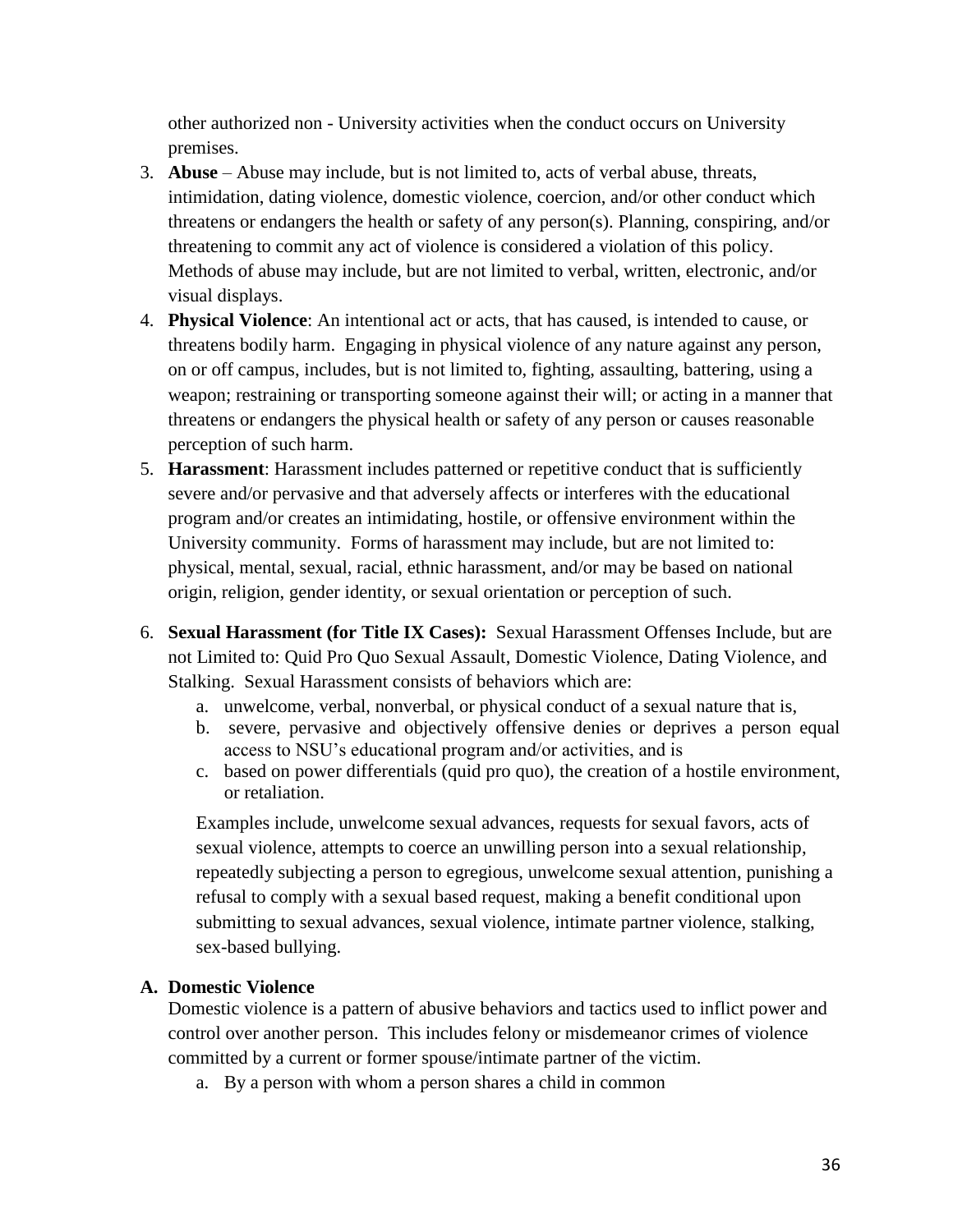- b. By a person who is cohabitating with, or has cohabitated with the victim as a spouse/intimate partner
- c. By a person similarly situated to a spouse of the victim under the domestic or family violence laws of the jurisdiction in which the crime occurred.
- d. By any other person, against an adult or youth victim, who is protected from that person's acts under the domestic or family violence laws of the jurisdiction in which the crime occurred

## **B. Dating Violence**

Dating violence is violence committed by a person who is, or has been, in a social relationship of a romantic or intimate nature with the victim. And, the existence of such relationship shall be based on the reporting party's statement and with consideration of the length of the relationship, the type of the relationship, and/or the frequency of the interactions between the persons involved in the relationship. Dating violence includes, but is not limited to: Sexual or physical abuse or the threat of such abuse. Dating violence does not include acts covered under Domestic Violence.

## **C. Stalking**

Stalking is a pattern of behavior directed at as specific person that would cause a reasonable person to:

- a. Fear for one's safety or the safety of others
- b. Suffer substantial emotional distress

Examples include but are not limited to: 2 or more acts in which the stalker directly, indirectly, or through third parties, by any action, method, device, or means, follows, monitors, observes, surveils, threatens, or communicates to or about a person, or interferes with a person's property. **Stalking:** Stalking is a pattern or repetitive behavior that involves willfully and/or maliciously following or harassing another person in a manner that would cause a reasonable person to feel frightened, intimidated, threatened, or harassed.

- 7. **Hazing**: Any act which endangers the mental or physical health or safety of an individual for the purposes of initiation, admission into, affiliation with, status in, or as a condition for continued membership in a group or organization. The express or implied consent of the victim will not be a defense. Apathy or acquiescence in the presence of hazing is not considered a neutral act; they are violations of this rule. Methods of hazing may include, but are not limited to: physical, verbal, written, electronic, and/or visual displays.
- 8. **Bullying and/or Heckling**: Bullying is considered repeated behavior by a group or individual that is intended to harm, intimidate, offend, degrade, or humiliate another person, possibly in front of others, whereas heckling is considered to be any behavior that badgers, embarrasses, harasses, disempowers, or challenges people or processes in a manner that undermines their integrity. Methods of bullying and/or heckling may include, but are not limited to: physical, verbal, written, electronic and/or visual displays.
- 9. **Sexual Misconduct (when not Title IX)**: Sexual Misconduct includes, but is not limited to, unwelcome sexual advances, requests for sexual favors, or other verbal or physical conduct of a sexual nature. Sexual misconduct expressly or implicitly imposes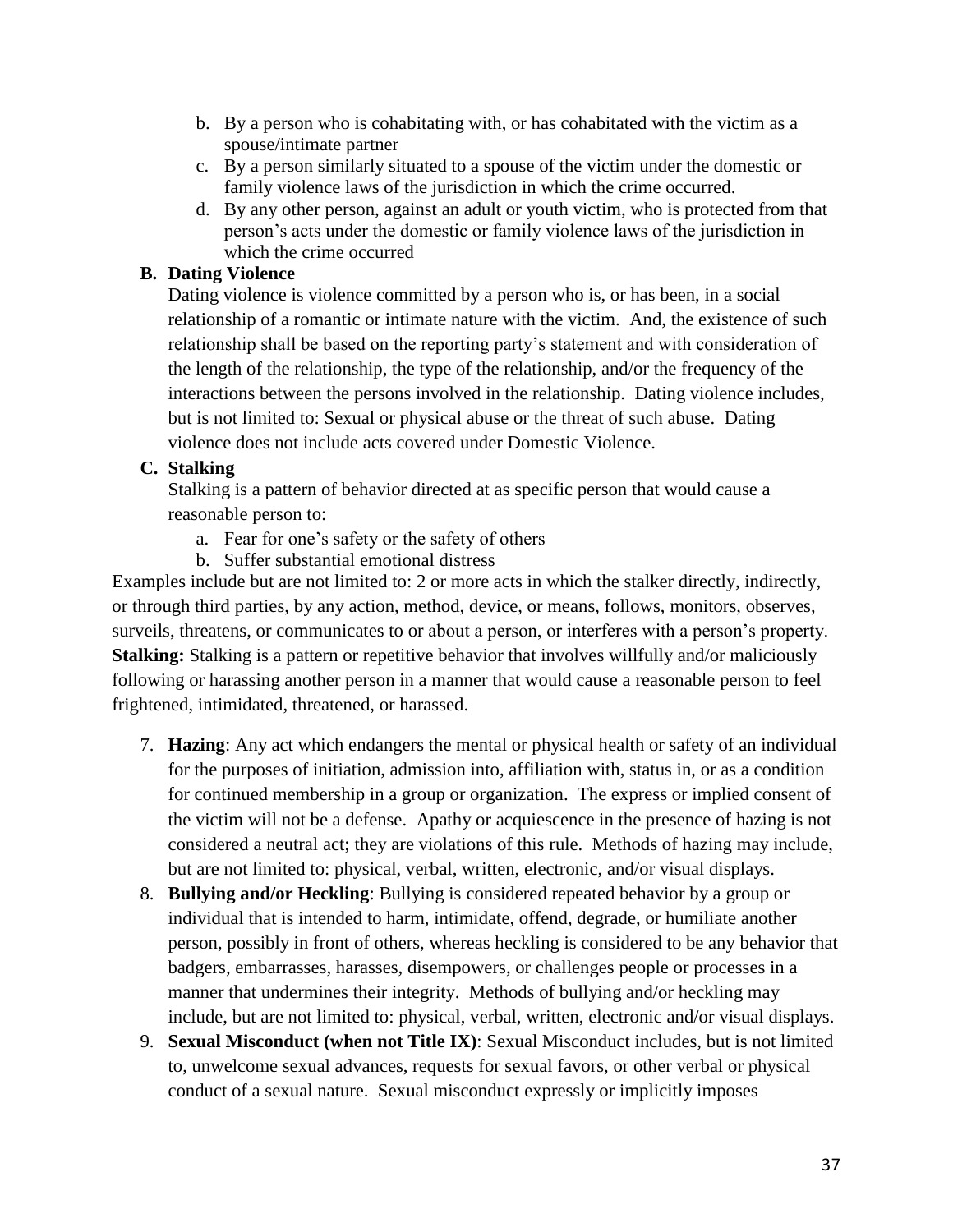conditions upon, threatens, interferes with, or creates an intimidating, hostile, or demeaning environment. These behaviors may impact an individual's academic pursuits; University employment; participation in activities sponsored by the University, organizations, or groups related to the University; or opportunities to benefit from other aspects of University life. This includes, but is not limited to, on-campus residence.

- 10. **Theft and/or Damage**  Includes the unauthorized use, removal, or damage of University, community, or other personal or public property.
- 11. **Failure to Comply**  Any action or failure to act which disregards reasonable requests or directions of University officials or law enforcement officers acting in performance of their duties.
- 12. **Identification** You are required to carry your NSU I.D. card while on University property or at University sponsored events and activities (including registered student organization events). An I.D. may not be used by any person other than the person to whom it was issued. I.D. cards being used by someone other than the card owner will be confiscated by University officials. Students are required to present their I.D. upon request of any University employee. If an I.D. card becomes missing, it is the responsibility of the card owner to promptly report the card lost or stolen to University police or I.D. services. Students should not deface, alter, or use IDs for anything other than their intended purpose.
- 13. **Unauthorized Entry**  Includes entry to or use of University-controlled property, including locations situated off campus, without permission. Unauthorized entry also includes, but is not limited to, unauthorized possession, duplication or use of keys (or any other such devices) to access University premises.
- 14. **Controlled Substances**  The use, consumption, possession, manufacturing, distribution and/or being under the influence of any controlled substance(s) is prohibited, except as expressly permitted by law and/or University policy. Possession of drug paraphernalia and the inappropriate use or abuse of prescription or over-the-counter medications is also prohibited.
- 15. **Alcohol**  The use, possession, manufacturing, distribution, and/or being under the influence of alcoholic beverages is prohibited, except as expressly permitted by law and/or University policy. This includes, but is not limited to, having alcohol or being under the influence of alcohol in the residence halls. Being under the influence includes, but is not limited to: acting noticeably out of character, impaired motor skills, or otherwise disorderly or belligerent conduct.
- 16. **Firearms and Weapons**  The use, possession and/or distribution of firearms, explosives, bomb-making materials, other weapons, imitation weapons, or dangerous chemicals on University premises is prohibited except as expressly permitted by law and/or University policy. This includes, but is not limited to, bows, knives, lasers or laser sights, guns, water guns, paintball guns, or air-soft weapons.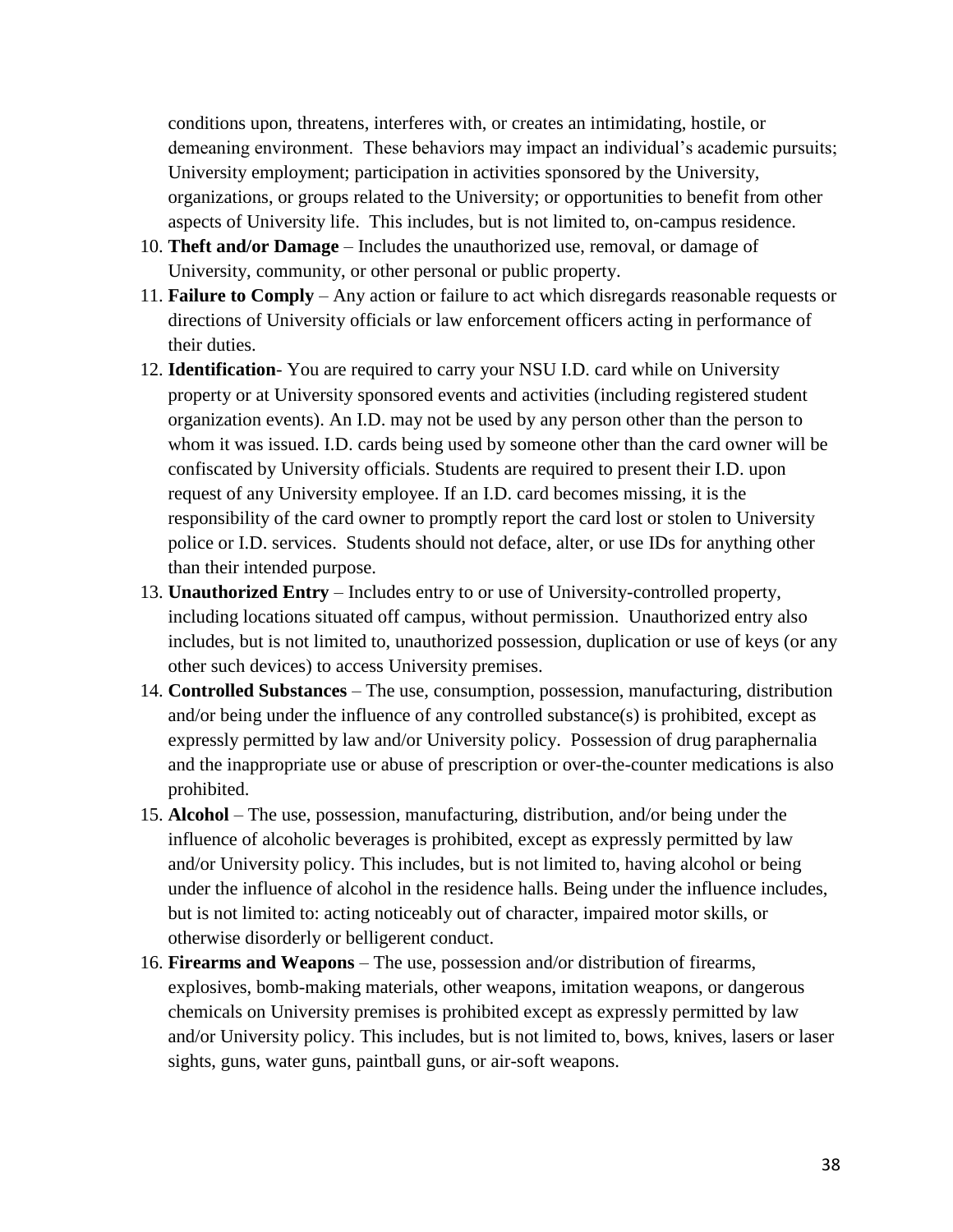- 17. **Disturbing the Peace**  Disturbing the peace includes, but is not limited to, participating in an on-campus or off-campus demonstration, riot, or activity that disrupts the normal operations of the University and/or infringes on the rights of other members of the University community; and/or leading or inciting others to disrupt scheduled and/or normal activities within any campus building or area. Refer to University policy on [Expressive Activities](https://procedures.nsuok.edu/GeneralCounsel/FreedomofSpeech(ExpressiveActivities).aspx) for more information.
- 18. **Traffic Obstruction**  Traffic obstruction includes, but is not limited to, obstruction of the free flow of pedestrian or vehicular traffic (including emergency response vehicles).
- 19. **Disorderly Conduct**  Conduct that is disruptive, lewd or indecent, a breach of peace, or which aids, abets, or encourages another person to breach the peace on University premises, at university sponsored functions, or participated in by members of the University community. This may also include participating in or hosting parties or gatherings that disturb the peace and or violate the law and/or policy.
- 20. **Technology Theft and/or Abuse**  (RUSO Student Policy 4.4.3d) Technology theft or other abuse of computer facilities and resources includes, but is not limited to, the following:
	- a. unauthorized entry into, transfer of, or use of a file;
	- b. use of another individual's identification and/or password or allowing the use of yours;
	- c. use of computing facilities and resources to interfere with the work of another student, faculty member, or University Official;
	- d. use of computing facilities and resources to send obscene or abusive messages;
	- e. use of computing facilities and resources to interfere with normal operation of the University computing system;
	- f. use of computing facilities and resources in violation of copyright laws;
	- g. attempts to circumvent established security procedures or to obtain access privileges to which the user is not entitled;
	- h. any violation of University policy on Computer and Network Use;
	- i. use of computing facilities to willfully publish, distribute, or exhibit any obscene expression.
- 21. **Abuse of Student Conduct, Academic, and/or Administrative Process(es)**  Abuse of the Student Conduct, Academic, and/or Administrative Process(es) includes, but is not limited to:
	- a. failure to obey the notice from a Student Conduct Administrator(s) or University official(s) to appear for a meeting or conference as part of the Student Conduct Process;
	- b. attempting to discourage or interfere with an individual's proper participation in, or use of, any student conduct, academic, or administrative process;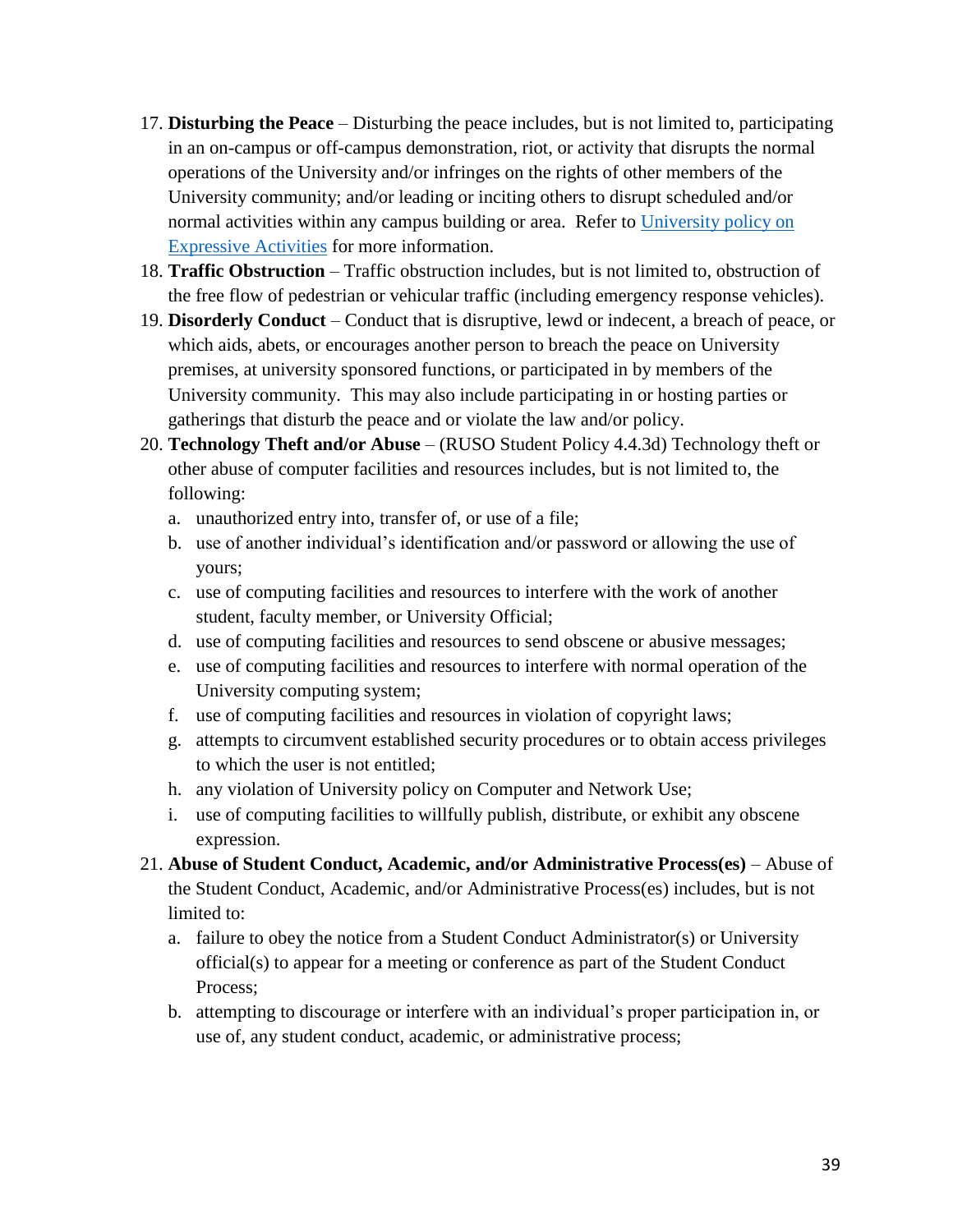- c. attempting to influence the impartiality of a Student Conduct Administrator(s) or University Official prior to and/or during the course of the Student Conduct meeting or conference or other Academic or Administrative process;
- d. harassment (verbal or physical) and/or intimidation of Student Conduct Administrator(s) or University Official(s) prior to, during and/or after a student conduct meeting or conference or other Academic or Administrative process or any other disruption or interference with the orderly conduct of a student conduct meeting, conference, and/or other Academic or Administrative process;
- e. failure to comply with the sanction(s) imposed under the Student Conduct Code;
- f. influencing or attempting to influence another person to commit an abuse of the student conduct, academic, and/or administrative process;
- g. retaliation: A direct or indirect action taken against a person or organization as a response to their involvement or affiliation with the conduct, academic, and/or administrative process.
- h. filing a false report or issuing a false complaint
- i. otherwise obstructing or attempting to obstruct any administrative process, such as through falsification, distortion, or misrepresentation of information.
- 22. **Passive Participation –** Passive participation includes, but is not limited to, the following: complicity in the violation of a policy such as when a student or organization is present for or aware of a violation of policy but takes no action to confront, prevent, or report the violation to a university official or a failure to intervene as a bystander to an incident involving a violation of University policies.
- 23. **Violation of any University Policy**  Violation of University Policy shall include any University policy, rule, or regulation published in hard copy or available electronically on the University website (i.e., residence hall policies, Student Organization Handbook, Tobacco Free Campus, Drug Free Campus and Community Act, NCAA policies).
- 24. **Violation of Law**  Violation of Law shall include violation(s) of any federal, state, or local law.

#### **C. Concurrent Law and University Policy Violations**

- **1.** A University conduct meeting or conference may be held with a student and/or organization whose actions potentially violate both criminal law and the Student Conduct Code. The Student Conduct process is separate from civil or criminal litigation proceedings. Meetings or conferences under the Student Conduct Code may be carried out prior to, simultaneously with, or following civil or criminal proceedings off campus at the discretion of the VPSA or designee. Determinations made or sanctions imposed under the Student Conduct Code shall not be subject to change due to criminal charge dismissal, reduction, or resolution in favor of or against the criminal law defendant.
- **2.** When a student and/or organization is arrested and/or charged by federal, state, or local authorities with a violation of law, and if the alleged offense is also being processed under the Student Conduct Code, the University may advise off-campus authorities of the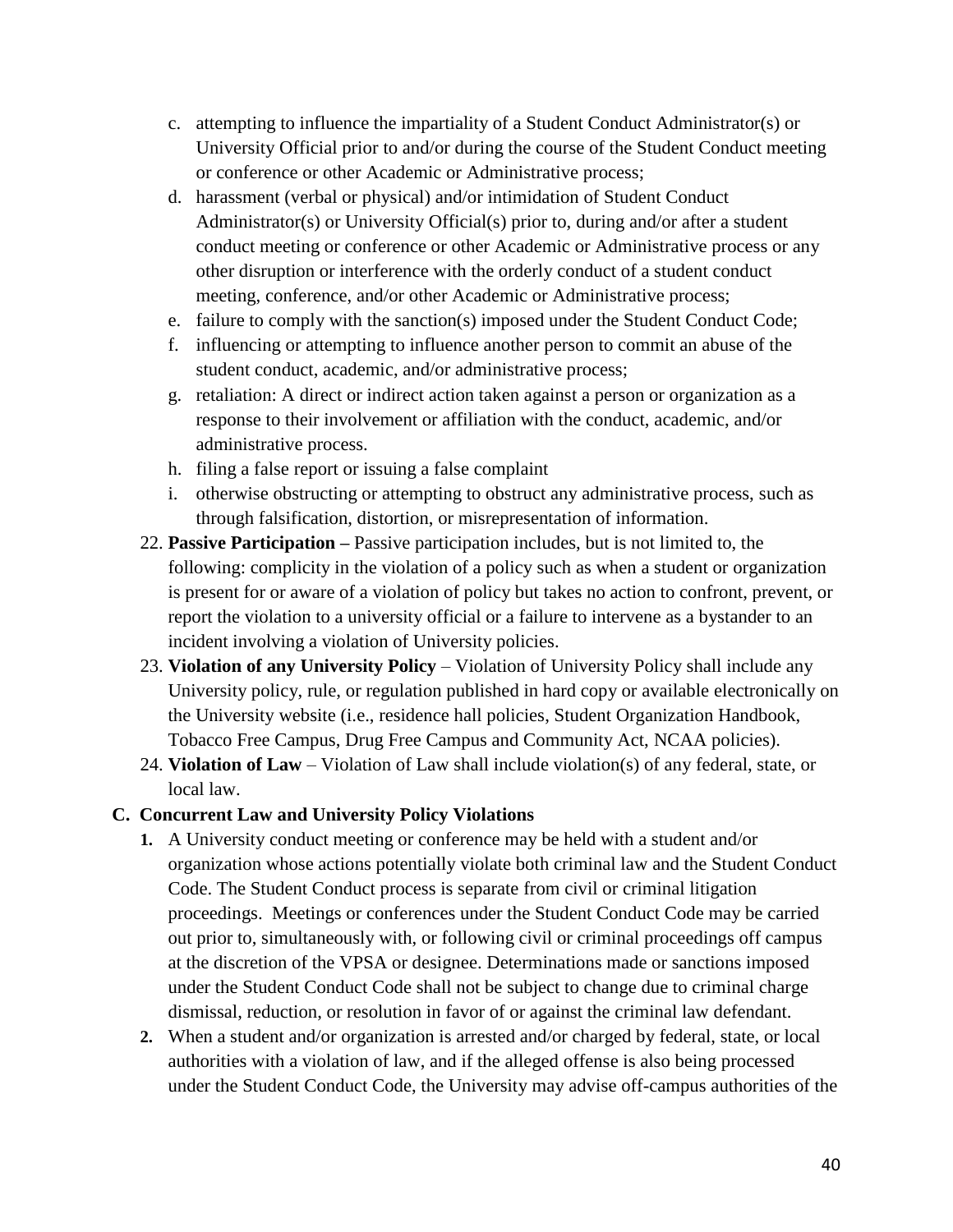existence of the Student Conduct Code and of how such matters are typically handled within the University community. The University will attempt to cooperate with law enforcement and other agencies in the enforcement of criminal law on campus and in the conditions imposed by criminal courts for the rehabilitation of student/organization violators (provided that the conditions do not conflict with campus rules or sanctions). Individual students, organizations, and other members of the University community, acting in their personal capacities, remain free to interact with governmental representatives as they deem appropriate.

#### **ARTICLE IV: STUDENT CONDUCT CODE PROCEDURES**

#### **A. Administrative Summons**

1. An Administrative Summons may be issued by the administrative officers of the University and is to be honored by students. Failure to answer the summons could result in immediate temporary suspension from the University until the issue is resolved.

## **B. Submitting Reports/Allegations**

- 1. Any person(s) may submit a report of a potential Student Conduct Code violation. A report shall be directed to Student Affairs, University Police, Student Engagement, or Residence Life. Any report should be submitted as soon as possible. Reports may be submitted here: <https://www.nsuok.edu/ReportConcern.aspx>
- 2. A submitted report will be reviewed to determine merit, need for further investigation, appropriate referral if necessary, and/or dismissal.

# **C. Investigations**

- 1. When a formal investigation is deemed necessary, the VPSA or designee will assign investigators. All formal investigations will be conducted by at least two investigators who have received appropriate training. The investigators must be free from conflicts of interest or bias for or against complainants or respondents. Investigators may include (but are not limited to) the Student Conduct Administrators, Title IX Coordinator; other appropriate NSU faculty/staff/administration; or contracted, external investigators. The investigation shall be concluded within a reasonable amount of time. The investigation will be conducted in a manner so that it is adequate, reliable, and impartial.
- 2. Informal investigations may be conducted by the VPSA or designee but will not require two investigators.
- 3. The investigation may include but is not limited to interviews of the parties involved, including witnesses, and the gathering of other relevant information.
- 4. Parties to the complaint may present witnesses and other evidence. At any time during the investigation, the investigators may recommend that interim protections or remedies for the parties involved, including witnesses, be provided by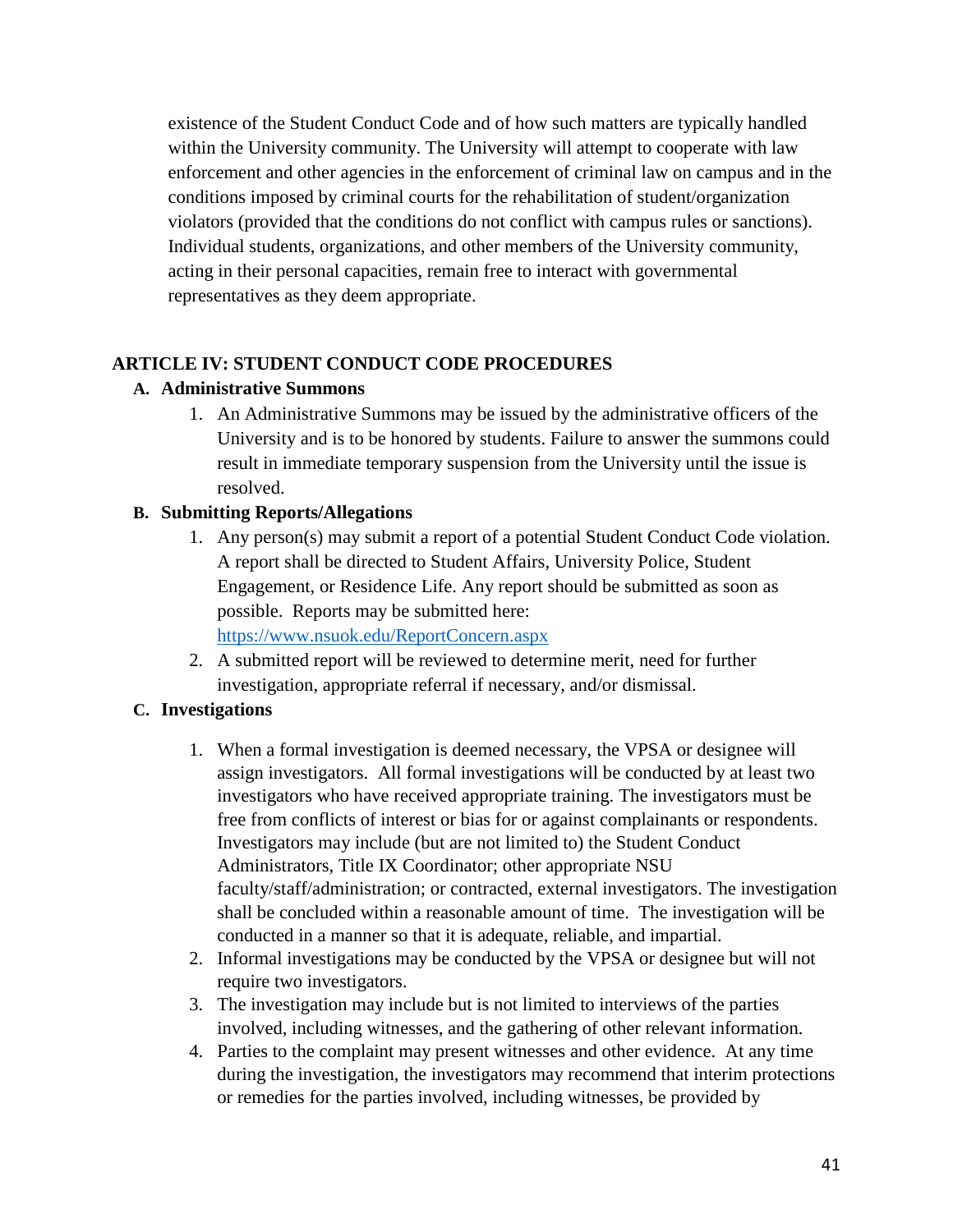appropriate NSU officials. These protections or remedies may include but are not limited to, separating the parties, placing limitations on contact between the parties, temporary suspension, or making alternative, classroom, workplace or student housing arrangements. Failure to comply with the terms of interim protections may be considered a separate violation(s) of the Student Conduct Code.

- 5. Once a formal investigation is concluded, a written investigative report shall be submitted within a reasonable timeframe. The investigation report is a written report describing the factual findings gathered from the investigation with description of all the interviews and any other documents reviewed. The VPSA or designee will determine whether further action is needed pursuant to NSU policy and/or state or federal law, and respond accordingly. If further action is deemed necessary resolution processes or disciplinary procedures will be initiated.
- \* For Title IX investigations, see the Title IX policy

#### **D. Notifications of Allegations/Conduct Conferences**

- 1. All allegations shall be presented to the Respondent(s) in written form. A time shall be set for a Student Conduct Conference, not less than three (3) University business days from the issue date of the letter. The Respondent may choose to waive the three (3) University business day requirement. Scheduling of the Student Conduct Conferences may be extended at the discretion of the Student Conduct Administrator(s).
- 2. All allegations and time/location of the Student Conduct Conference shall be presented to the Complainant(s), in cases of a Title IX allegation or act(s) of violence, simultaneously, and in writing, with the written notification to the Respondent(s).
- 3. Complainant(s) and/or Respondent(s) are considered "notified" when an email is sent to their NSU email address. Failure to open/read the email does not excuse participation in the conduct process.
- **E. Interim Safety or Preventative Measures:** Interim Measures may be appropriate for respondent(s) and/or complainant(s) pending the outcome of a student conduct conference, University Investigation, or other administrative process. Interim measures may be put into place without a formal complaint, conduct process, or a finding of responsibility. Interim Measures may include, but are not limited to:

#### **1. Temporary Suspension/Cease and Desist**

- a) A Temporary suspension/Cease and Desist may be imposed:
	- i. to ensure the physical or emotional safety and well-being of members of the University community
	- ii. to ensure preservation of University property;
	- iii. To prevent ongoing threats to, disruption of, or interference with, the normal operations of the University.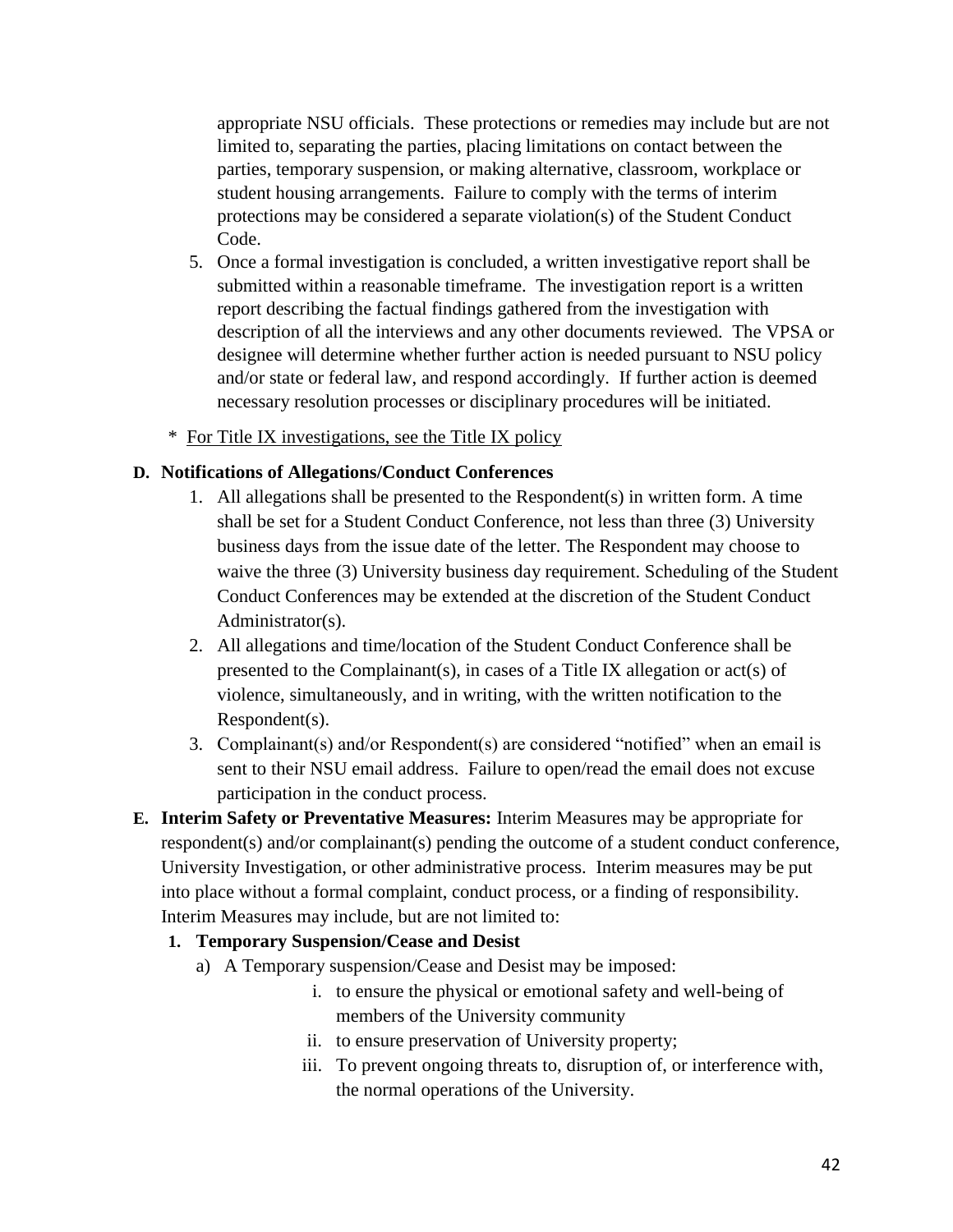- b) During the temporary suspension/cease and desist, access may be denied to the residence halls and/or to other campus locations (including classes), and/or to other University activities or privileges for which the student or organization might otherwise be eligible. In the case of an organization this may include functions such as, but not limited to, meetings and events.
- c) The temporary suspension/cease and desist does not replace the conduct process outlined below.
- d) The student and/or organization shall be notified in writing of this action and the reasons for the temporary suspension/cease and desist.
- **2. Alteration in Living Arrangements:** This may include being relocated to a different room/floor within the same building, a different room/floor in a different building, or removal from University housing altogether.
- **3. Class Change/Academic arrangement:** This interim measure may involve, but is not limited to, a change in class section, location, delivery modality, or other appropriate accommodation.
- **4. No Contact Order:** A no contact order is the termination of any and all communications between two or more parties in order to establish and maintain the safety of the campus community and its individuals. This includes using third parties to facilitate communication.
- **5. Loss of Privilege:** Loss of privilege is denial of specified benefits, for a designated (consecutive) period of time. For organizations, this includes being placed on limited operations.
- **6. Restricted Access:** May include restricting entry to, or use of, University controlled property including locations situated off campus.
- **7. Change of Student Employment:** This interim measure may involve, but is not limited to, a change in student work location, hours, duties, or other appropriate accommodation(s).
- **8. Escort Arrangements:** In circumstances where an escort to and/or from classes, meetings, or other University functions may be arranged as long as doing so does not put undue burden on University resources.

# **F. Student Conduct Conferences for Individuals**

Student Conduct Conferences may be conducted by a Student Conduct Administrator or designee and/or a conduct panel according to the following guidelines:

- 1. Student Conduct Conferences shall be conducted in private.
- 2. During a Student Conduct Conference involving more than one Respondent, the Student Conduct Administrator(s), may permit the Student Conduct Conference concerning each student to be conducted either separately or jointly.
- 3. Advisors:
	- a. For cases other than Title IX: The Respondent and Complainant may be accompanied by one advisor each (may be an attorney at the student's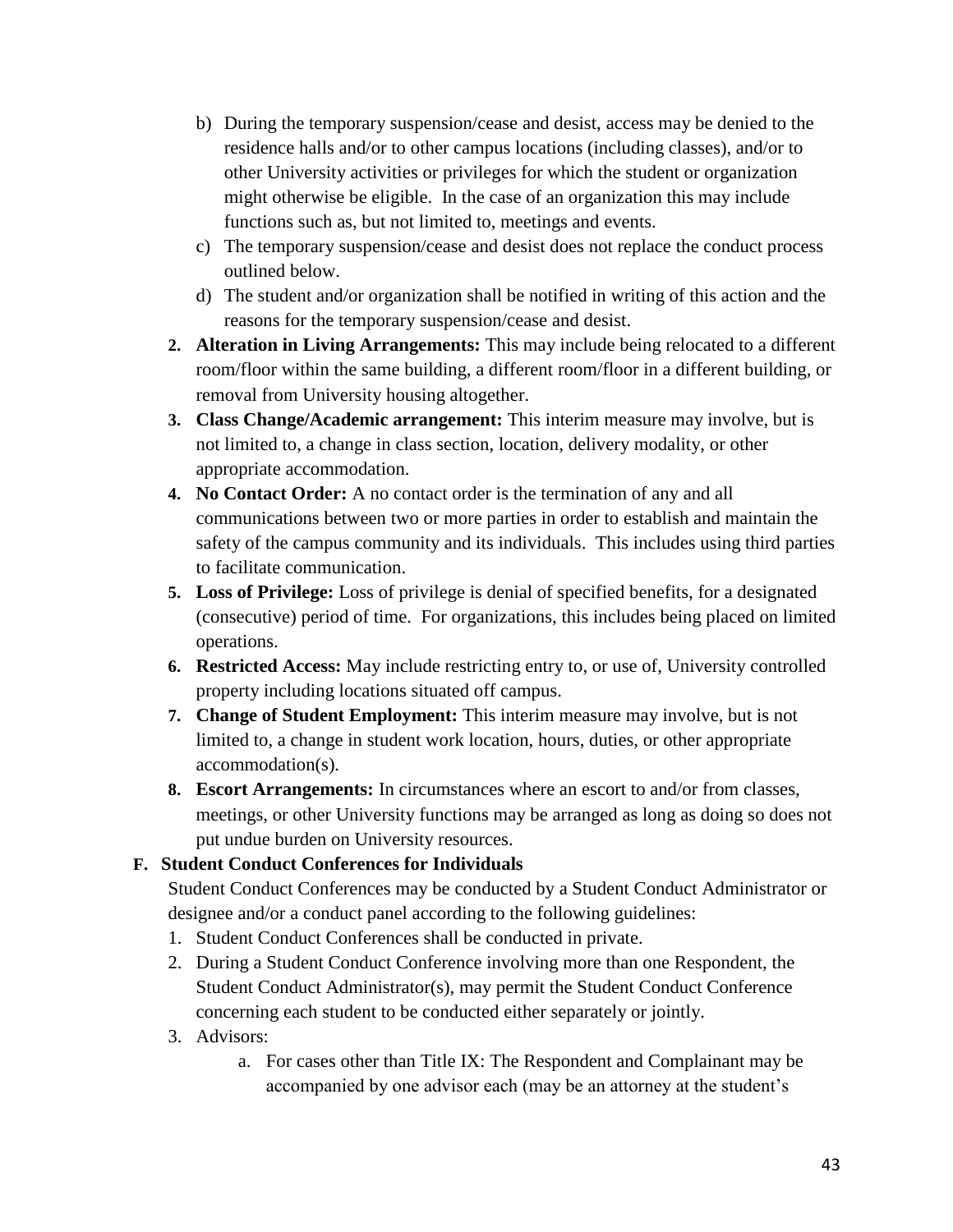expense) so long as the availability of the advisor does not hamper the timeliness of the conference. The selected advisor may not be an individual who may be accused as a result of the same incident. The advisor is limited to advising the student and may not present the case, question relevant parties, or make statements during the proceedings. The mere presence of a University attorney does not indicate representation.

- b. For Title IX cases: The Respondent and Complainant must be accompanied by one advisor each (may be an attorney at the student's expense) so long as the availability of the advisor does not hamper the timeliness of the conference. The selected advisor may not be an individual who may be accused as a result of the same incident.
- 4.The Respondent(s) and their advisor, if any, shall be allowed to attend the entire portion of the Student Conduct Conference at which information is received (excluding deliberations). Admission of any other person to the Student Conduct Conference shall be at the discretion of the Student Conduct Administrator(s).
- 5. The Respondent, Complainant, and/or the Student Conduct Administrator(s) may arrange for witnesses to present pertinent (case specific) information to the Student Conduct Administrator(s). Witnesses will provide information to and answer questions from the Student Conduct Administrator(s). Questions may be suggested by the Respondent and/or Complainant to be answered by other witnesses. These questions shall be directed to the Student Conduct Administrator(s) rather than to the witness directly. Questions of whether potential information will be received shall be resolved at the discretion of the Student Conduct Administrator(s). It will be at the discretion of the Student Conduct Administrator(s) to determine if a student conduct conference will be delayed due to the unavailability of a witness.
- 6. Cross Examination: In Title IX cases, cross-examination must be conducted orally, directly, and in real time by the advisor, but never by a party directly. Advisors from each party must be permitted to ask the other party and any witnesses all relevant questions and follow-up questions including those challenging credibility. Decisionmakers must determine relevance of each individual question before the party answers. Any question deemed not relevant must be explained to the advisor of the party asking. If any party or witness does not submit to cross-examination at the live hearing, the decision-maker must not rely on any statement of that party or witness in reaching a determination of responsibility. Questions are considered irrelevant if asked about a complainant's prior sexual behavior unless offered to prove that someone other than the respondent committed the alleged misconduct or offered to prove consent.
- 7. Relevant records, exhibits, and written statements (including Student Impact Statements) may be accepted as information for consideration. Character references/letters of support are not considered relevant information for consideration.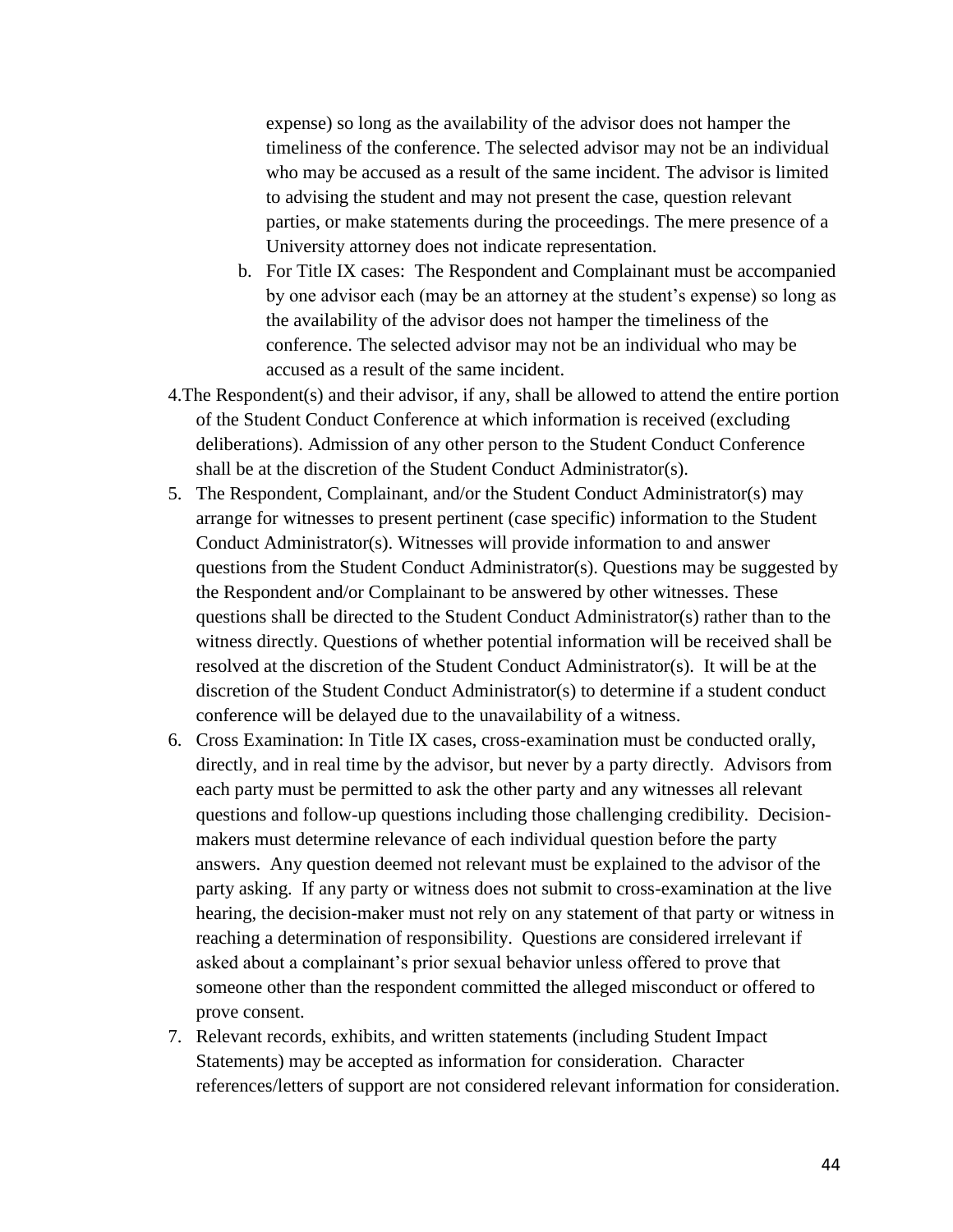- 8. The Student Conduct Administrator(s), at his or her discretion, may stop a Student Conduct Conference to evaluate new information obtained during a Student Conduct Conference and reevaluate the accusations (add or eliminate) against the respondent.
- 9. The Student Conduct Administrator(s) may choose, at their discretion, to end a Student Conduct Conference (to be reconvened at a later time) for reasons such as: disruptive, threatening, or disorderly conduct; emergency situation; or procedural issue.
- 10. After the portion of the Student Conduct Conference concludes in which all relevant information has been received, the Student Conduct Administrator(s) shall determine whether the Respondent is found to be responsible for the conduct code violation(s) of which they were accused.
- 11. The Student Conduct Administrator(s) determination shall be made based upon whether a preponderance of the evidence (more likely than not) indicates that the Respondent violated the Student Conduct Code.
- 12. In cases involving acts of violence and/or Title IX violations, complainant(s) will be notified of the time, date, and location of the conduct meeting. Additionally, simultaneous notification will be provided to complainants and respondents about the outcome of the student conduct meeting.
- 13. All procedural questions during the course of the Student Conduct Conference are subject to the final discretion of the Student Conduct Administrator(s).
- 14. For Title IX Cases: An audio or audio/visual recording or transcript will be created. No other recordings shall be permitted by other parties. For other cases: An audio or audio/visual recording may be created.
- 15. For non-title IX cases if a Respondent, with notice, does not appear before a Student Conduct Administrator(s), the information shall be presented and considered **even if the Respondent is not present.** Should an emergency or other compelling circumstance arise, the Student Conduct Administrator may provide an alternate time and date of the conduct meeting as long as requests are made at least 24 hours in advance of the scheduled meeting.
- 16. The Student Conduct Administrator may also approve/arrange for further reasonable accommodations that may be needed in order for respondent(s) and/or complainant(s) to participate in the conduct process as long as doing so does not put undue burden on University resources or hamper the timeliness of the process.
- 17. For Title IX cases, if either party or witness does not appear for the live hearing the hearing will be conducted in their absence but will not rely on any statement of that party or witness in reaching a determination regarding responsibility.
- 18. For non-Title IX cases, The Student Conduct Administrator(s) may accommodate concerns for the personal safety, well-being and/or fears of confrontation of the Respondent, Complainant, and/or other witnesses during the hearing by providing separate facilities, by using a visual screen and/or by permitting participation by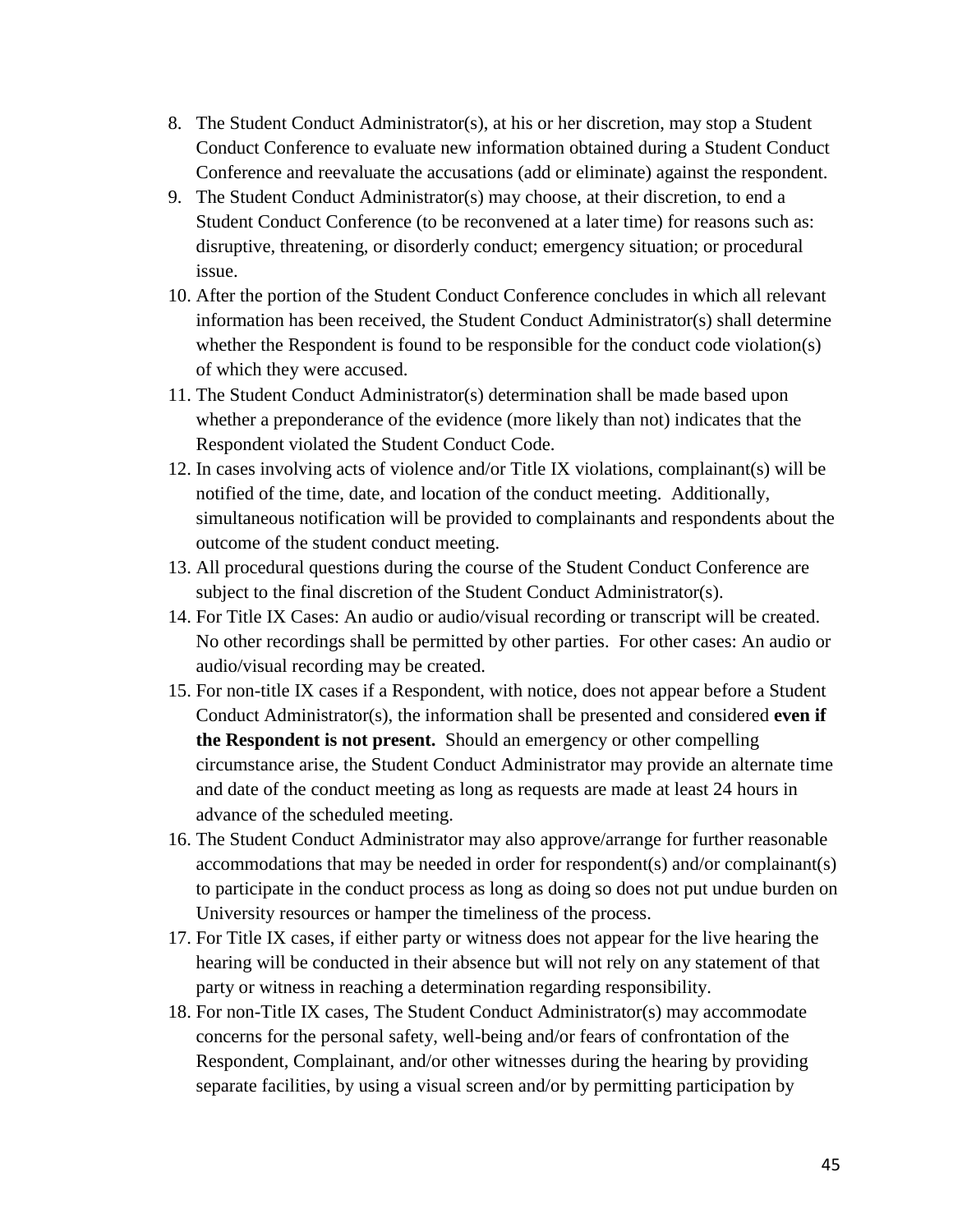telephone, video conferencing, written statement, or other means, as determined by the sole judgment of Student Conduct Administrator(s) to be appropriate.

# **G. Student Organization Conduct Process:**

An organization and its members may be held collectively and/or individually responsible for violations of the Conduct Code for the actions of those associated with the organization, including guests and alumni of the organization.

- 1. The following guidelines may be utilized when determining individual vs. organizational responsibility (however, determination is not limited to these guidelines).
	- a. When individual members, in the name of the organization, represent themselves as members in the planning, organizing, or preparing of the event/activity
	- b. When a venue is utilized that is associated with the organization
	- c. When electronic communication is sent out that a reasonable person would view as an organizational contact list
	- d. When the group completes a type of admission process such as recruitment, intake, guest lists, tickets, and/or selection process
	- e. When the organization's logos, markers, or other identifying information (identifiers) are used in advertising the activity/event or when displayed at the activity/event.
	- f. When the event/activity is supported using organizational funds or is compelled as a part of individual membership

Note: When group members participate in an event/activity, and a reasonable person would view the group as an organization, the organization may be held accountable.

When an organization is named as Respondent/Responding Party, the group's presiding officer and/or designee may participate in the conduct process as a representative of the group. The University allows organizations to have one representative present, plus an advisor, during the conduct process. An advisor may not be an individual who may be, accused as a result of the same incident. The advisor is limited to advising the student representative and may not present the case, question relevant parties, or make statements during proceedings. The mere presence of a university attorney does not indicate representation.

Initial reports will be evaluated for severity and complexity in order to determine the appropriate process. Cases that are not likely to result in an organizational suspension may be referred to a single Conduct Administrator for adjudication. However, if new information arises that alters the severity or complexity of the case (or changes the likelihood of suspension) then the case may be redirected as needed.

Cases that may result in organizational suspension or contain allegations that are complex, sensitive, require a number of witnesses, or involve an alleged victim, may be referred for a conduct meeting by a panel of Conduct Administrators.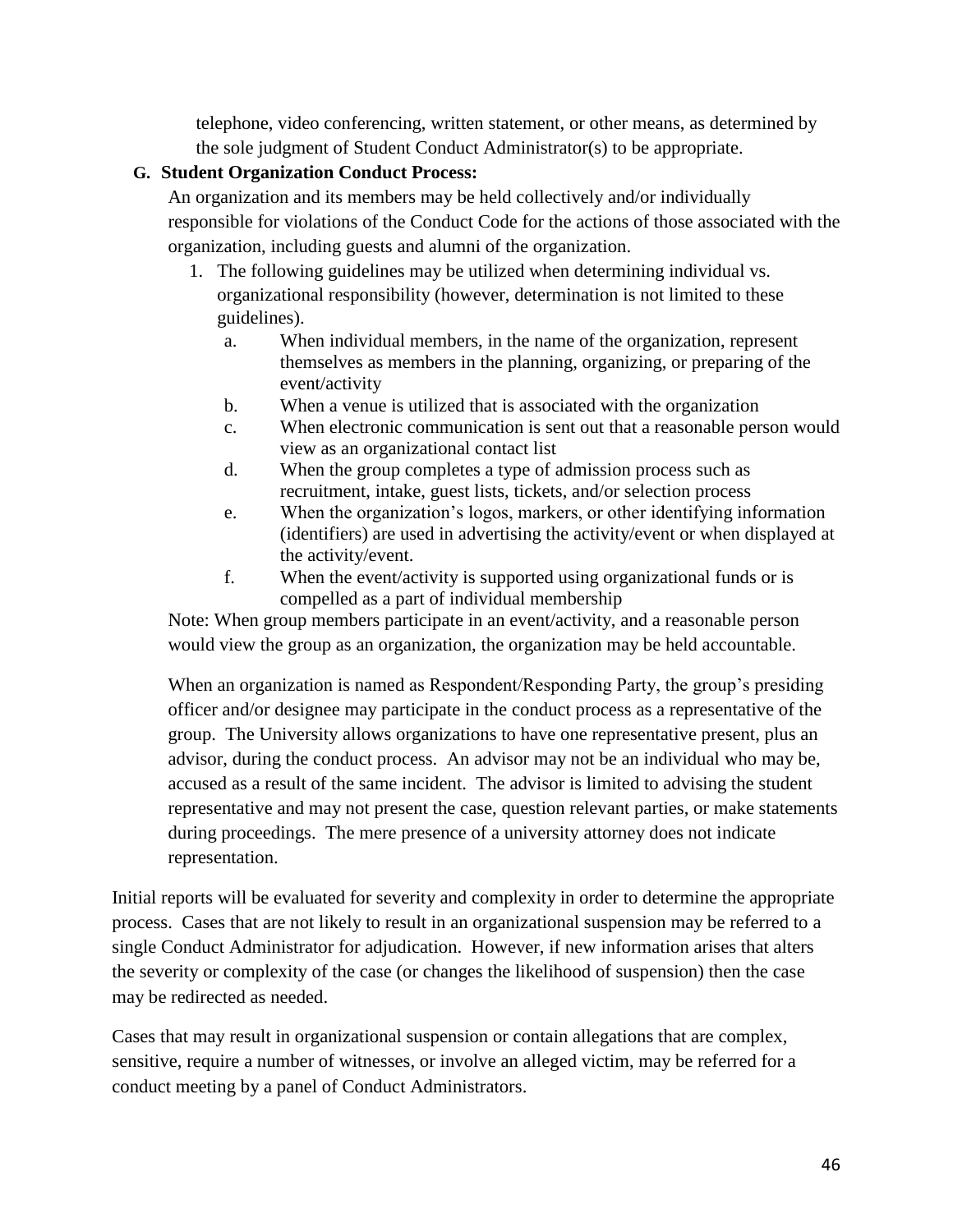If the case requires further investigation, the investigation will be conducted using the process described above.

# **2. Student Organization Conduct Meetings Conducted by a Panel**

- **i.** When cases are referred to a panel for adjudication the panel will be made up of the Senior Coordinator of Student Conduct and Development or designee and two additional panel members.
- **ii.** A representative from the investigation team may attend and participate in the conduct meeting in order to elaborate on the findings, provide clarification, and answer questions.
- **iii.** Appeals may be conducted by a panel made up of the VPSA or Designee from the Student Affairs Leadership Team, the AVPSA or Designee, plus a student representative. Appeals will be file review only. See Appeal Guidelines for additional information.

# **H. Individual and/or Organizational Sanctions**

- **1.** One or more of the following sanctions may be imposed upon any student(s) or organization(s) found to have violated the Student Conduct Code. Sanctions include but may not be limited to:
	- a. **Warning**  A warning is a written reprimand indicating a violation of the Student Conduct Code has occurred. (RUSO Student Policy 4.4.5)
	- b. **Conduct Review** Conduct Review is severe enough in nature to warrant the monitoring of behavior for a specified (consecutive) amount of time. Conduct review rises to the level of conduct probation; however, is slightly less due to mitigating circumstances. If there is a finding of responsibility for subsequent violations of the Student Conduct Code during this period of time, more severe sanctions may be administered. A student or organization on Conduct Review remains in good standing with the University.
	- c. **Conduct Probation**  Conduct Probation is for a designated (consecutive) period of time and includes the probability of more severe disciplinary sanctions if the student is found to violate any institutional policies during the probation period.
		- i. A student on Conduct Probation is not in good standing with the University. An individual not in good standing: (RUSO Student Policy 4.4.5)

a) may not officially represent the University in any University sponsored event,

b) may not hold any leadership position in any University recognized organization, and/or

c) may affect receipt of institutional scholarships and/or financial aid.

ii. An organization on Conduct Probation is not in good standing with the University. An organization not in good standing may be restricted in their ability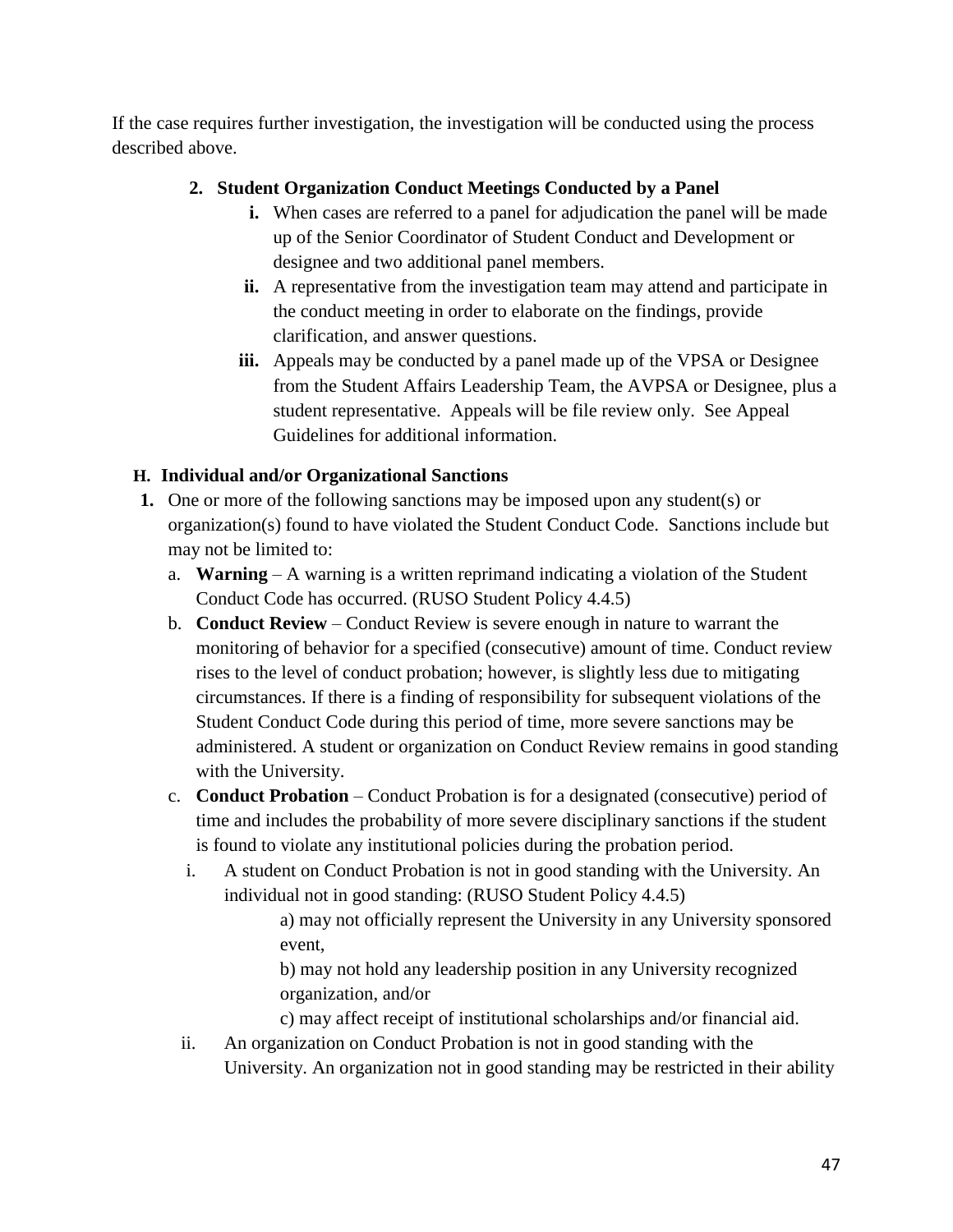to represent the university or receive benefits afforded to registered student organizations.

- d. **Student Account Hold –** A hold may be placed on a student's account as part of the outcome of a conduct conference. This may be done as a result of failure to complete additional sanctions or as a sanction on its own.
- e. **Loss of Privileges**  Loss of privileges is denial of specified benefits for a designated (consecutive) period of time. For organizations this includes being put on limited operations.
- f. **Restitution**  Restitution is the compensation for loss, damage, or injury. This may take the form of appropriate service and/or monetary or material replacement.
- g. **Educational Requirements**  The imposing of educational sanctions includes, but is not limited to: letter of apology, presentation of a workshop, preparation of a research paper or project, community restitution, counseling, assessment, or evaluation. (RUSO Student Policy 4.4.5)
- h. **Residence Hall Review** Residence Hall Review is notice to the resident that their behavior is unbecoming of a resident and NSU student. If the resident is found responsible for another Residence Life Policy violation, then previous conduct will be taken into consideration at the time of sanctioning.
- i. **Residence Hall Probation** Residence Hall probation serves as written notification that a behavior was unacceptable. In addition, the resident ineligible to hold an elected or appointed office in any affiliated residence hall organization, though involvement is encouraged. Future violations of the University or Residence Hall policies could likely result in removal from housing with penalties.
- j. **Residence Hall Suspension**  Residence Hall Suspension is the separation of the student from the residence halls for a designated (consecutive) period of time, after which the student is eligible to return. Conditions for readmission may be specified.
- k. **Residence Hall Expulsion** Residence Hall Expulsion is the permanent separation of the student from the residence halls.
- l. **Residence Hall Transfer**  Administrative room reassignment for a determined or indefinite period of time.
- m. **University Suspension (Student)**  University Suspension is the separation of the student from the University for a designated (consecutive) period of time, after which the student is eligible to return. Conditions for readmission may be specified. A suspension hold will be placed on the transcript during the period of suspension. (RUSO Student Policy 4.4.5)
- n. **University Suspension (Organization)**  University Suspension is the separation of the organization from the University for a designated (consecutive) period of time after which the organization may be able to return. Conditions for readmission may be specified.
- o. **University Expulsion**  University Expulsion is the permanent separation of the student from the University. When a student is expelled, a record of this action will be made a part of the student's permanent record. (RUSO Student Policy 4.4.5)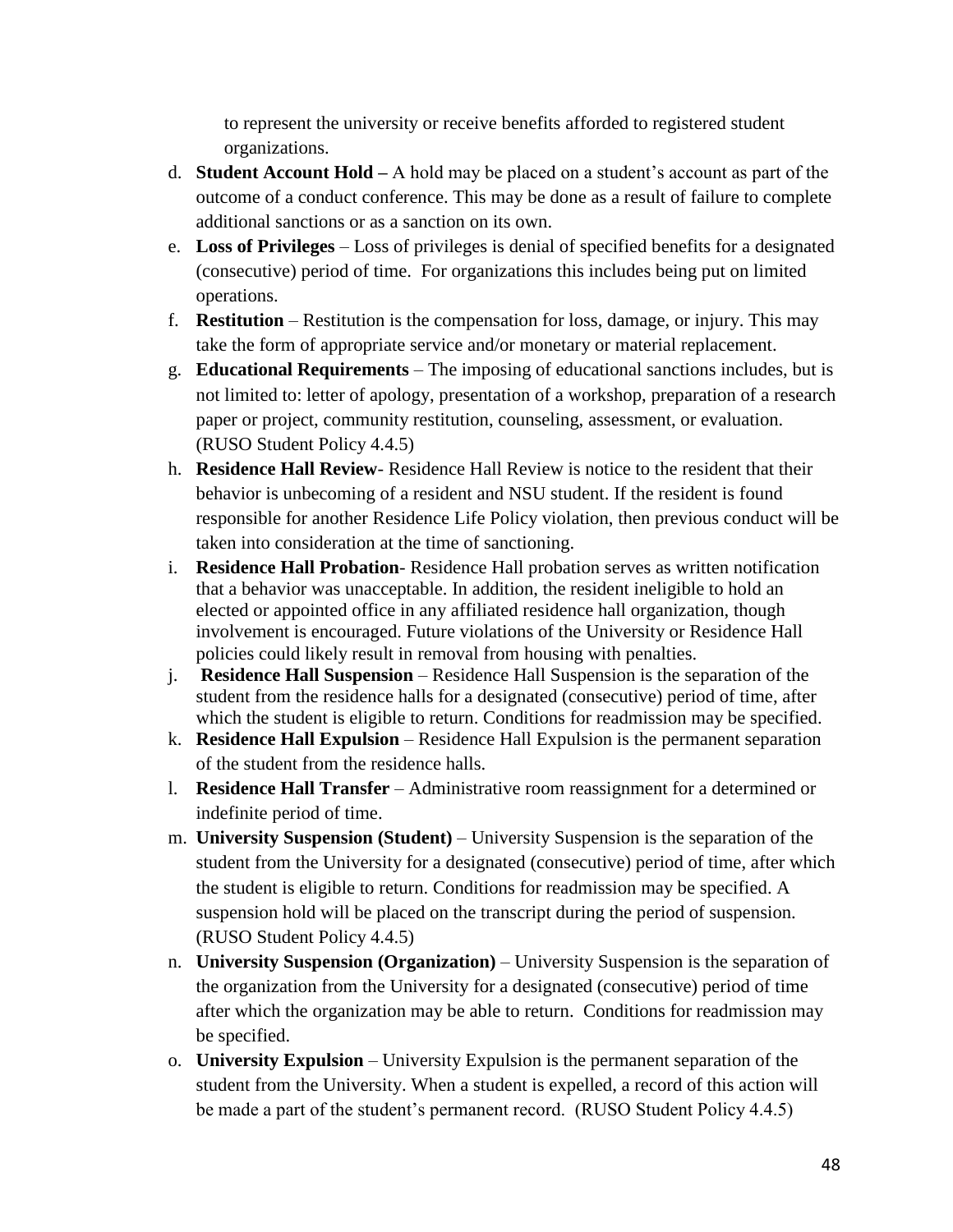- p. **Determination or Reduction of Grade(s)**  Grade(s) for a specific course, assignment, paper, project, or other academic work, may be determined, or reduced should a student be found responsible for academic or other misconduct.
- q. **Removal from Class(es) or Program(s)**  May be permanent or for a designated (consecutive) period of time.
- r. **Revocation of course credit**  Credits awarded for a specific course or courses may be rescinded.
- s. **Revocation of Admission and/or Degree**  Admission to the university or its programs and/or degree(s) awarded by the University may be revoked for fraud, misrepresentation, or other violations of University standards in obtaining the degree, or for other serious violations committed by a student prior to graduation. (RUSO Student Policy 4.4.5)
- t. **Withholding Degree**  The University may withhold awarding a degree otherwise earned until the completion of the process set forth in this Student Conduct Code, including the completion of all sanctions imposed, if any.
- u. **Parental Notification** When students, who are under the age of 21, are found responsible for violating the Student Conduct Code, or local, state, and federal laws in regards to alcohol and/or controlled substances the University reserves the right to notify a parent or legal guardian.
- v. **No Contact Order**  Any and all communications between two or more parties may be imposed in order to establish and maintain the safety of the campus community and its individuals. This includes using third parties to facilitate communication.
- w. **Deferred Residence Hall and/or University Suspension** University Suspensions and/or Residence Hall Suspensions may be deferred for a pre-determined period of time, however, the suspension may be automatically enforced for any subsequent violations of university policy and/or law. More than one of the sanctions listed above may be imposed for any single violation.
- 2. Other than University expulsion, revocation or withholding of a degree, disciplinary sanctions shall not be made part of the permanent academic record, but shall become part of the disciplinary record.
- 3. A student may request in writing to expunge a disciplinary record for low-level, nonviolent, non-Title-IX related violations, no less than one academic year after completion of sanction(s). An expunged disciplinary record is the process in which student's disciplinary record is cleared for disclosure purposes only; however, the disciplinary record will remain on file. Such written request shall be made to the VPSA or designee. The decision will be made through file review.
- 4. In cases where a student or organization is found responsible for or accepts responsibility for violation(s) of the Student Conduct Code, the sanctions shall be determined and imposed by the Student Conduct Administrator(s).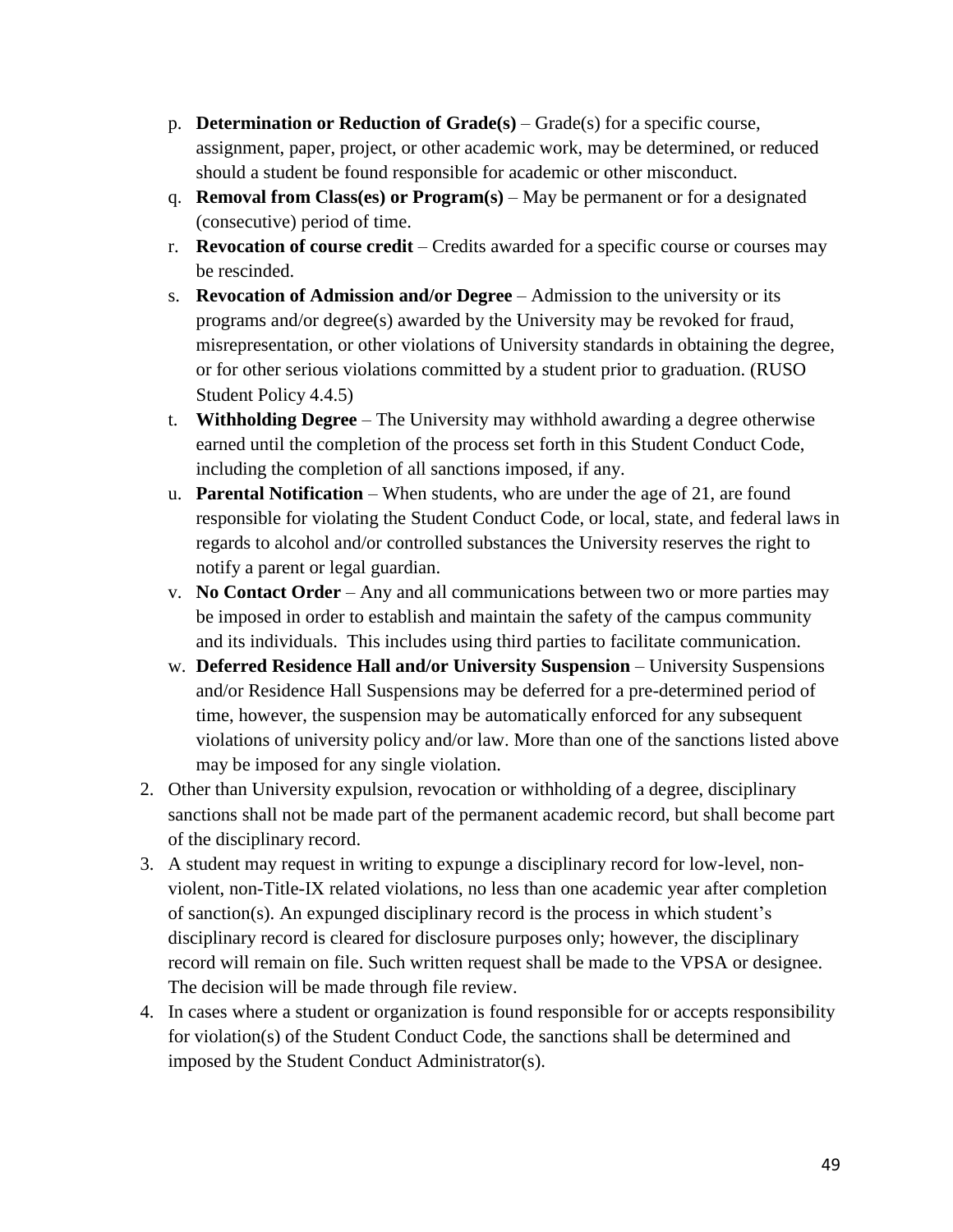5. Following the Conduct Meeting, the Student Conduct Administrator(s) will advise the appropriate parties of the outcome.

# **I. Conduct Conference Outcomes**

- 1. All outcomes shall be presented to the Respondent(s) in written form (by NSU email, postal service, and/or campus mail) following the Conduct Conference.
- 2. All outcomes shall be presented to the Complainant(s), in cases of a Title IX allegation or act(s) of violence, in writing, simultaneously with the written notification to the Respondent(s).
- 3. A student is considered notified of the outcome as of the date the written notification is sent.

# **J. Separation Procedures**

- 1. Any student suspended from NSU (excluding temporary suspension) will be withdrawn from both current and future classes in which they are enrolled. The date of the withdrawal will be determined as the last date of the conduct process including appeal or the last date they could have appealed if the student had chosen to do so.
- 2. Following a decision to suspend, the student's ID, housing key, and any other University property should be turned in to NSU Officials.
- 3. The student will be accompanied by a University representative to collect belongings from their room in University Housing and/or locker. Students under suspension may not enter or use any University property or facilities until such time that the Suspension is lifted. Additionally, you may not participate in classes or any University sponsored events or activities. Failure to abide by the Suspension may result in further disciplinary and/or criminal action. If for any reason you believe you may need access to the campus, you must contact the University Police or Student Affairs to obtain permission and/or escort if permission is granted.

# **1. Appeal Requests**

- **a)** To request an appeal, the student must submit the reason for their appeal in writing (typed, not hand-written). The request may be signed, dated, and delivered to Student Conduct and Development (J.V. Library, Tahlequah) or may be emailed to Student Conduct and Development [\(conduct@nsuok.edu\)](mailto:conduct@nsuok.edu) within seven (7) University business days following the date the outcome letter was sent. Any email should be sent from the student's NSU email account.
- **b)** An appeal request allows a respondent(s) (in all cases) or complainant (in a Title IX case or act of violence) the opportunity to bring forward concerns about the outcome of the case in which they were a part. An appeal may be requested for one or more of the following: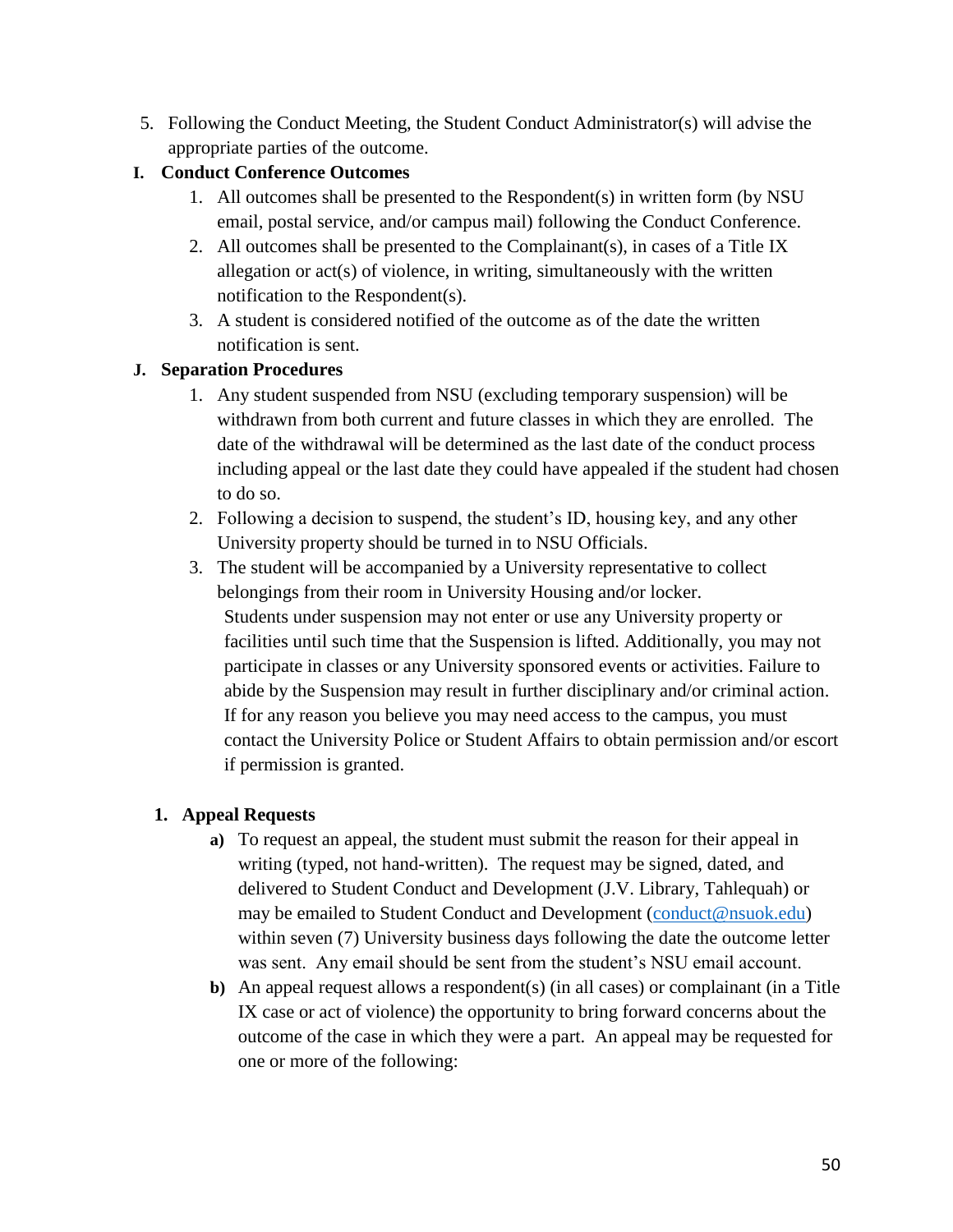- **i.** New Information becomes available which could significantly impact the original findings or sanctions and was not available during the original conduct meeting. (This new information must be included with the written appeal request).
- **ii.** Errors in procedure occurred which may have significantly impacted the outcome.

Failure to check or claim notice of correspondence from the University via email, Postal Service, or campus mail may not constitute an acceptable reason for appeal.

\* For Title IX investigations, see the Title IX policy

# **2. Additional Information**

- **a)** During the appeal process, records reviewed may include but are not limited to: Investigation reports, findings, sanctions assigned, the appeal request, and/or other procedural documents. Character references/letters of support will not be considered during the appeal.
- **b)** Appropriate parties shall be notified regarding the submission, denial, or acceptance, and outcome of an appeal, simultaneously when required, and within a reasonably determined time-frame.
- **c)** All sanctions assigned by the original conduct administrator(s) shall remain in effect during the appeal process to ensure the safety of the campus community. Graduation, internships, co-curricular activities, athletics, exams, and other activities are generally not seen as reasons for delaying sanctions. Should the appeal result in reinstatement to the University, Student Affairs will assist in the transition back into good standing but cannot guarantee that there will not be implications or losses.

# **G. Denied Appeals**

**1.** Appeal requests are reviewed by the VPSA or designee in order to determine that the criteria are met. Following a review, the appeal may be denied by the VPSA or designee if it is determined that the appeal request did not meet the above mentioned criteria. If a request is denied the VPSA or designee will notify the requesting party (and complainant if applicable).

# **H. Approved Appeals**

- **1.** If an appeal is approved, both complainant(s) and respondent(s) involved in the same case, when related to Tile IX or acts of violence, may respond to the appeal. All responses must be in writing. Any party wishing to provide a response should do so, as there will be only one appeal.
- **2.** If the appeal does not involve suspension, temporary suspension, expulsion, degree revocation, or rescission of credit, it will be reviewed by the VPSA or designee.
- **3.** The appeal process is file review only.

# **I. Student Conduct Appeals Committee**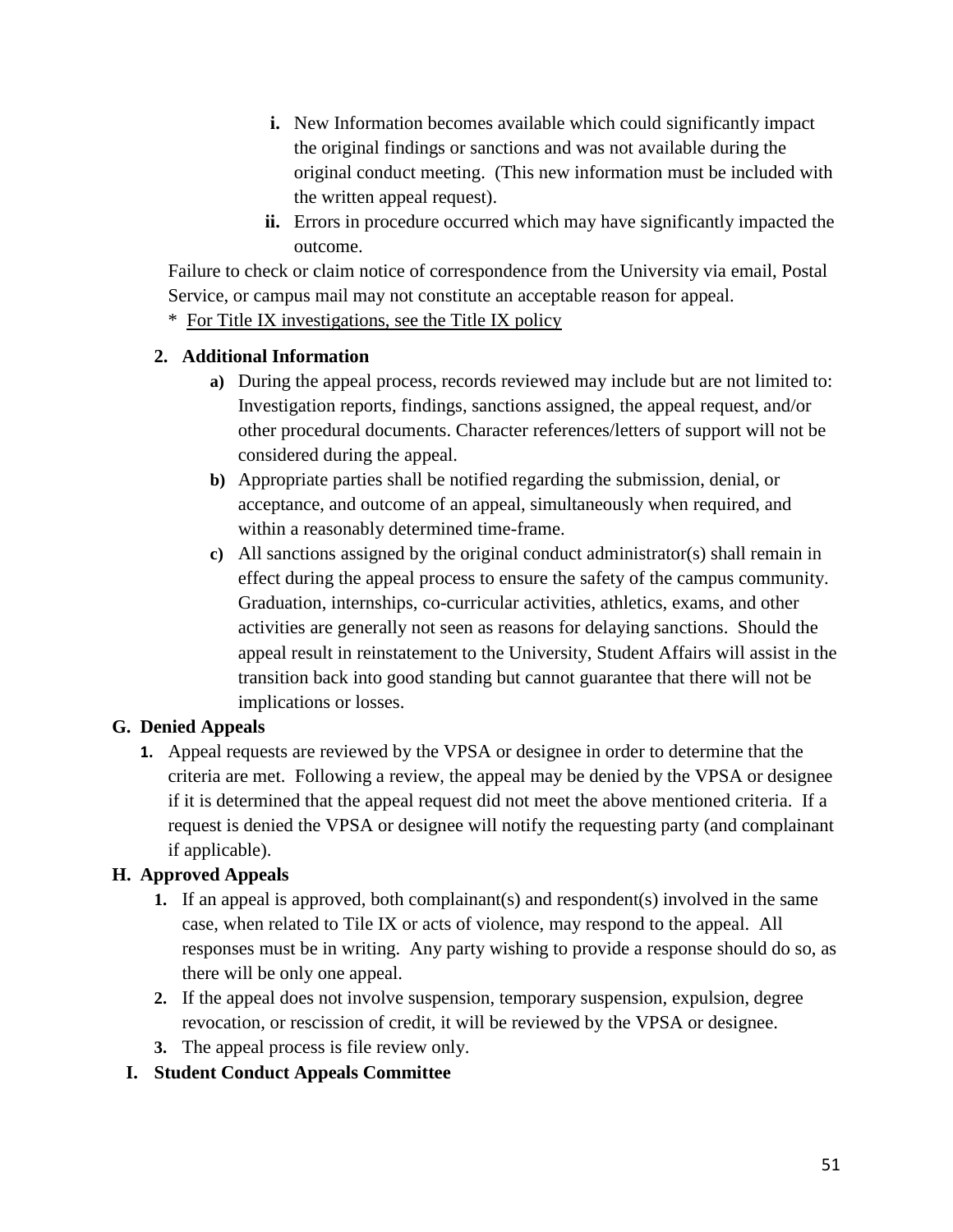- **1.** For cases not related to Title IX, if the appeal involves suspension, expulsion, degree revocation, or rescission of credit, the Student Conduct Appeals Committee will consider the appeal.
- **2.** The appeals committee shall be appointed by the President of the University and may include students, faculty, and staff whose primary duties are not concerned with the administration of student conduct and affairs. The President will receive nominations for committee memberships from the Faculty Senate and Staff Council, provided that Faculty Senate and Staff Council nominations are submitted within thirty (30) days from time of notification that a vacancy(s) exists. If nominations are not made within thirty (30) days, the President will fill the vacancy(s) from faculty, staff, and students. The student members of the committee shall be nominated by the Northeastern Student Government Association. Nominations must be submitted in the same manner as those for the Faculty Senate. Student members shall be excluded from the appeals committee for cases involving acts of violence.
- **3.** Committee outcomes require quorum and majority vote.
- **4.** A student who is granted an appeal shall have the right to exclude the student members of the committee upon request.
- **5.** Appeal review meetings will be held as soon as practical after the request is made by the student.
- **6.** An appeal shall be limited to a review of the record of the Student Conduct Conference and supporting documents for one or more of the following purposes:
	- a) To consider the new information and determine if it would have significantly impacted the original findings or sanctions.
	- b) To determine whether errors in procedure occurred and significantly impacted the outcome.
- **7.** The appeal process is file-review only.
- **8.** The VPSA or designee provides oversight for the appeal process and committee functions. The VPSA or designee is responsible for the training of committee members.
- **9.** The committee will:
	- a.Select a committee chair.
	- b.Review the student's written appeal, any statements submitted in response to the appeal, and the conduct case file(s).
	- c.Deliberate as needed to determine one of the following actions:
		- 1. Return the case to the original Student Conduct Administrator(s) for a new Conduct Conference and/or sanctions
		- 2. Reverse or modify the outcome and/or sanctions. Modification may include reducing or increasing the severity of the original sanctions.
		- 3. Uphold the outcome and/or sanctions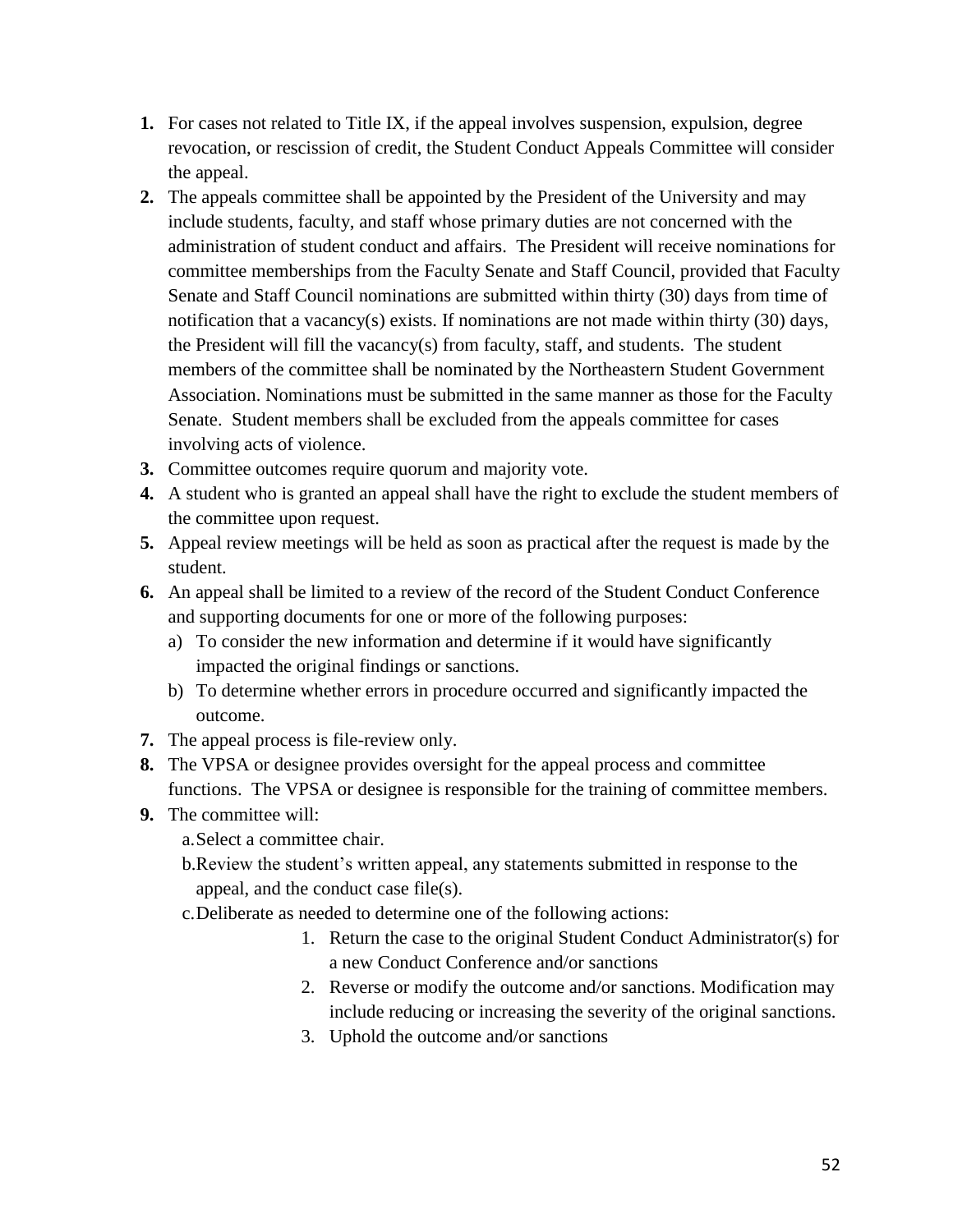- **10.** The committee's decision must be submitted in writing to the VPSA no later than two business days after the appeal review meeting. Committee reasoning for the decision must be included.
- **J.** Appeal Outcomes
	- **1.** All appeal outcomes are final.

# **F. Appeal Guidelines: Student Organization Appeals**

- **1. Appeal Requests**
	- **a)** To request an appeal, the organizational representative (usually the organization's president) must submit the reason for their appeal in writing (typed, not handwritten). The request may be signed, dated, and delivered to Student Conduct and Development (J.V Library, Tahlequah) or may be emailed to Student Conduct and Development [\(conduct@nsuok.edu\)](mailto:conduct@nsuok.edu) within seven (7) University business days following the date the outcome letter was sent. Any email should be sent from the student's NSU email account.
	- **b)** An appeal request allows a respondent(s) (in all cases) or complainant (act of violence) the opportunity to bring forward concerns about the outcome of the case in which they were a part. An appeal may be requested for one or more of the following:
		- **i.** New Information becomes available which could significantly impact the original findings or sanctions and was not available during the original conduct meeting. (This new information must be included with the written appeal request).
		- **ii.** Errors in procedure occurred which may have significantly impacted the outcome.

Failure to check or claim notice of correspondence from the University via email, Postal Service, or campus mail may not constitute an acceptable reason for appeal.

Cases heard by the Student Conduct and Development Office will have appeals reviewed by the VPSA or designee, AVPSA or designee, and a student rep.

Once an appeal has been granted, one of the following outcomes may be reached:

- 1. Return the case to the original Student Conduct Administrator(s) for a new Conduct Conference and/or sanctions
- 2. Reverse or modify the outcome and/or sanctions. Modification may include reducing or increasing the severity of the original sanctions.
- 3. Uphold the outcome and/or sanctions

# **2. Additional Guidelines**

**a)** During the appeal process, records reviewed may include but are not limited to: Investigation reports, findings, sanctions assigned, the appeal request, and/or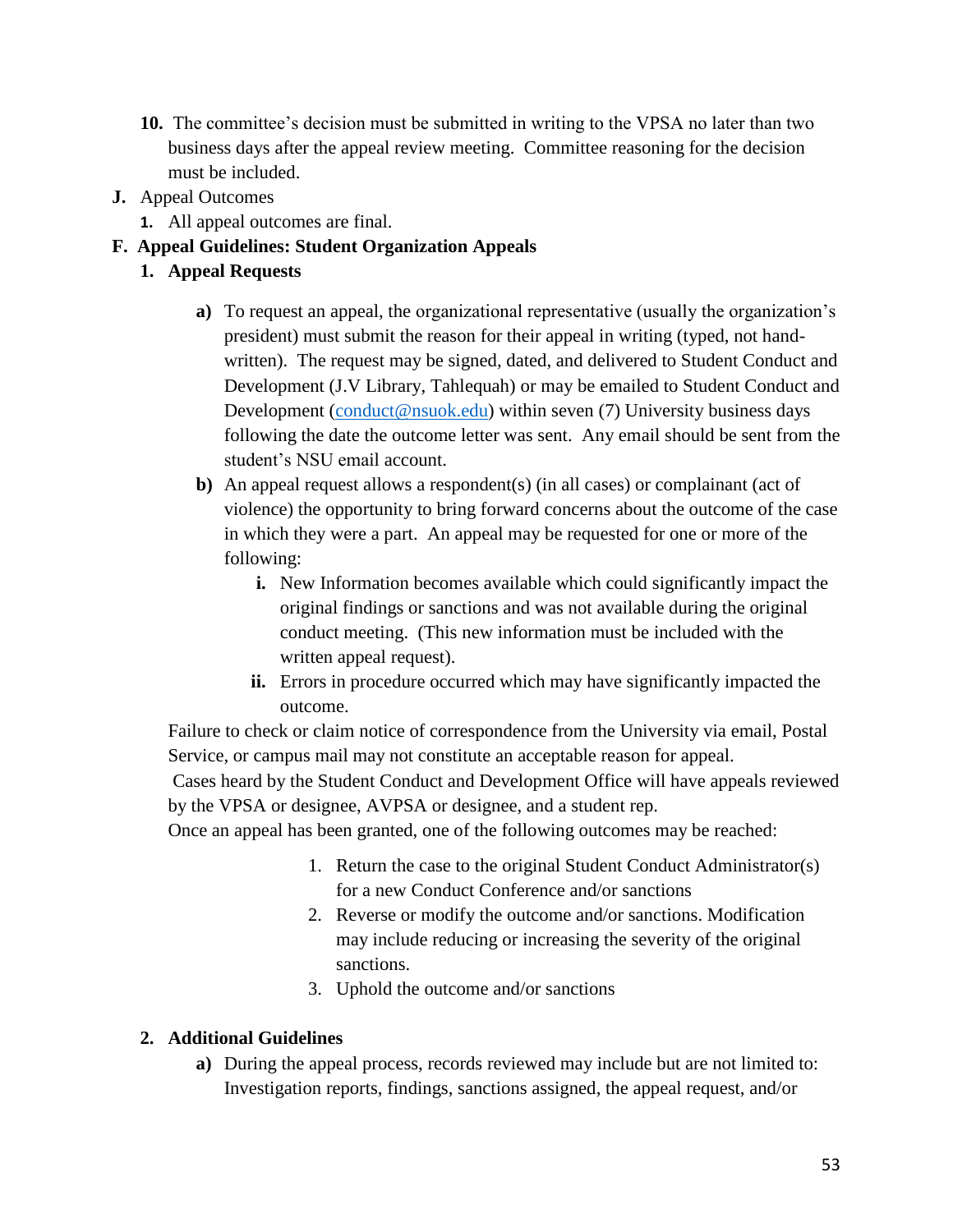other procedural documents. Character references/letters of support will not be considered during the appeal.

- **b)** Appropriate parties shall be notified regarding the submission, denial or acceptance, and outcome of an appeal, simultaneously when required, and within a reasonably determined time-frame.
- **c)** All sanctions assigned by the original conduct administrator(s) shall remain in effect during the appeal process to ensure the safety of the campus community. Organizational activities and/or participation are generally not seen as reasons for delaying sanctions.

# **3. Denied Appeals**

a. Appeal requests are reviewed to determine that the criteria are met. Following a review, the appeal may be denied by the VPSA or designee if it is determined that the appeal request did not meet the above-mentioned criteria. If a request is denied the VPSA or designee will notify the requesting party (and complainant if applicable).

# **4. Approved Appeals**

- a. If an appeal is approved, both complainant(s) and respondent(s) involved in the same case, when related to acts of violence, may respond to the appeal. All responses must be in writing. Any party wishing to provide a response should do so, as there will be only one appeal.
- **b.** The appeal process is file review only.

# **G. Disciplinary Files and Records**

- **1.** Case referrals will result in the development of a disciplinary file in the name of the respondent. If the respondent is found not responsible for the charges files will be destroyed after one year.
- **2.** The files of respondents found responsible for charges against them, with sanctions less than suspension or expulsion, will generally be maintained in the Student Conduct Office for seven (7) years from the calendar year of record, after which they are destroyed.
- **3.** Records of cases in which suspension or expulsion from the University occur are kept for ten (10) and fifteen (15) years respectively.
- **4.** Confidentiality All disciplinary records are confidential and may not be disclosed in whole or in part except as provided by law or by the written authorization of the student, under legal compulsion, or where the safety of other persons may be involved. Disciplinary records are maintained separate from the student's academic record but are part of the student's educational record.

# **ARTICLE V: INTERPRETATION AND REVISION**

**A.** Any question of interpretation or application of the Student Conduct Code shall be referred to the VPSA or designee for final determination.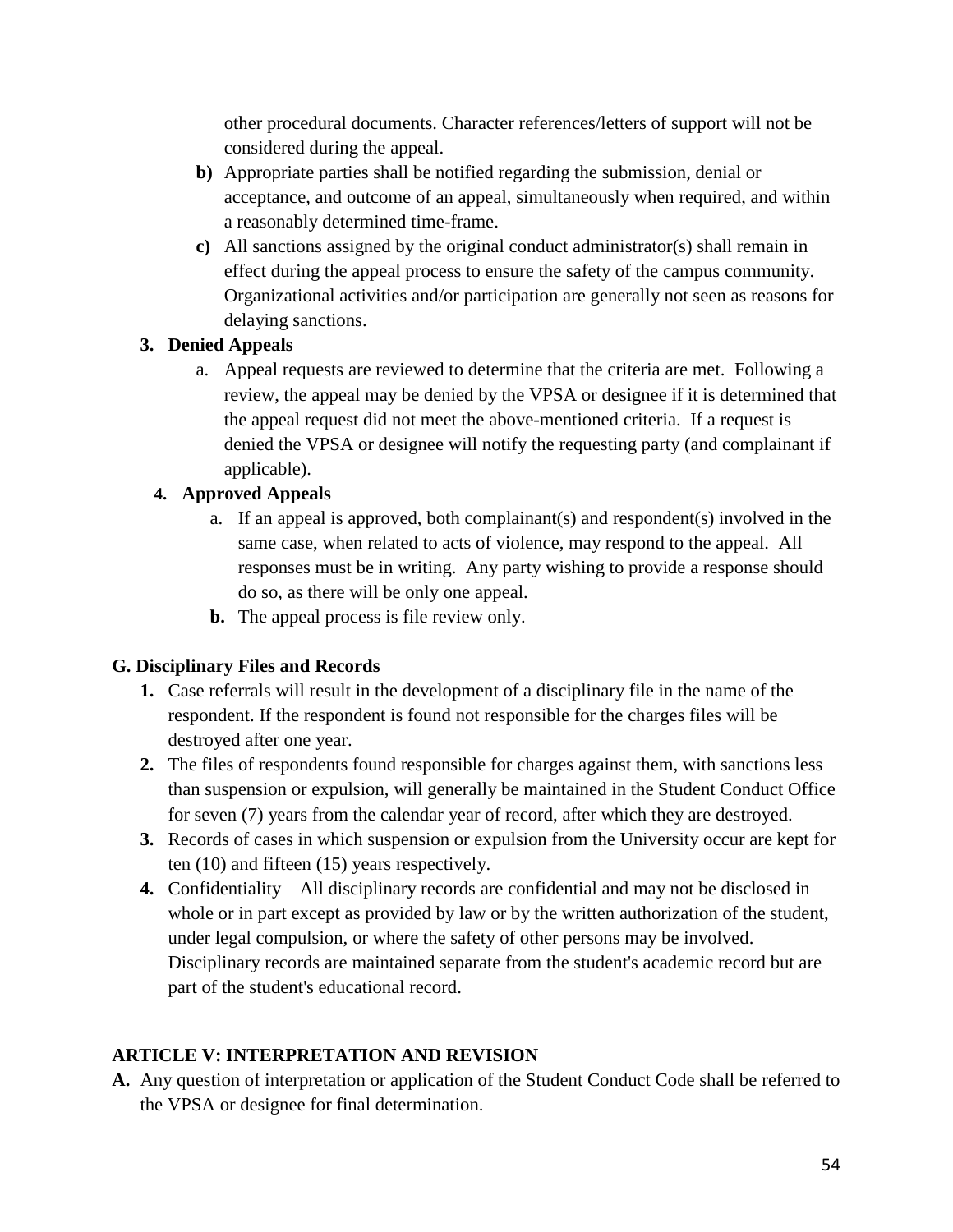- **B.** The Student Conduct Code shall be reviewed every year under the direction of the VPSA or designee.
- **C.** The University reserves the right to discontinue, modify, or otherwise change its Student Conduct Code.

# **Hazing**

# *Northeastern State University does not tolerate acts of hazing by individuals or organization members.*

Hazing is any action taken or any situation created intentionally that causes embarrassment, harassment, or ridicule, and risks emotional and or physical harm to members of a group or team, whether new or not, regardless of the person's willingness to participate.

The express or implied consent of the victim will not be a defense. Apathy or acquiescence in the presence of hazing is not considered a neutral act; they are violations of this rule.

No student group or any person associated with any group sanctioned or authorized by the Northeastern State University shall engage or participate in hazing.

## **Northeastern State University follows Oklahoma Statutes - Title 21, Section 1190 - Hazing**

#### **The state of Oklahoma defines hazing as follows:**

"Hazing" means an activity which recklessly or intentionally endangers the mental health or physical health or safety of a student for the purpose of initiation, admission into, or affiliation with any organization operating subject to the sanction of the public or private school or of any institution of higher education in this state.

- a. "Endanger the mental health" shall include any activity, except those activities authorized by law, which would subject the individual to extreme mental stress, such as prolonged sleep deprivation, forced prolonged exclusion from social contact, forced conduct which could result in extreme embarrassment, or any other forced activity which could affect the mental health or dignity of the individual.
- b. "Endanger the physical health" shall include but not be limited to any brutality of a physical nature, such as whipping, beating, branding, forced calisthenics, exposure to the elements, forced consumption of any food, alcoholic beverage as defined in Section 506 of Title 37 of the Oklahoma Statutes, drug, controlled dangerous substance, or other substance, or any other forced physical activity, which could adversely affect the physical health or safety of the individual.

Student groups shall be assumed to be responsible for the actions of their members or associates for hazing violations. The University or prospective members may file a complaint of hazing against all parties as individuals and against the student groups.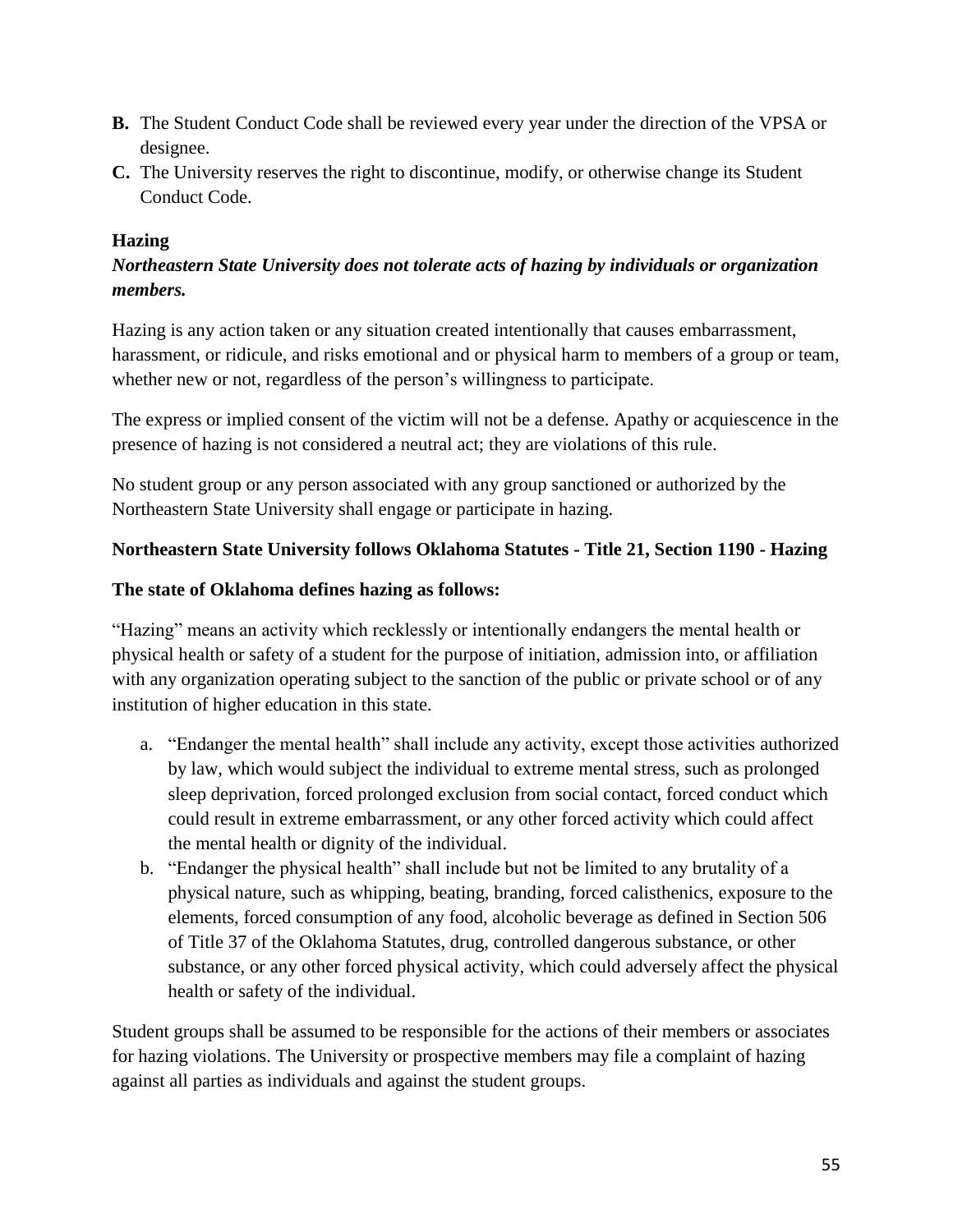The University will strongly recommend the sanction of suspension for students and/or student groups found responsible through the student conduct process for hazing.

Individuals and/or groups may be convicted by local and state authorities. Upon conviction, groups shall be guilty of a misdemeanor and may be punishable by a fine of not more than \$1,500 and the forfeit for a period of not less than one year of the rights and privileges of being an organization. Any individual convicted of violating the provisions of hazing shall be guilty of a misdemeanor and may be punishable by imprisonment for not to exceed 90 days in the county jail, by the imposition of a fine not to exceed \$500, or by both such imprisonment and fine.

# **Hazing should be reported to Student Affairs immediately.**

# Student Engagement

# **Registered Student Organizations**

Student Affairs provides opportunities for student involvement and participation through student organizations, student activities, and campus programming. These opportunities ensure students are encouraged to become involved in all aspects of campus life.

Organizations recognized by the University will be afforded the following privileges: use of campus facilities for no or minimal charge, the opportunity to set up an on-campus account, if available, access to a mailbox specifically for that organization, to receive allocations from the Northeastern Student Government Association, to have the opportunity to participate in University activities, and the ability to use, "Northeastern State University" as part of the organization name. (Organizations not recognized may not use "Northeastern State University or NSU" as part of the organization name).

University recognition in no way implies that Northeastern State University condones or supports any or all activities of a registered student organization.

For questions about existing organizations or how to initiate a new organization on-campus, contact Student Activities in UC B01 or at 918-444-2526.

# **Leadership and Community Engagement**

Our purpose is to help develop students into more globally aware and active citizens, while helping them become engaged in both the NSU and off-campus communities. We strive to embody the mission, vision, and core values of Northeastern State University through leadership, service education and programming. To participate in volunteer opportunities or register for a leadership development training, contact Student Activities at 918-444-2526.

# **Northeastern Activities Board (NAB)**

The mission of the Northeastern Activities Board (NAB) is to enhance the college experience by opening the door of opportunity to getting involved on-campus through student activities and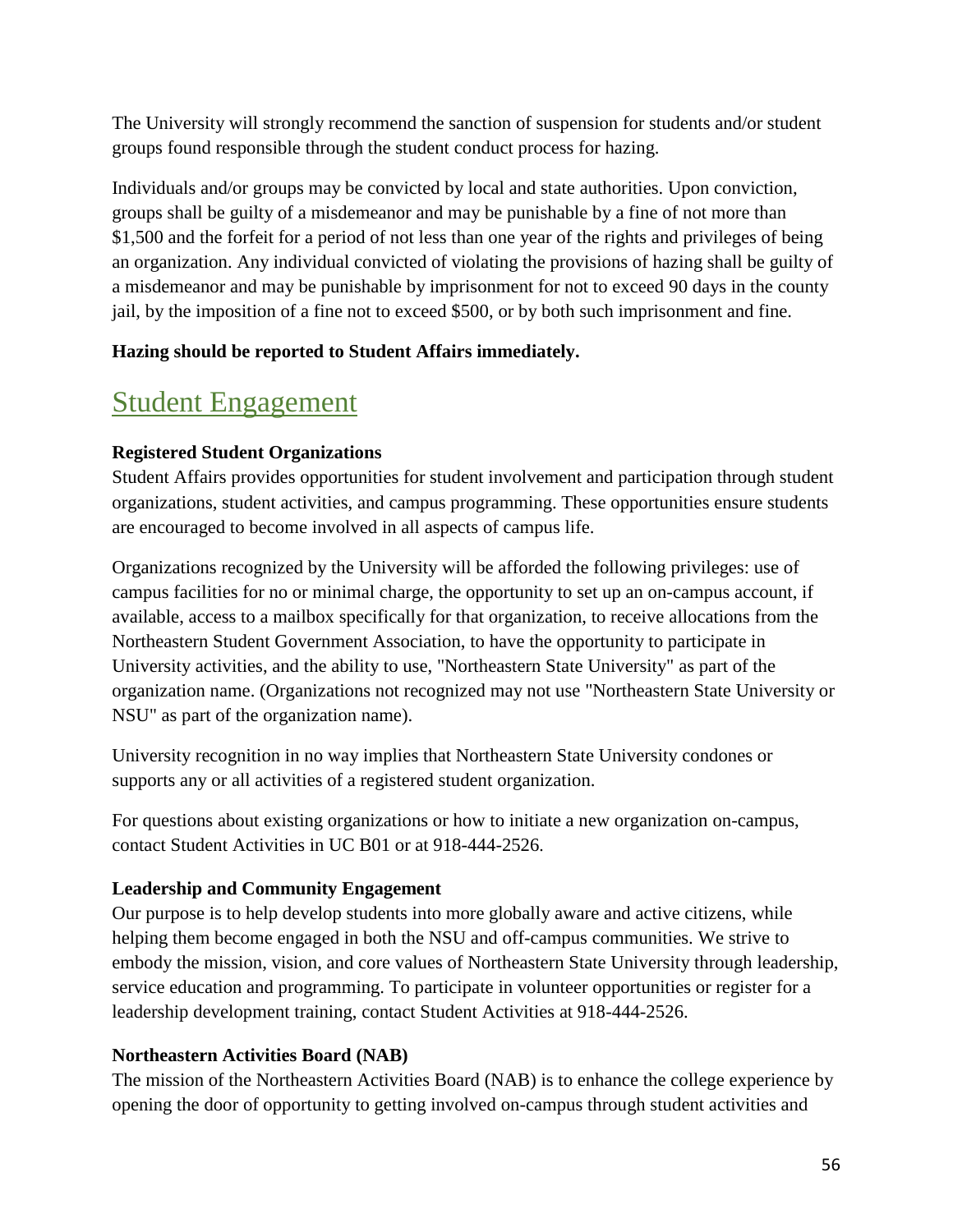entertainment. NAB plans and produces a wide variety of special programs and events for students by students allowing for hands-on experience, working with diverse groups of people, expanding creative horizons, challenging life knowledge and leadership skill development. For more information contact NAB at [nab@nsuok.edu](mailto:nab@nsuok.edu) or contact Student Activities at 918-444-2526.

#### **Fraternity and Sorority Life**

The ever-growing Greek system includes national fraternities and national sororities. The Greek organizations, represented by elected members of the Greek council, work together to host Fraternity and Sorority Recruitment, numerous philanthropic and service events, Greek Week, Greek Sing, and leadership development opportunities for all members of the Greek community. Involvement in Fraternity and Sorority Life also encourages participation in additional campus and community activities.

## **Northeastern Student Government Association**

The Northeastern Student Government Association serves as a liaison between a diverse student body and the administration and faculty of NSU. Through our advocacy, we empower and educate students to create change, and we strive to expand a culture of learning, discovery, and diversity. For more information, contact NSGA at [nsga@nsuok.edu](mailto:nsga@nsuok.edu) or Student Engagement at 918-444-2526.

## **Diversity and Inclusion**

Diversity and Inclusion serves to create a welcoming and empowering environment for all NSU students. The office provides opportunities for multicultural and historically underserved student populations to connect, participate in leadership development, and find support systems within the University community. We provide ongoing educational workshops related to multicultural topics and identity development. For more information, contact Student Engagement at 918-444- 2526.

# Students Right to Know

# **Americans with Disabilities Act (ADA)**

Under University policy, the federal Americans with Disabilities Act (ADA) and state laws, students with qualified disabilities are entitled to reasonable accommodation unless the accommodation would pose an undue hardship upon the University. Students enrolled in postsecondary education are required to self-identify if they would like to request services on the basis of disability. The responsibilities of postsecondary schools are significantly different from those of school districts. Postsecondary schools are charged with the responsibility of providing appropriate academic adjustments and to ensure that the student is not discriminated on the basis of disability.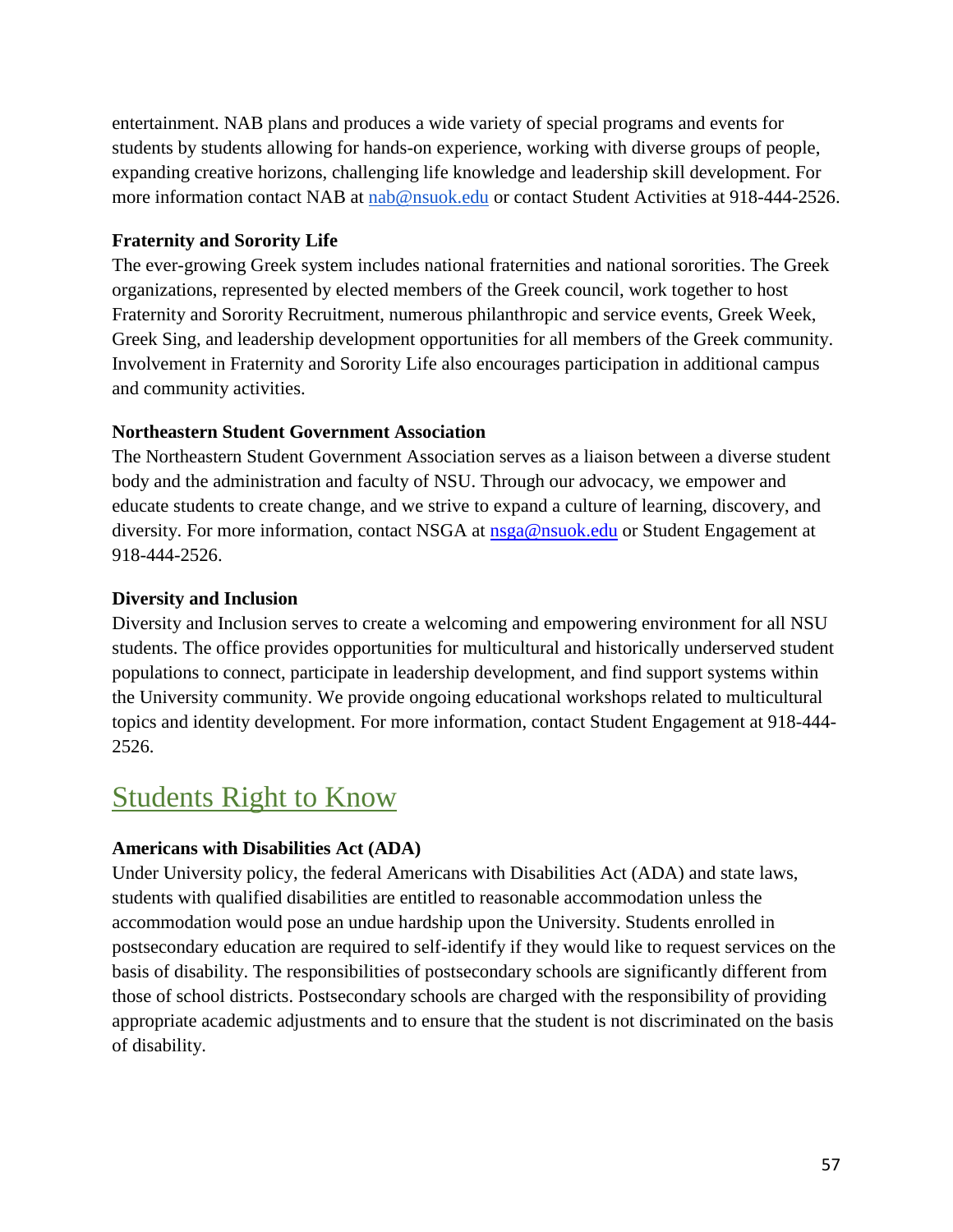Tahlequah students should contact the Coordinator of Student Disability Services, at 918-444- 2042 or visit Student Disability Services in HawkReach, located on the north side of the Leoser Center, for an appointment to discuss your special needs and educational objectives. Broken Arrow and Muskogee students may contact the Education Access Coordinator at 918-449-6139 or visit suite 130 in the Broken Arrow Administration Building. You may also visit the Student Disability Services website at

[offices.nsuok.edu/studentaffairs/StudentServices/StudentDisabilityServices.](https://offices.nsuok.edu/studentaffairs/StudentServices/StudentDisabilityServices.aspx)

## **Drug Free Campus and Community**

The Drug-Free Schools and Communities Act (DFSCA) of 1989 - also known as the Drug-Free Schools and Campuses Act - requires institutions of higher education to establish policies that address unlawful possession, use, or distribution of alcohol and illicit drugs. The DFSCA also requires the establishment of a drug and alcohol prevention program.

All members of the NSU Community are encouraged to review the information on the following pages. This information is distributed on an annual basis

## **Standards of Conduct: Drugs and Alcohol**

Use of illegal drugs, and the illegal use of alcoholic beverages, is identified as "conduct which adversely affects the University community." University regulations prohibit any unlawful possession, use, distribution, or sale of alcohol and other drugs by University students, faculty, staff, visitors, or guests to the University, on University-owned property and at all University sponsored activities.

Northeastern State University students are also prohibited from the illegal use of drugs or alcohol whether on or off-campus.

The legal age for the consumption of alcohol is 21 years of age. Any underage student consuming alcohol is violating standards for student conduct. Additionally, excessive alcohol use can lead to additional violations, such as driving while intoxicated or public intoxication.

Northeastern State University is designated as a tobacco-free environment. Smoking and the use of all tobacco products are prohibited.

#### **Sanctions**

The penalties for misconduct range from a warning to expulsion. Typically, students who have violated the Student Code of Conduct in relation to drugs and/or alcohol will be referred for a substance use assessment and/or a related educational requirement. A Health and Substance Abuse Educator will meet with the student and complete an assessment covering alcohol and other drug use history, reason for referral, family and personal history, health concerns, safety issues, and the consequences associated with usage. The educator will also assess the student's readiness for change and establish behavior change goals.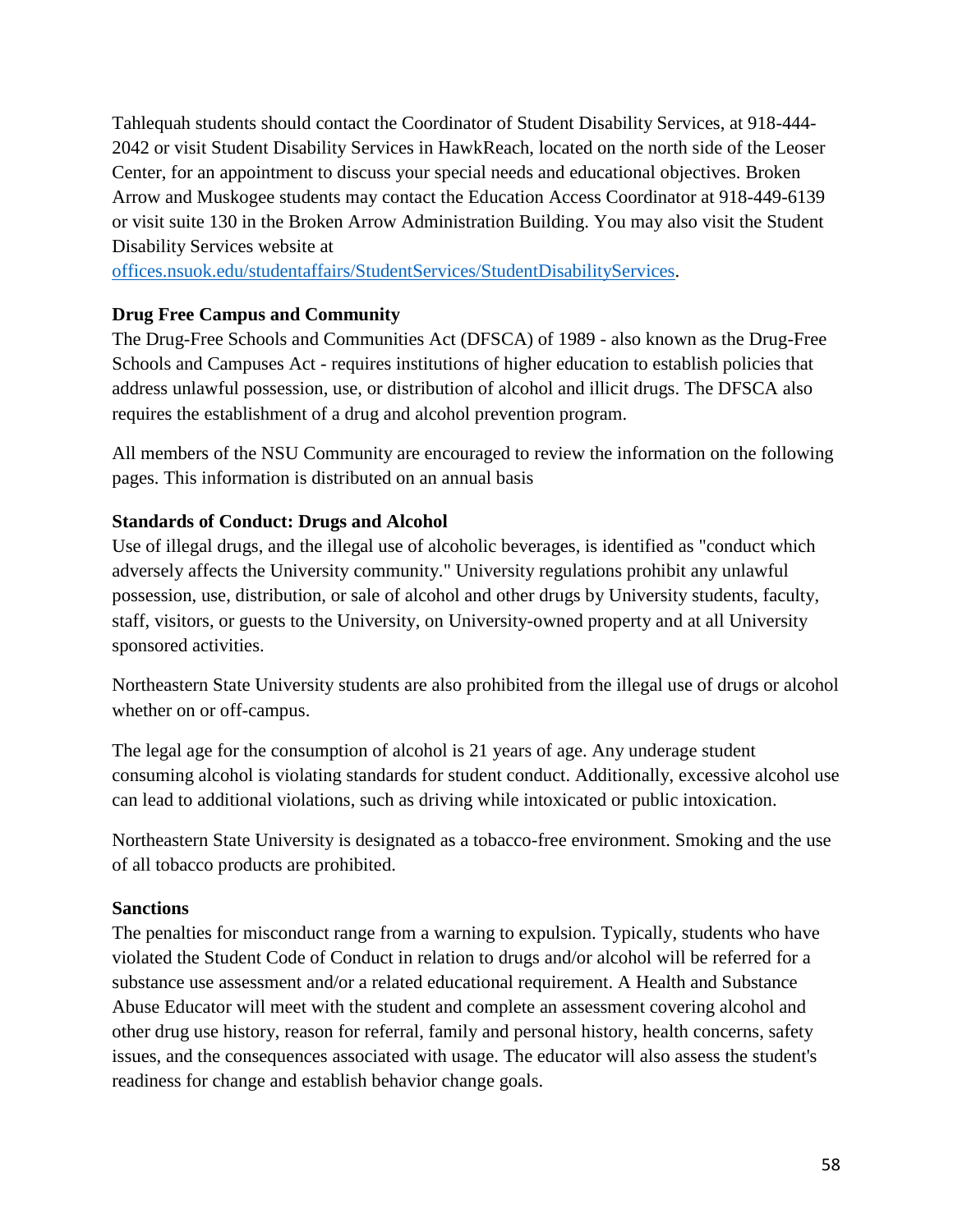NSU employee sanctions are listed in the employee handbook located online at [offices.nsuok.edu/humanresources/Resources](https://offices.nsuok.edu/humanresources/Resources)

Local, state, and federal laws provide for a variety of legal sanctions and penalties for the use, unlawful possession, or distribution of illicit drugs and alcohol. These sanctions include, but are not limited to, incarceration and monetary fines.

# **Health Risks**

Specific serious health risks are associated with the use of alcohol and drugs. Some of the major risks are listed below. For more information, contact NEO Health located in the RiverHawks Wellness Center on Tahlequah campus, or by calling 918-444-2126.

*Alcohol and Other Depressants (barbiturates, sedatives, and tranquilizers)* – Abuse of alcohol and use of other depressant drugs can cause addiction, accidents as a result of impaired ability and judgment, alcohol poisoning, overdose when used with other depressants, damage to a developing fetus, and heart and liver damage.

*Amphetamines/Stimulants* – Amphetamines and stimulants (speed, uppers, crank, caffeine, etc.) can speed up the nervous system which can cause increased heart and breathing rates, higher blood pressure, decreased appetite, headaches, blurred vision, dizziness, sleepiness, anxiety, hallucinations, paranoia, depression, convulsions and death due to a stroke or heart failure.

*Anabolic Steroids* – Anabolic steroids can seriously affect the liver, cardiovascular, and reproductive systems. They can cause sterility in males and females, as well as impotency in males.

*Marijuana* – Marijuana may impair short-term memory, thinking, and physical coordination. Marijuana can cause a panic reaction and increase the risk of lung cancer and emphysema. It can interfere with judgment, attention span, concentration, and overall intellectual performance. The use of marijuana impairs driving ability. The use of marijuana may cause psychological dependence and compromise the immune system.

*Cocaine* – The use of cocaine can cause addiction, cardiovascular system damage including heart attack, brain damage, seizures, lung damage, severe depression, paranoia, and psychosis. Similar risks are associated with other stimulants, such as speed and uppers.

*Nicotine* – Tobacco smoke contains thousands of chemical compounds, many of which are known to cause cancer. Nicotine, which is a central nervous system stimulant, produces an increase in heart and respiration rates, blood pressure, adrenaline production and metabolism. People can rapidly become physically and psychologically dependent on tobacco. Nicotine also compromises the immune system.

*Inhalants* – Inhalants are a diverse group of chemicals that easily evaporate and can cause intoxication when their vapors are inhaled. Most inhalants are central nervous system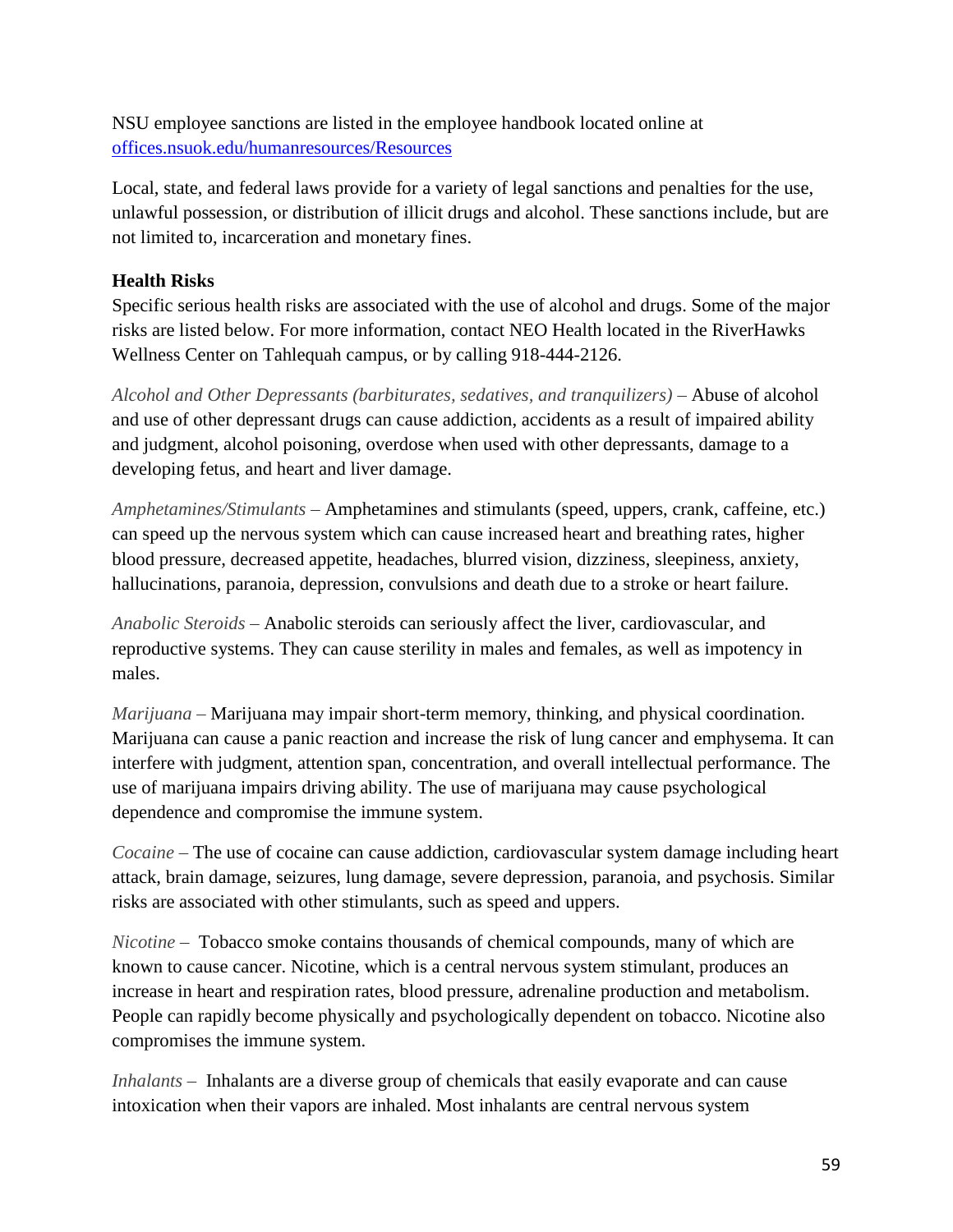depressants. Use of these drugs slows down many body functions. High does can cause severe breathing failure and sudden death. Chronic abuse of some of these chemicals can lead to irreversible liver damage and other health problems.

*Prescription Drug Abuse* – Prescription drug abuse can cause adverse reactions, dependency, withdrawal, and overdose.

## **Treatment Options and Educational Resources**

A variety of resources exist for alcohol and other drug prevention education, counseling and referral. For detailed information concerning these resources available from the University and community agencies, students may contact Student Affairs at 918-444-2120 or HawkReach Counseling Services at 918-444-2042 located at Leoser Complex. Faculty and staff members may contact the Employee Assistance Program at 1-888-628-4824 or Human Resources at 918- 444-2230.

HawkReach Counseling Services – Provides counseling to help students cope with problems related to alcohol or drug abuse by self, a family member(s), and/or friend(s). Student Counseling Services is available through Student Affairs.

Residence Halls Staff – Provides advice and referral for counseling.

Alcohol and Other Drug Education Programs (AODEP) – Student Affairs coordinates AODEP. Campus-wide programs and customized group programs focused on effects of alcohol and other drug use/misuse are offered throughout the academic year to bring awareness, education, and outreach to the campus community.

It is the intent of Northeastern State University to expand current educational programs and services to decrease the risks to students resulting from alcohol and drug abuse. The following toll free, hotline numbers may be of use to someone needing help or advice.

- National Institution on Drug Abuse Information and Referral, 1-800-662-HELP (4357), Monday-Friday, 8:30 a.m.-4:30 p.m.
- Safe & Drug-Free Schools, 1-800-624-0100, Monday-Friday, 8 a.m. -5 p.m.
- National Council on Alcoholism, 1-800-622-2255, 7 days a week, 24 hours a day
- American Council for Drug Education, 1-800-488-DRUG (3784)
- Cocaine Hotline, 1-888-633-3239
- Reach-Out Hotline, 1-800-522-9054 (alcohol, drug crisis intervention, mental health and referral)

# **Campus Safety, Crime Awareness, and the Campus Security Act**

The following excerpt is from *The Handbook for Campus Crime Reporting,* published by the U.S. Department of Education.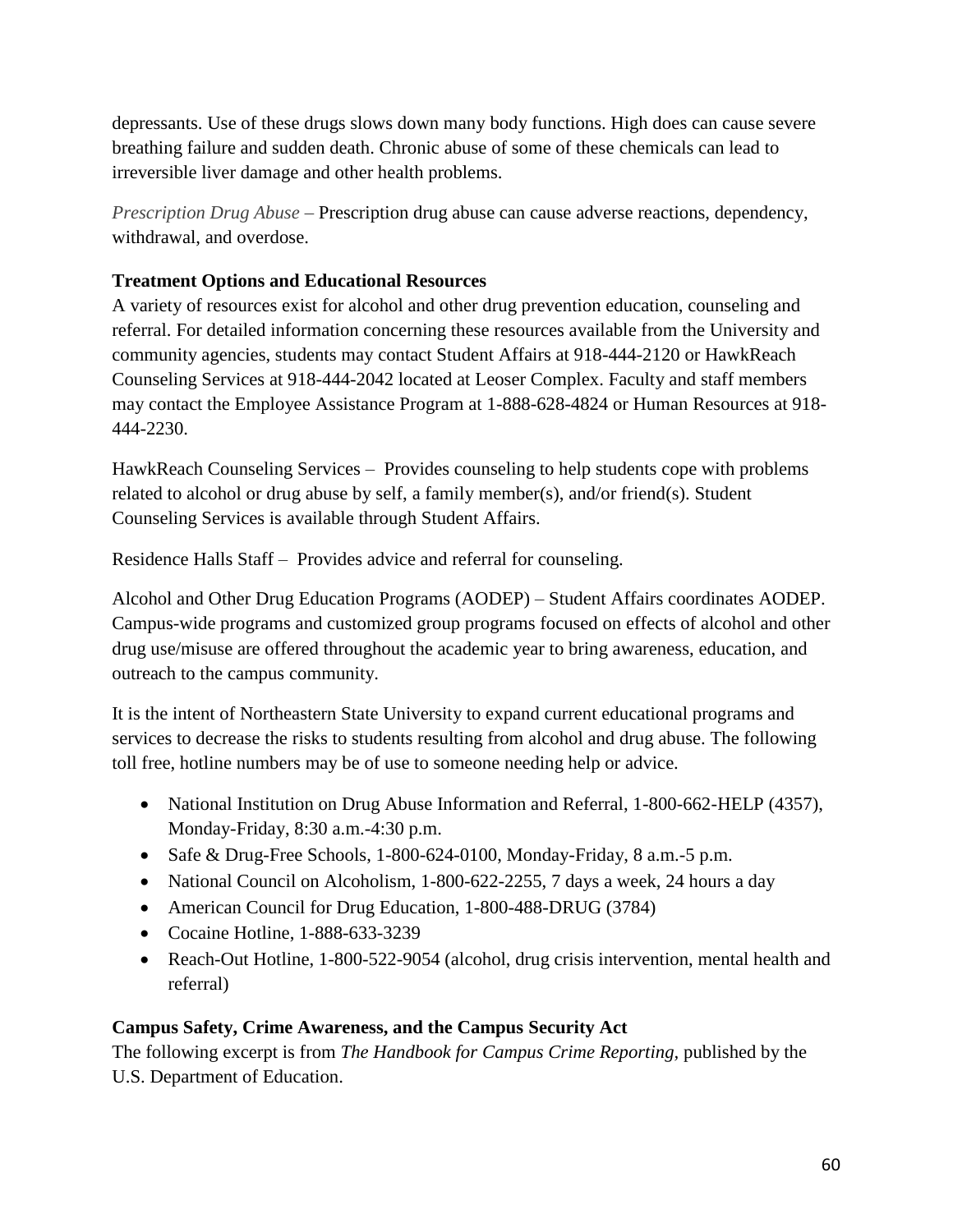*Choosing a postsecondary institution is a major decision for students and their families. Along with academic, financial and geographic considerations, the issue of campus safety is a vital concern. In 1990, Congress enacted the Crime Awareness and Campus Security Act (Title II of Public Law 101–542), which amended the Higher Education Act of 1965 (HEA). This act required all postsecondary institutions participating in Title IV student financial aid programs to disclose campus crime statistics and security information. The act was amended in 1992, 1998 and 2000. The 1998 amendments renamed the law the Jeanne Clery Disclosure of Campus Security Policy and Campus Crime Statistics Act in memory of a student who was slain in her dorm room in 1986.*

*The Clery Act requires higher education institutions to give timely warnings of crimes that represent a threat to the safety of students or employees, and to make public their campus security policies. It also requires that crime data are collected, reported and disseminated to the campus community and are also submitted to ED. The act is intended to provide students and their families, as higher education consumers, with accurate, complete and timely information about safety on-campus so that they can make informed decisions.*

The following Campus Safety information supports guidelines established by the Jeanne Clery Disclosure of Campus Security Policy and Campus Crime Statistics Act. Further information oncampus security policies and crime statistics may be obtained at the University Police Department located in the Administration Building of the Tahlequah campus or by phone at 918- 444-2468. [offices.nsuok.edu/publicsafety/CLERYReporting](https://offices.nsuok.edu/publicsafety/CLERYReporting.aspx).

#### **Emergency Communication**

#### **Northeastern State University Emergency Notification System**

In the case of an emergency that warrants a campus-wide notification, the following methods may be utilized. **To ensure proper notification, please log in the EAS system at** [eas.nsuok.edu](http://eas.nsuok.edu/) **and update your contact information.**

#### **Cable Channel Notification**

Tahlequah and Broken Arrow Campuses – Televisions that are turned on and connected to the campus cable network system will have a break in scheduled programming with a notification of emergency including appropriate instructions.

#### **Outdoor Public Announcement System**

Tahlequah, Broken Arrow and Muskogee Campuses – The Outdoor Public Announcement System will alert campus community members via an audio speaker system. Announcements may be in the form of sirens and/or voice instructions.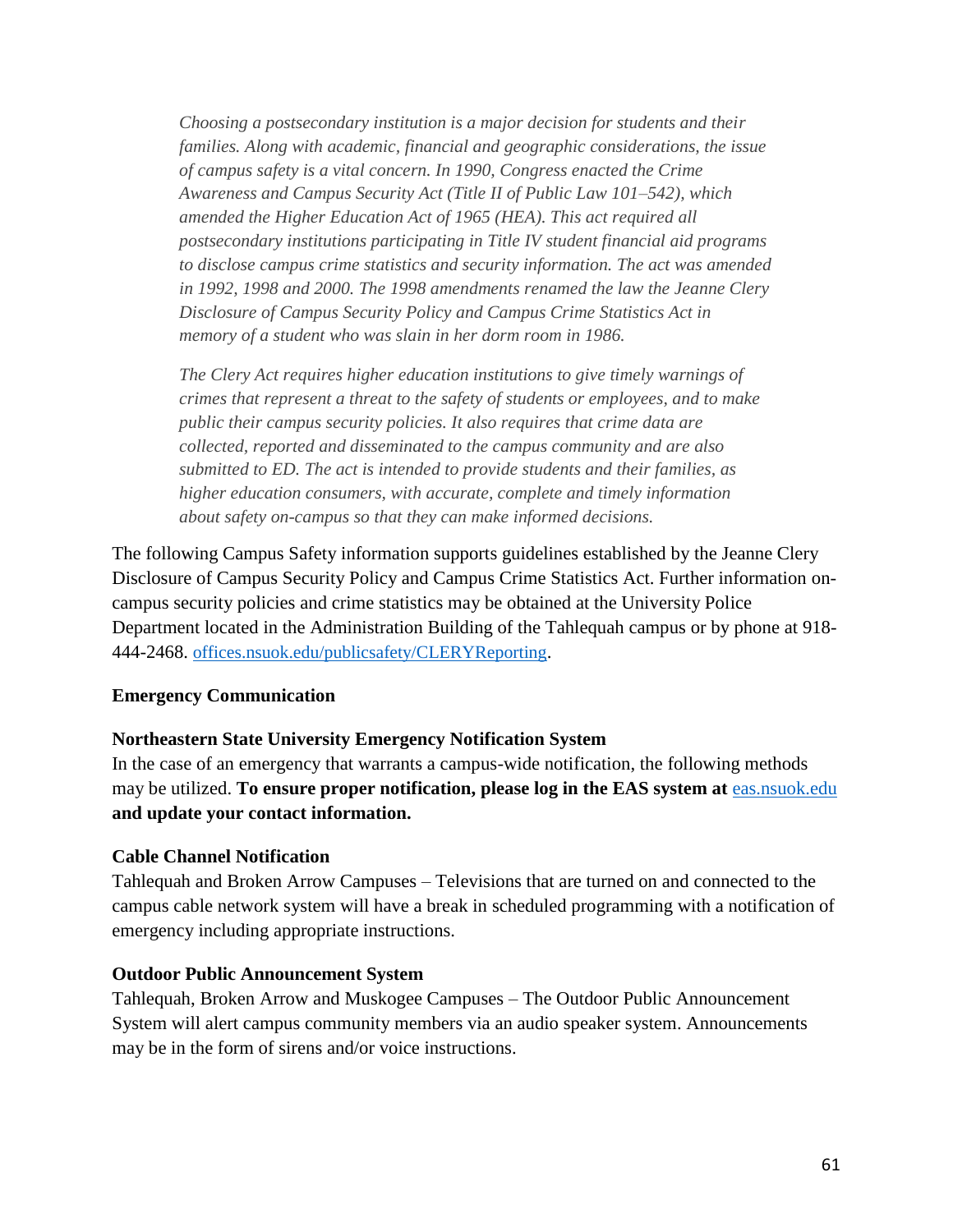#### **Indoor Public Announcement System**

Broken Arrow Campus (only) – An Indoor Public Announcement System may be used as a method of alerting campus community members via audio speaker system. Announcements may be in the form of sirens and/or voice instruction.

#### **Campus-wide Email Messaging System**

Tahlequah, Broken Arrow and Muskogee Campuses – Campus-wide email may be used to notify campus communities of an emergency and/or instructions.

#### **University Police and Northeastern State University Facebook and Website**

The above social media and websites will be utilized to share emergency information.

#### **Bb Connect Emergency Alerting System**

All students, faculty and staff will be automatically "opted in" through their email. User MUST log in through our website to enter other contact information such as alternate email addresses, phone numbers and a text message number. This will allow the user to receive any emergency messages through the above methods. This will be for EMERGENCIES only.

#### **Emergency Procedures**

#### **Severe Weather**

#### **Severe Weather – General:**

- Follow instructions as provided by the Emergency Procedures Protocol and NSUPD
- Listen to radio, television and NSU information systems for weather updates (link to local weather conditions)
- Check with emergency personnel for return to work status

#### **Tornado:**

- Go to basement or lowest floor of building
- Stay away from exterior walls, doors and windows
- Move to interior hallways and small interior rooms (e.g., bathroom, closet, etc.)
- Get under a piece of furniture if possible (e.g., sturdy table, desk)
- Call the NSUPD or 911 if emergency help is needed

#### **Lightning:**

When lightning is approaching:

- Cease outdoor activities
- Seek shelter inside a building or automobile

#### **Avoid:**

• Open areas; places near water, trees, metal fences, overhead wires or power lines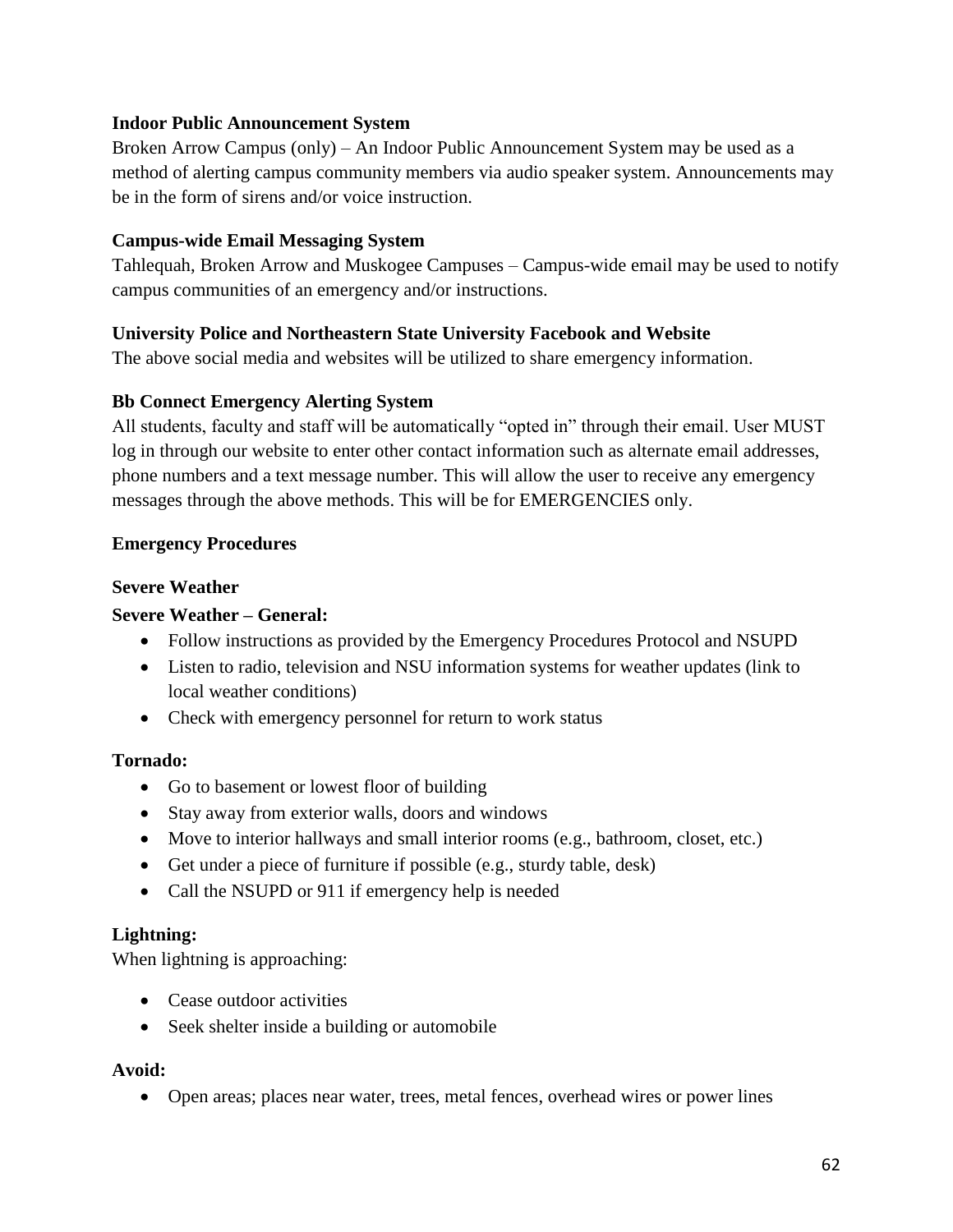- Elevated ground or open vehicles
- Use of radios or cellular phones

#### **Evacuation or Shelter-In Plans**

In some emergency situations, such as flooding or release of hazardous materials, emergency personnel may order protective actions for persons who live or work on-campus. Typically, these protective actions are either to evacuate to a safer area or to a shelter in place. It is possible that some emergency scenarios could result in one of these protective actions being ordered for one part of campus and the other protective action for a different area of campus. When such actions are warranted, you will be appropriately advised by NSUPD or via the NSU notification systems, loudspeakers, door-to-door notifications or other appropriate means. During an actual disaster, if Building Coordinators have not been notified in a timely enough manner, they are to use their best judgment as to whether to evacuate or shelter in place. As many crises are fluid in nature, decisions may need to change to meet the situations.

#### **Area Evacuation**

An evacuation is an organized withdrawal from a building or area to reach safe haven. Upon notification to evacuate, consult the Emergency Procedures Protocol and the building(s) evacuation diagram in order to:

- Evacuate the building using the nearest exit (or alternate if the nearest exit is blocked)
- Assist all individuals with disabilities or special needs
- Do not use elevators
- Take personal belongings (keys, purses, wallets, etc.)
- Secure any hazardous materials or equipment before leaving
- Follow directions given by emergency personnel

#### **Shelter in Place**

When emergency conditions do not warrant or allow evacuation, the safest method to protect individuals may be to take shelter inside a campus building and await further instructions.

- Move indoors or remain there avoid windows and areas with glass
- If available, take a radio or television to the room to track emergency status
- Keep telephone lines free for emergency responders; do not call 911 for information
- If hazardous materials are involved, turn off all ventilation systems and close all inlets from the outside
- Select a room(s) which is easy to seal and, if possible, has a water supply and access to restrooms
- If you smell gas or vapor, hold a wet cloth loosely over your nose and mouth and breathe through it in as normal a fashion as possible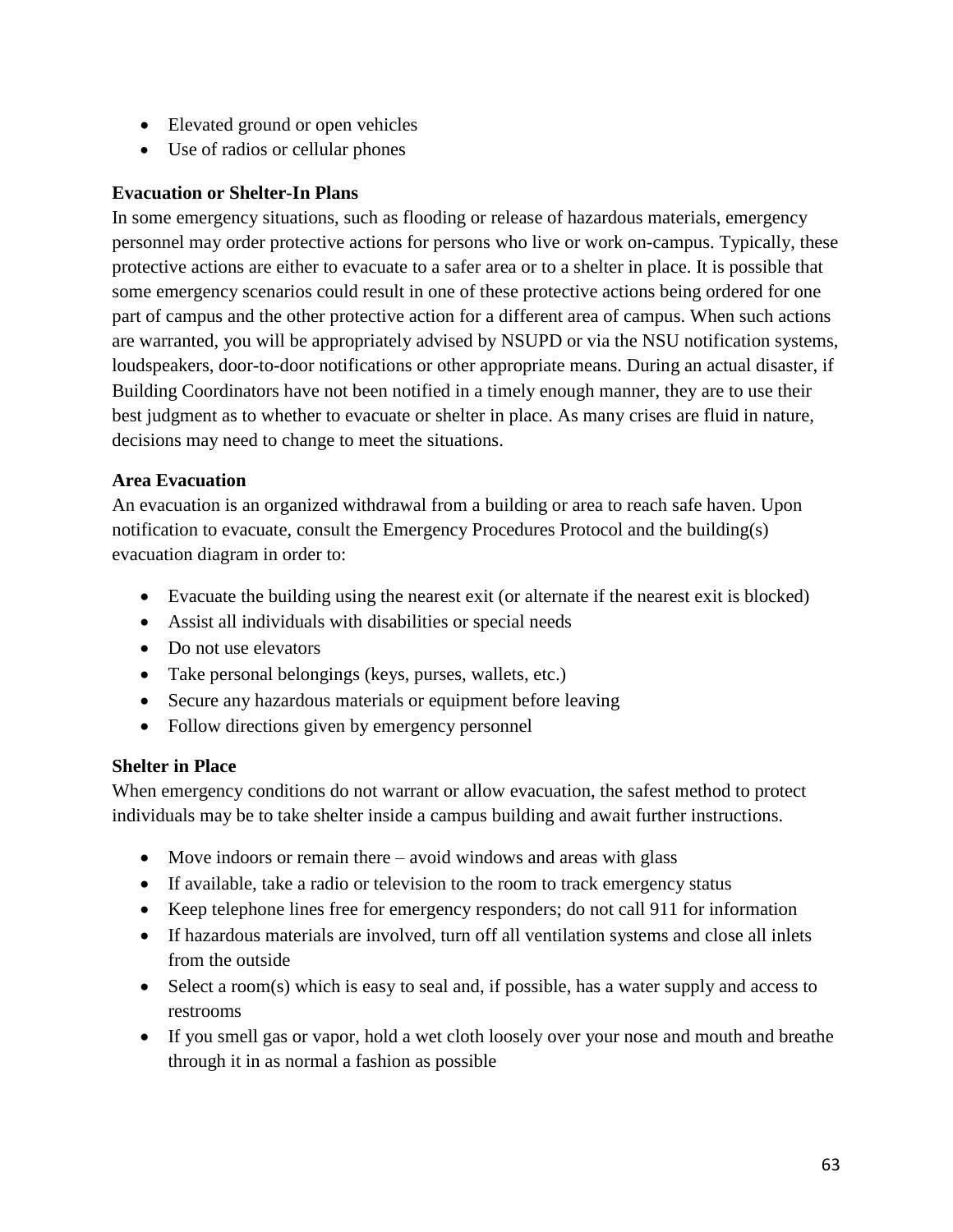## **Local Weather Conditions**

Local media outlets and the NSU notification systems will provide updates and information on severe weather. NSU officials will notify local outlets regarding closings or return-to-work situations. The following radio stations will be notified:

- KRMG 740 AM Tulsa
- KAYI 107.9 FM Tulsa
- KTLQ 1350 AM Tahlequah
- KEOK 102.1 FM Tahlequah
- KBIX 1490 AM Muskogee

In the event of school closing, the following television stations will be notified:

- KJRH Channel 2 Tulsa
- KOTV Channel 6 Tulsa
- KTUL Channel 8 Tulsa
- KFSM Channel 5 Fort Smith
- Cable Channel 99 Tahlequah

#### **Violent or Criminal Behavior Immediately Contact the Appropriate Emergency Telephone Number**

University Police is located in the Administration building and provides 24-hour help and protection. This service is provided seven days a week on a year-round basis.

- 1. Everyone is asked to assist in making the campus a safe place by being alert to suspicious situations and promptly reporting them.
- 2. If you are a victim or a witness to any on-campus offense, promptly notify University Police as soon as possible and report the incident, including the following:
	- a. Nature of the incident
	- b. Location of the incident
	- c. Description of person(s) involved
	- d. Description of property involved
- 3. If you observe a criminal act or whenever you observe a suspicious person on-campus, immediately notify University Police and report the incident.
- 4. Assist the officers when they arrive by supplying them with all additional information and ask others to cooperate.
- **5.** Should gunfire or a shooting threat occur on-campus, your judgment regarding appropriate actions is paramount in order to achieve the most positive outcome. The location of the shooting or threat will likely guide your decisions. In general, if the shooting is in your immediate vicinity, have all persons take cover immediately using all available concealment. After the disturbance, seek emergency first aid if necessary. If the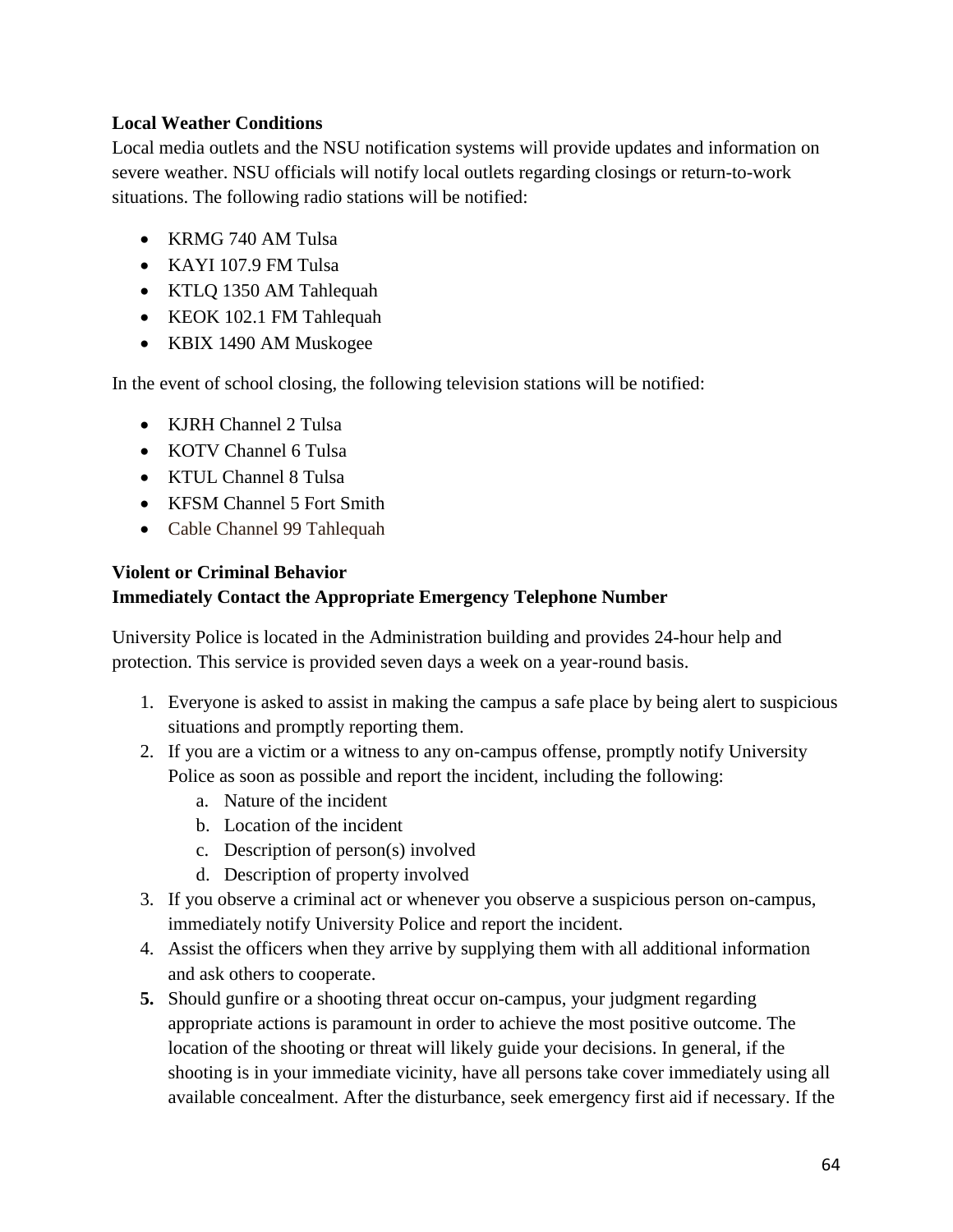threat comes from adjacent or distant areas, it is likely that you will attempt to direct persons away from the source using the safest route.

*In all cases, attempt to remain calm, composed and in control of the situation and persons in your charge.*

## **Handling of Bomb Threats**

# *Using a Land-Line Telephone, Immediately Contact the Appropriate Emergency Telephone Number*

These precautions will be followed upon receipt of a threat to detonate an explosive device in a building or otherwise create a situation hazardous to persons or structures on the campus of Northeastern State University.

Responsibilities of recipients of a bomb threat:

- 1. If a message of an impending explosion is transmitted to a faculty or staff member, they should find out the name of the caller and determine the basis of the claim.
- 2. **DO NOT REPORT WITH OR USE A CELL PHONE.** Turn off cell phones and instruct others to do the same.
- 3. The NSUPD should be contacted immediately upon receipt of any direct threat, or unconfirmed report of a threat to bomb property on-campus.
- 4. The University Police Chief will determine the need to evacuate any building.

Employees of the University Police will take the following actions upon receiving a bomb threat notification:

- 1. Find out information on how the threat was received, attitude of the caller and other information that might be helpful in identifying the person making the threat.
- 2. The University Police Shift Supervisor will be notified immediately.
- 3. A search will be made of the building or area threatened as quickly as possible.
- 4. The occupants of the building will not be notified of the threat under normal circumstances.
- 5. If an object is located that is suspected of being an explosive device, it will not be touched, and it will remain where it was found until arrival of demolition experts. Removal of persons from a building containing such a device will be made at the discretion of the University Police Chief or shift supervisor.

Further action by the University Police:

- 1. Arrangements will be made with the telephone company to hold phone lines open after a caller has hung up in an attempt to identify callers making bomb threats.
- 2. Patrol Officers will be familiar with these procedures and will be given periodic training in the identification and handling of explosive devices.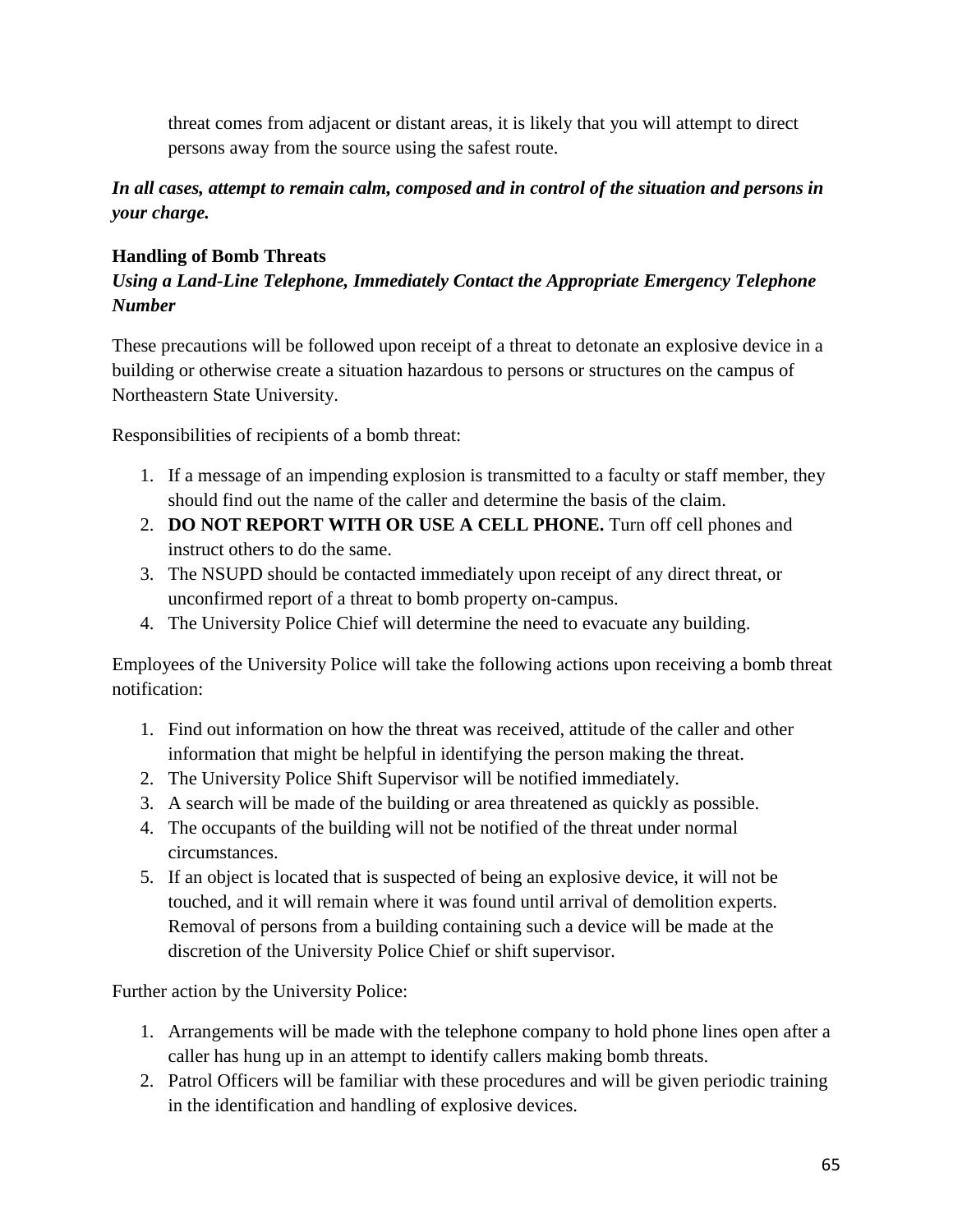3. All Faculty and Staff members will be informed of action requested of them in the event of a bomb threat on-campus.

Bomb threats/searching for an explosive device:

- 1. A decision has to be made to conduct a search of the premises and how extensive the search should be. This decision will usually be made by management of the facility and the University Police. An explosive device can be virtually any size or shape. Any foreign object, therefore, is suspect. If a suspicious object is found, it must NOT be touched. Its location and description should be reported immediately to the University Police personnel at the scene. Upon receiving the confirmation of a possible explosive device, the University Police Officer will:
	- a. Establish a clear zone with a radius of at least 500 feet. This includes the floor above and below the suspected device.
- 2. Total evacuation should be a decision made by management of the facility and the University Police. (Note: Evacuating a facility for any reason, particularly in response to a bomb threat is a drastic reaction. Total evacuation could result in exposing a great number of people to the blast.)

# **Chemical or Radiation Spill**

- 1. Any spillage of a hazardous chemical or radioactive material is to be reported immediately to University Police.
- 2. When reporting, be specific about the nature of the involved material and exact location. University Police will contact the necessary specialized authorities and medical personnel.
- 3. The key person on site should vacate the affected area at once and seal it off to prevent further contamination of other areas until the arrival of University Police personnel.
- 4. Anyone who may be contaminated by the spill is to avoid contact with others as much as possible, remain in the vicinity and give their names to University Police. Required first aid and cleanup by specialized authorities should be started at once.
- 5. If an emergency exists, activate the building fire alarm and report the emergency by phone.
- 6. When the building fire alarm is sounded, an emergency exists. Walk quickly to the nearest marked exit and alert others to do the same.
- **7.** Be aware of individuals that may need assistance in exiting the building. Do not use elevators in case of evacuation.
- 8. Once outside, move to a clear area at least 500 feet away and upwind from the affected building(s). Keep streets, fire lanes, hydrants and walkways clear for emergency vehicles and crews.
- 9. If requested, assist emergency crews as necessary.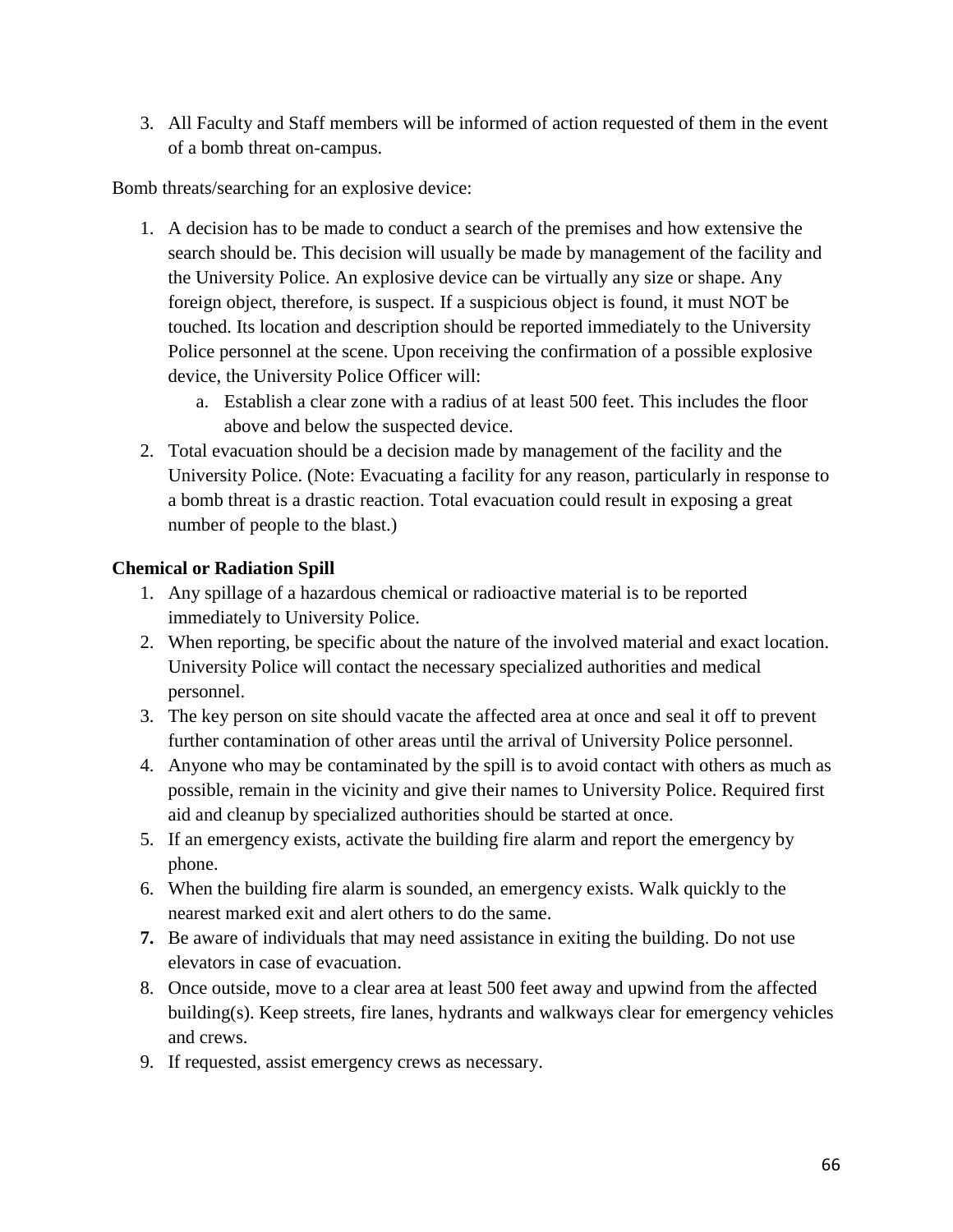- 10. A Campus Incident Command Post may be set up near the emergency site. Keep clear of the Command Post unless you have official business.
- 11. Do not return to an evacuated building unless told to do so by emergency personnel.

## **Explosion, Aircraft Down (crash) On-Campus**

In the event of an explosion or a downed aircraft (crash) on-campus, take the following action:

- 1. Immediately take cover under tables, desks or other objects that will give protection against falling glass or debris.
- 2. After the effects of the explosion and/or fire have subsided, notify NSUPD or call 911.
- 3. Give your name and describe the location and nature of the emergency.
- 4. If necessary, or when directed to do so, activate the building fire alarm and report the emergency by telephone.
- 5. When the building fire alarm is sounded or when told to leave by University officials, walk quickly to the nearest marked exit and ask others to do the same.
- 6. Be aware of individuals that may need assistance in exiting the building. Do not use elevators in case of fire.
- 7. Once outside, move to a clear area that is beyond the affected building. Keep streets and walkways clear for emergency vehicles and crews.
- 8. If requested, assist emergency crews as necessary.
- 9. A Campus Incident Command Post may be set up near the disaster site. Keep clear of the Command Post unless you have official business.
- 10. Do not return to an evacuated building unless told to do so by a University Official.

# **Earthquake**

During an earthquake, remain calm and quickly follow these steps.

- 1. If indoors, seek refuge in a doorway or under a desk or table. Stay away from glass windows, shelves and heavy equipment.
- 2. If outdoors, move quickly away from buildings, utility poles and other structures.
- 3. *Caution:* Always avoid power or utility lines as they may be energized.
- 4. If in an automobile, stop in the safest place available, preferably away from power lines and trees.
- 5. Stop as quickly as safety permits but stay in vehicle for the shelter it offers.
- 6. After the initial shock, contact the NSUPD or call 911. Protect yourself at all times and be prepared for aftershocks.
- 7. Damaged facilities should be reported to University Police**. Note:** Gas leaks and power failures create special hazards.
- 8. Be aware of individuals that may need assistance in exiting the building. Remember that elevators are reserved for disabled persons to use. Do not use elevators in case of fire.
- 9. Once outside, move to a clear area at least 500 feet away from the affected building(s).
- 10. Keep streets, fire lanes, hydrants and walkways clear for emergency vehicles and crews.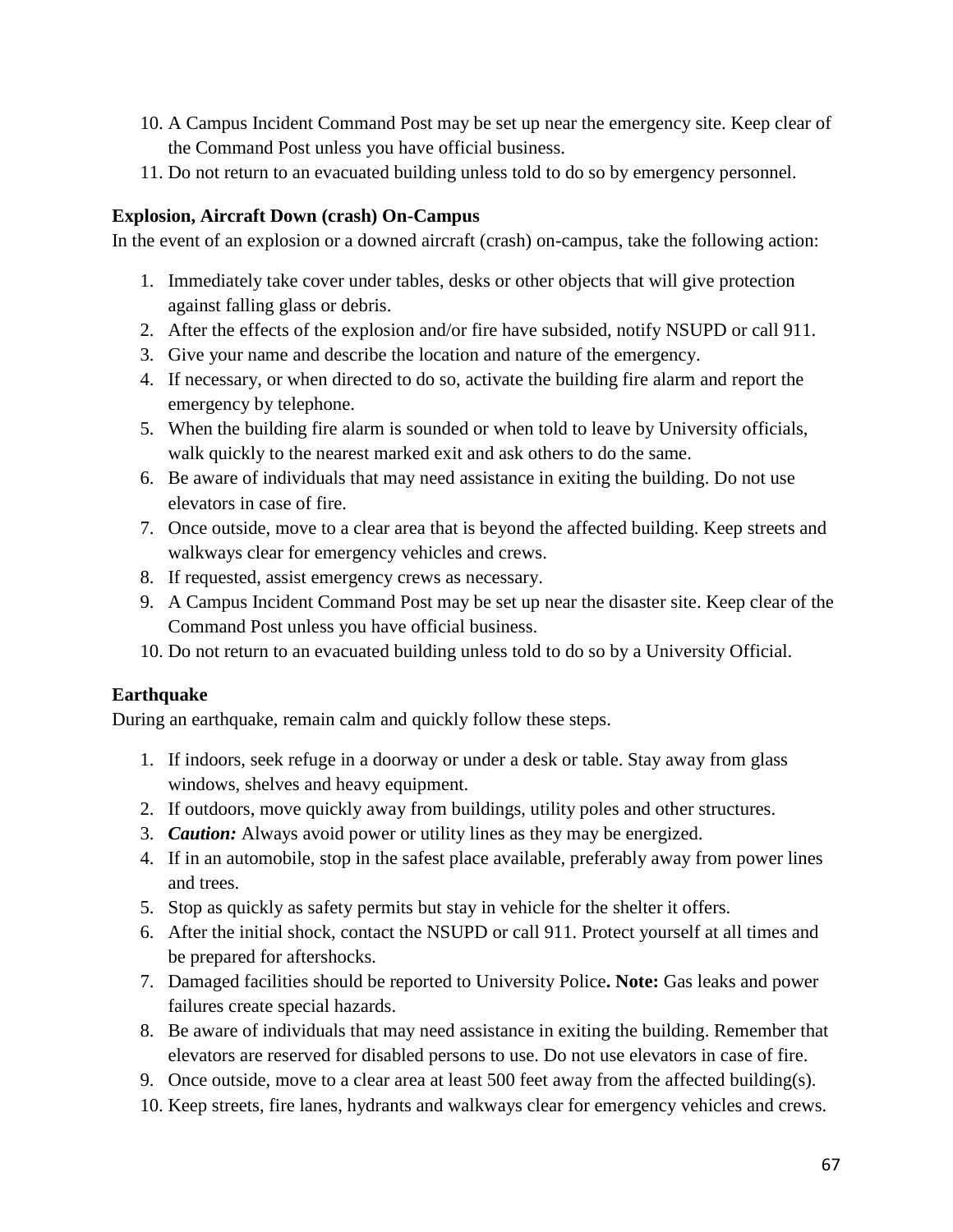- 11. If requested, assist emergency crews as necessary.
- 12. A Campus Incident Command Post may be set up near the emergency site.
- 13. Keep clear of the Command Post unless you have official business.
- 14. Do not return to an evacuated building unless told to do so by a University Official.

## **Additional Procedures**

In the event that the following occur, notify maintenance at 918-444-2400. After 5 p.m., notify

University Police at 918-444-2468.

- **ELECTRICAL/LIGHT FAILURE:** Campus building emergency lighting should provide sufficient illumination in corridors and stairs for safe exiting. It is also advisable to have a flashlight and a portable radio available for emergencies.
- **ELEVATOR FAILURE:** If you are trapped in the elevator, use the emergency phone to notify University Police. If the elevator does not have an emergency phone, turn on the emergency alarm (located on the front panel), which will signal for help.
- **PLUMBING FAILURE/FLOODING:** Cease using all electrical equipment.
- **GAS LEAK:** Cease all operations. Do not switch on lights or any electrical equipment. Remember electrical arcing can trigger an explosion!
- **STEAM LINE FAILURE:** Immediately Call Maintenance at 918-444-2400 and if necessary, vacate the area.
- **VENTILATION PROBLEMS:** If smoke odor comes from the ventilation systems, immediately notify University Police or call 911, and if necessary, cease all operations and vacate the area.

# **Non-Discrimination Policies**

#### **University Statement on Harassment and Discrimination**

Northeastern State University, in accordance with applicable federal and state law, prohibits discrimination, including harassment, on the basis of race, color, national or ethnic origin, religion, sex, disability, age, or veteran status. This includes, but is not limited to, admissions, employment, financial aid and educational services. Individuals, who believe they have experienced harassment or discrimination prohibited by this statement, are encouraged to contact the appropriate offices within their respective units. Students should contact Student Affairs at 918-444-2120, faculty members should contact the Provost at 918-444-2060 and staff members should contact the Human Resources Department at 918-444-2230.

The NSU Statement on Harassment and Discrimination supports Title VI and VII of the Civil Rights Act of 1964, Title IX of the Education Amendment Act of 1972, section 504 of the Rehabilitation Act of 1973, section 402 of the Readjustment Assistance Act of 1974, Americans with Disabilities Act, and other federal laws and regulations.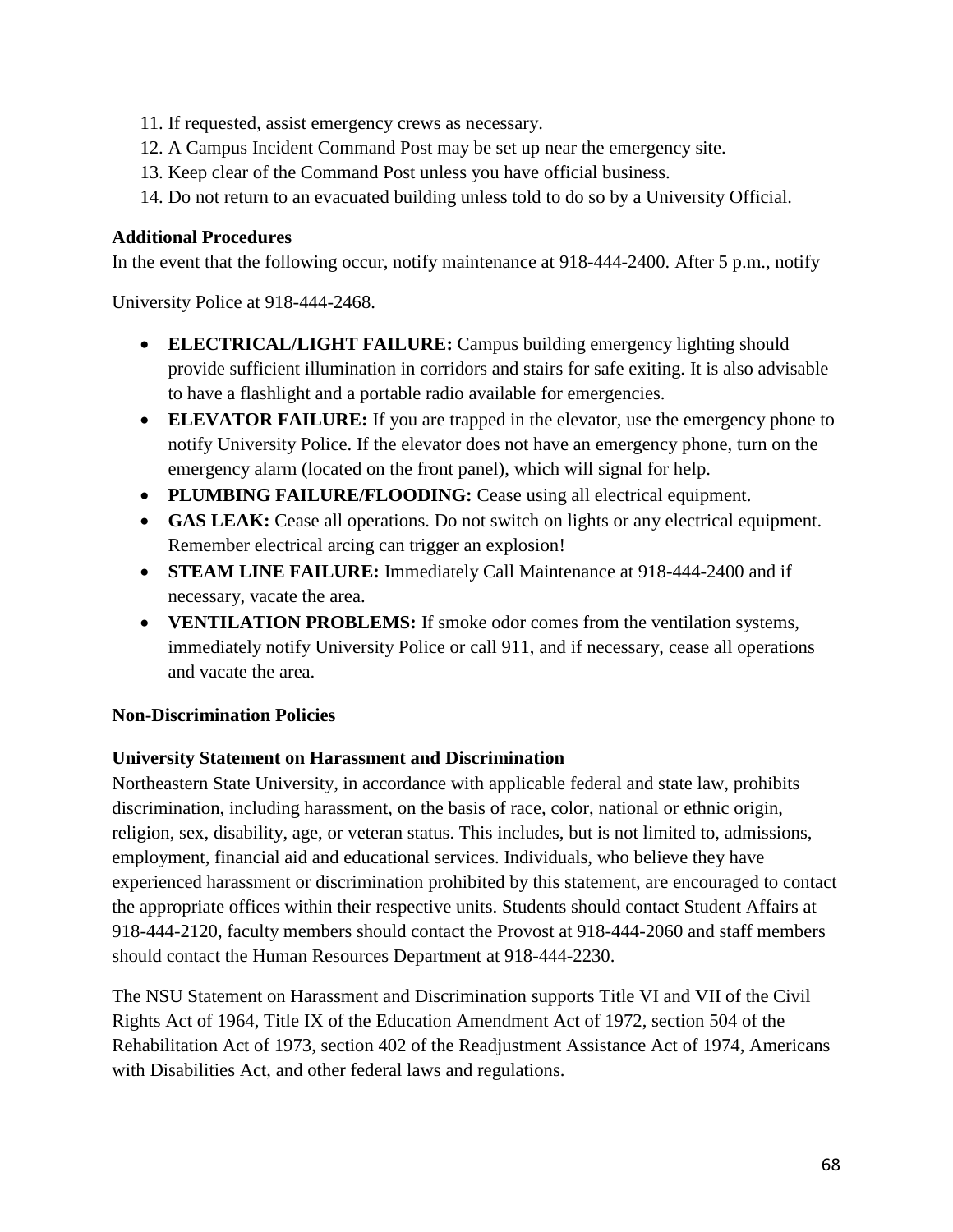Additional information regarding discrimination and compliance can be found here: <https://offices.nsuok.edu/studentaffairs/Compliance>

## **Title IX**

NSU students, employees, guests, third party vendors, and visitors are to conduct themselves in a manner that does not impose on the rights of others and does not discriminate as outlined in NSU's Statement on Non- Discrimination.

Northeastern State University (NSU) does not discriminate on the basis of race, color, sex, national or ethnic origin, religion, disability, age, or status as a veteran, and to the extent allowed by Oklahoma law, marital status, sexual orientation, gender expression and gender identity in its programs and activities. These protections extend to employment with and admission to NSU, as well as, participation in university sponsored programs.

The following person has been designated to handle inquiries regarding the non-discrimination policies:

Title IX Coordinator Whitney Arbaugh Administration Building, 209 601 N. Grand Avenue Tahlequah, OK 74464 [titleix@nsuok.edu](mailto:titleix@nsuok.edu) 918.444.2120 Fax: 918.458.2340

NSU is committed to a learning, working, and living environment that promotes personal integrity, civility, and mutual respect free of discrimination on the basis of sex, which includes all forms of sexual harassment. Sexual harassment violates an individual's fundamental rights and personal dignity. NSU considers sexual harassment in all its forms to be a serious offense. Title IX defines sexual harassment broadly to include any of the three types of misconduct on the basis of sex, all of which jeopardize the equal access to education that Title IX is designated to protect: any instance of quid pro quo harassment by a school's employee; any unwelcome conduct that a reasonable person would find so severe, pervasive, and objectively offensive that it denies a person equal educational access; any instance of sexual assault (as defined in the Clery Act), dating violence, domestic violence, or stalking as defined in the Violence Against Women Act (VAWA).

Title IX of the Education Amendments of 1972 prohibits discrimination based on sex in educational programs and activities that receive federal financial assistance. To ensure compliance with Title IX and other federal and state civil rights laws, NSU has developed policies and procedures that address and prohibit sexual harassment in all of its forms.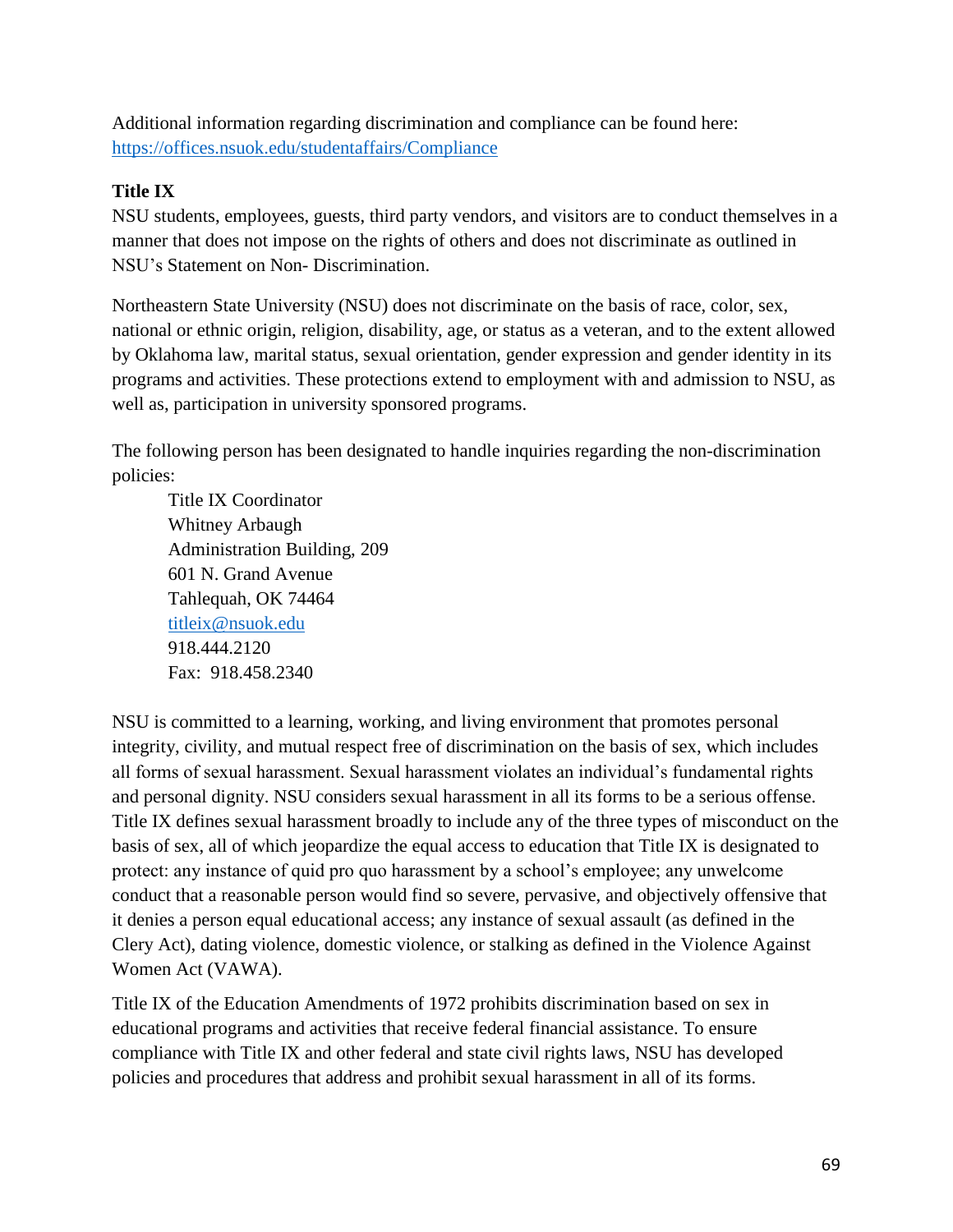All members of the campus community (students, employees, guests, and visitors) are expected to conduct themselves in a manner that does not infringe upon the rights of others. When an allegation of sexual harassment is brought to the attention of the institution, and a respondent is found to have violated this policy, sanctions will be used to reasonably ensure that such actions are never repeated. This policy is intended to define community expectations and to establish a mechanism for determining when those expectations have been violated.

NSU acknowledges that there may be some limitations regarding the ability to control or act against certain types of third parties, however, this should neither prohibit nor discourage individuals from filing a grievance about conduct of an individual who is not an NSU student or employee.

Detailed policies and procedures are available online at: [https://policies.nsuok.edu/StudentAffairs/StudentRightsResponsibilities/Gender-](https://policies.nsuok.edu/StudentAffairs/StudentRightsResponsibilities/Gender-BasedSexualDiscrimination(Student).aspx)[BasedSexualDiscrimination\(Student\).aspx](https://policies.nsuok.edu/StudentAffairs/StudentRightsResponsibilities/Gender-BasedSexualDiscrimination(Student).aspx)

#### **Discrimination Based on Race**

Northeastern State University believes in empowering students, faculty, staff, and the community to reach their full intellectual and human potential by creating and expanding a culture of learning, discovery, diversity, and inclusion. As such, NSU is committed to providing a college environment that is free from racial harassment and discrimination and does not tolerate harassment or discrimination on the basis of race. NSU values diversity and promotes the rights of individuals by providing equal access to educational and enrichment experiences, respecting cultural differences, and ensuring equal opportunity.

NSU will actively pursue reasonably calculated efforts to prevent racial harassment and/or discrimination and correct its discriminatory effects. NSU reserves the right to take whatever measures it deems necessary in response to an allegation of misconduct in order to protect the personal safety and rights of others.

Detailed policies and procedures can be accessed here:

<https://offices.nsuok.edu/studentaffairs/Compliance/Racial-Harassment>

# **Student Records (FERPA)**

#### **Purpose and Scope**

The Family Educational Rights and Privacy Act (FERPA) (20 U.S.C. § 1232g; 34 CFR Part 99) is a Federal law that protects the privacy of student education records. The law applies to all schools that receive funds under an applicable program of the U.S. Department of Education.

Individuals enrolled at Northeastern State University have certain rights with respect to their education records as defined by FERPA. The following policies and procedures outline Northeastern State University's commitment to managing and maintaining student records.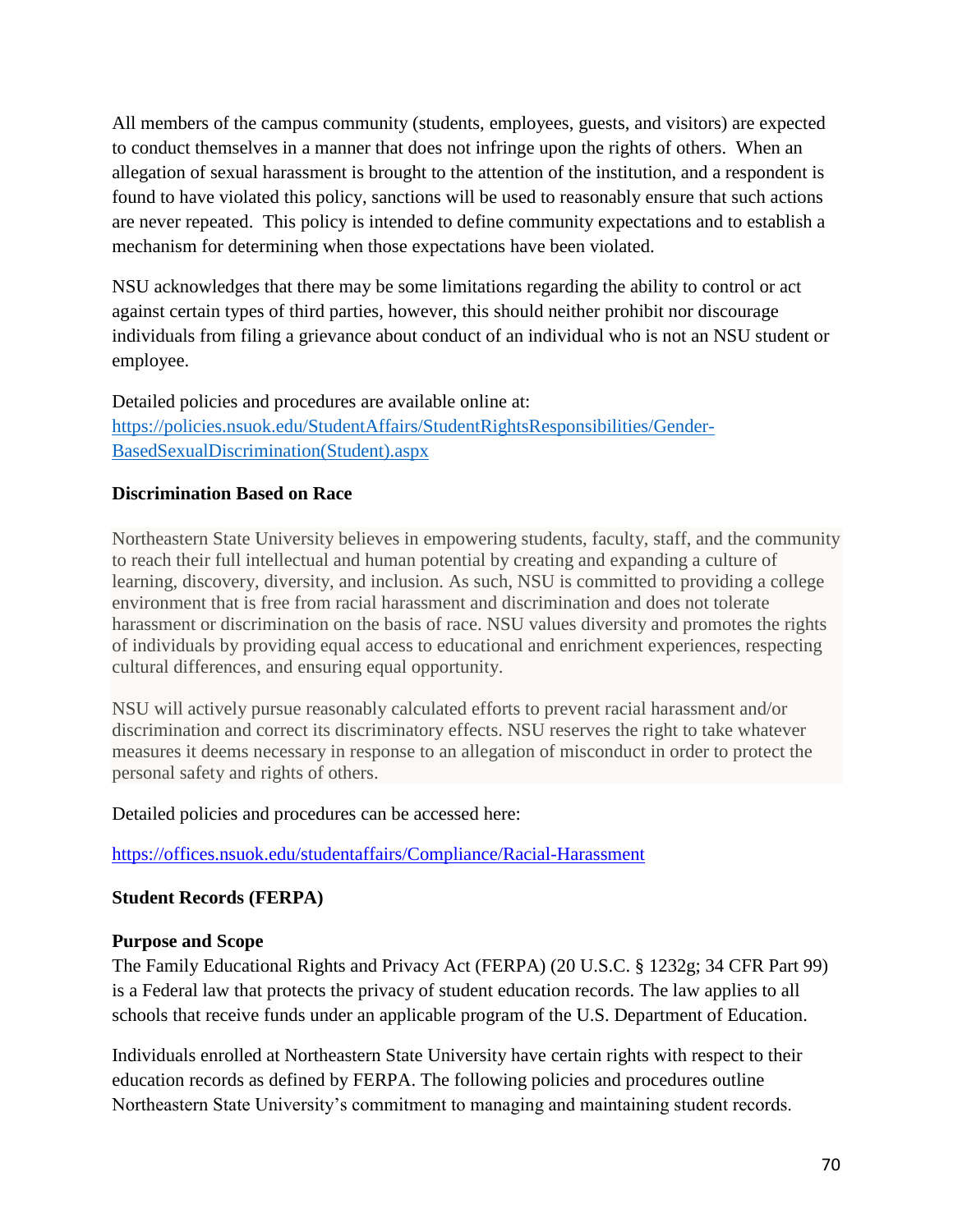## **Policies**

It is the policy of Northeastern State University that current and former students and parents of students, where appropriate, have the right to review educational records maintained about them by the institution, except for material to which the student has waived right of access or for material specifically determined to be confidential by law. Students shall be informed of their rights each year.

Information contained in educational records is confidential but may be reviewed by "school officials" who have a "legitimate educational interest" in the student without prior consent of the student. "School official" is defined by the Department of Education as the following:

- 1. Person employed by the University in an administrative, supervisory, academic or research, or support staff position (including law enforcement unit personnel and health staff);
- 2. Person or company with whom the University has contracted as its agent to provide a service instead of using University employees or officials (such as an attorney, auditor, or collection agent);
- 3. Person serving on the Board of Trustees; and/or
- 4. Student serving on an official committee, such as a disciplinary or grievance committee, or assisting another school official in performing his or her tasks.

A school official has a "legitimate educational interest" if a review of a student's record is necessary to fulfill the official's professional responsibilities to the University. School officials may have legitimate educational interests both in students who are currently enrolled and in those no longer enrolled.

Directory Information may be released without prior consent of the student unless the student formally requests that such information be kept confidential. Such requests for confidentiality of directory information remain in effect until revoked by the student and apply to all categories of directory information, i.e., students may not specify that only some of the items be kept confidential. Only identifiers that are acceptable under FERPA will be used to identify students whose records are released.

A student may be provided access to his or her own educational record.

A student may challenge the content of the educational record if such records are believed to be inaccurate, misleading, or in violation of the privacy or other rights of the student.

Requests from off-campus parties for information from educational records shall be handled through the University General Counsel.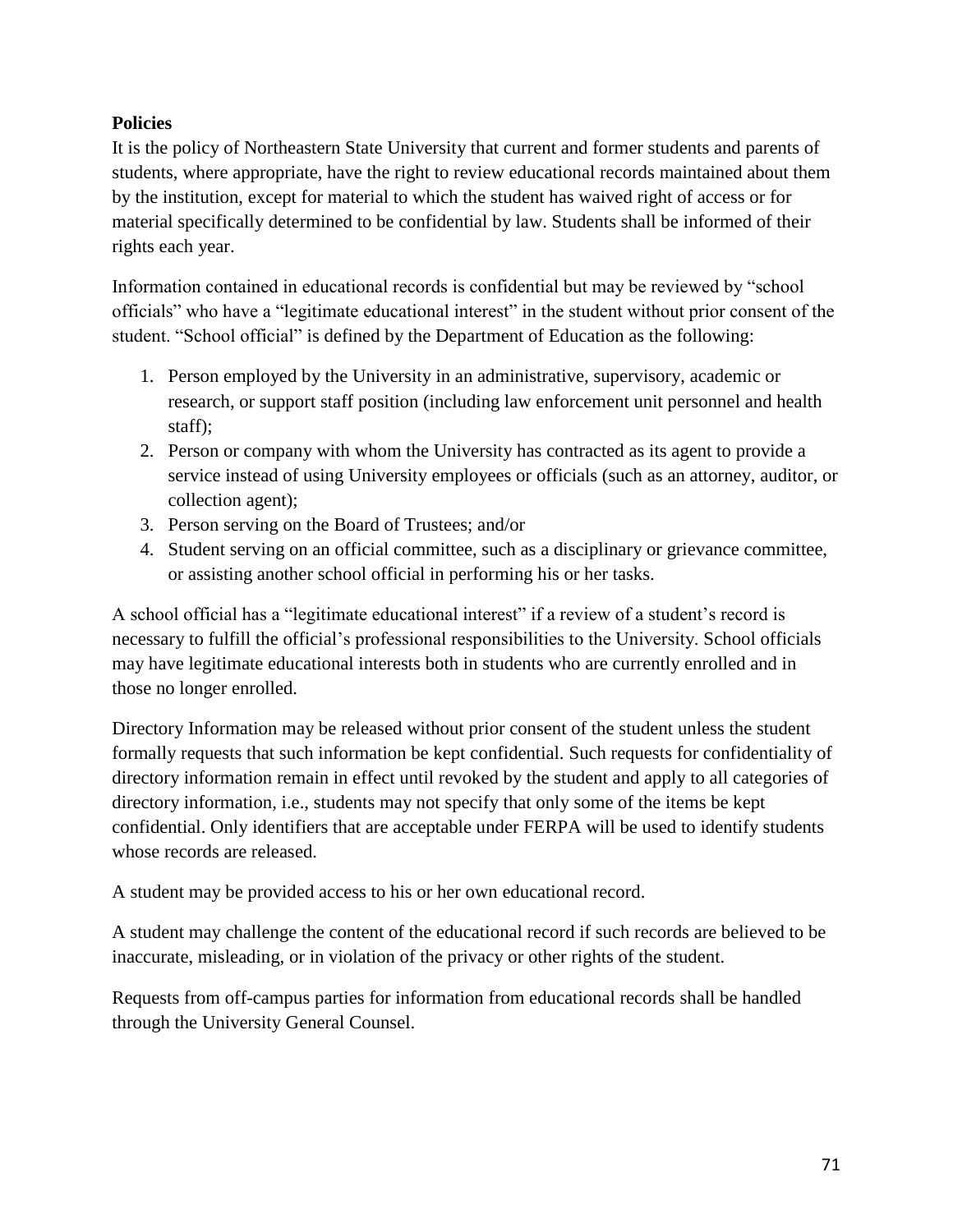NSU will use methods that are in compliance with FERPA to identify and authenticate the identity of students, parents, school officials, and other parties to whom personally identifiable information from education records is released.

If a significant threat to the health or safety of a student or other individual is determined, University personnel may disclose information from education records to any person, including parents, whose knowledge of the information is necessary to protect the health or safety of the student or other individuals. University personnel must maintain a record of the significant threat that formed the rational basis for the disclosure.

## **Procedure**

Each year, the University, through Student Affairs, shall publicly notify students of their right to review their own educational records, and students seeking access to their own educational records should submit their request in writing to the appropriate record's custodian/official office. Positive identification will be expected.

| <b>Types</b>             | <b>Location</b>                   | <b>Custodian</b>             |
|--------------------------|-----------------------------------|------------------------------|
| Admissions and Academic  | Office of Registrar               | Registrar                    |
| Records                  | <b>CASE Building</b>              |                              |
| <b>Treatment Records</b> | <b>HawkReach Student Services</b> | <b>AVP Student Affairs</b>   |
| (Medical/Counseling)     |                                   |                              |
| <b>Student Life</b>      | <b>Student Affairs</b>            | Vice President, Student      |
|                          |                                   | <b>Affairs</b>               |
| <b>Housing Records</b>   | Housing Office, Leoser            | Director of Housing          |
|                          | Center                            |                              |
| <b>Financial Records</b> | Business Affairs Office, A        | Director of Business Affairs |
|                          | 124                               |                              |

Types, Locations, and Custodians of Educational Records

The appropriate records custodian will satisfy himself or herself that the student is the student to whom the records pertain;

The appropriate records custodian will review the educational record file and remove any material to which the student does not have the right of access or may request that the student make an appointment to review the record, with such appointment being within the legal maximum period of 45 days. No reason for the delay needs to be given; and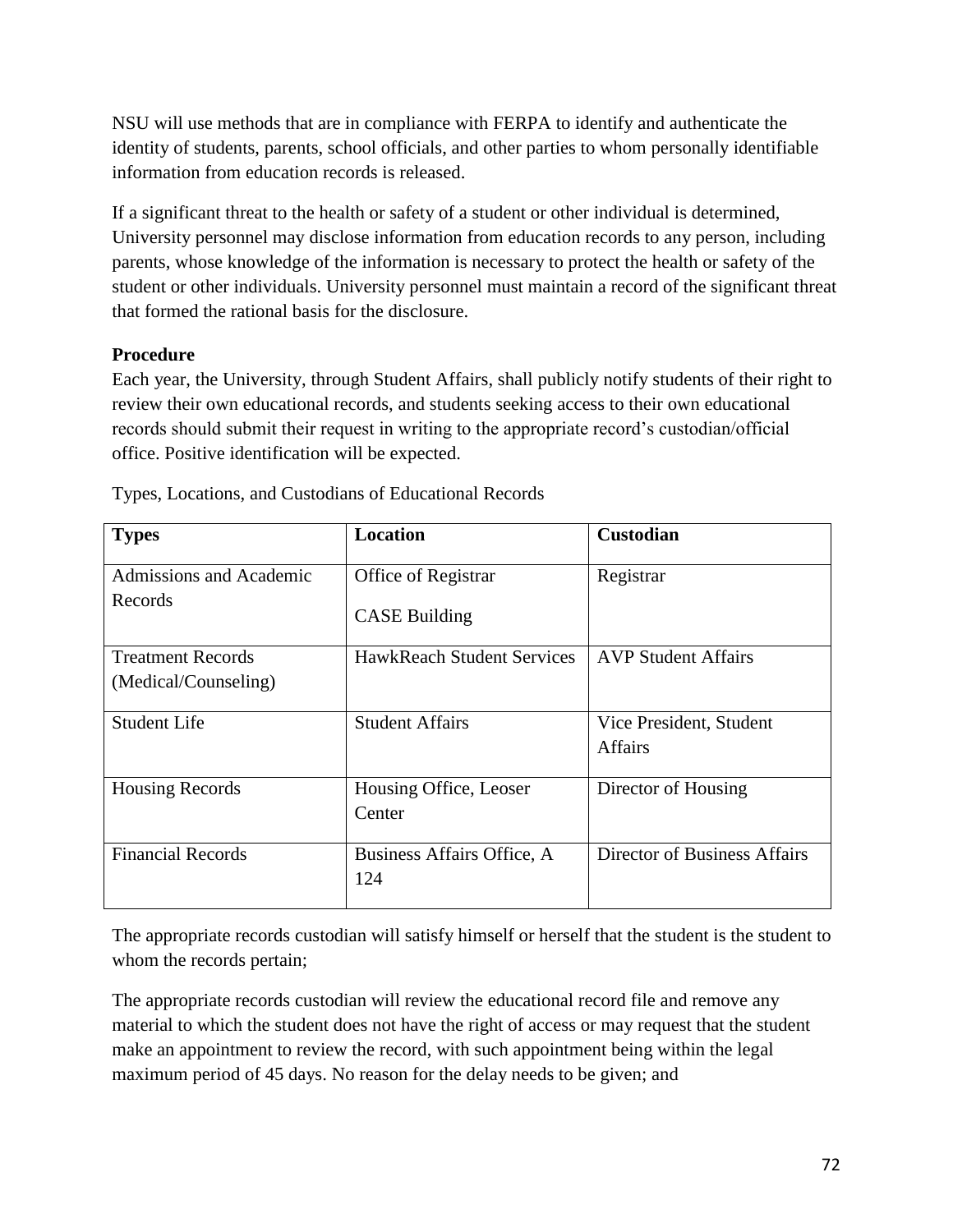The student shall review the record in the office under the supervision of the office staff, and under no circumstances shall the student remove or alter any part of the record.

"Directory information" consists of the following information and is subject to change provided the change is effective only at the subsequent year (i.e., fall term) and provided the change(s) is/are appropriately publicized.

- A. Student's name, local and permanent address, and telephone number
- B. Date of birth
- C. Classification and enrollment status
- D. Major field of study
- E. Dates of attendance at Northeastern State University
- F. Most recent previous school attended
- G. Degrees, honors and awards received
- H. Participation in officially recognized activities and sports
- I. Weight and height of athletic team members
- J. Photograph
- K. Email address assigned/provided by the institution or provided to the University by the student

Northeastern State University assumes consent for disclosure of directory information unless the student specifically requests the withholding of directory information. Students who want directory information kept confidential shall elect to withhold directory information through the goNSU student portal.

A student who wants information contained in their educational record shared with a 3<sup>rd</sup> party, shall make such request in writing utilizing the FERPA release form to the official responsible for maintaining the record. The request shall clearly identify what information is to be disclosed or shared and time frame for permission to share records.

When a student challenges the content of the educational record, the following steps will be used:

- 1. The student will submit a written request to the official responsible for maintaining the record, with such request specifying the content being challenged, the grounds for the challenge, and the exact action being sought;
- 2. Appeals will be conducted according to the NSU grievance procedure.

Additional information may be obtained at the following link: <https://www.nsuok.edu/Administration/UniversityPolicies/FERPA/NSUFERPAPolicy.aspx>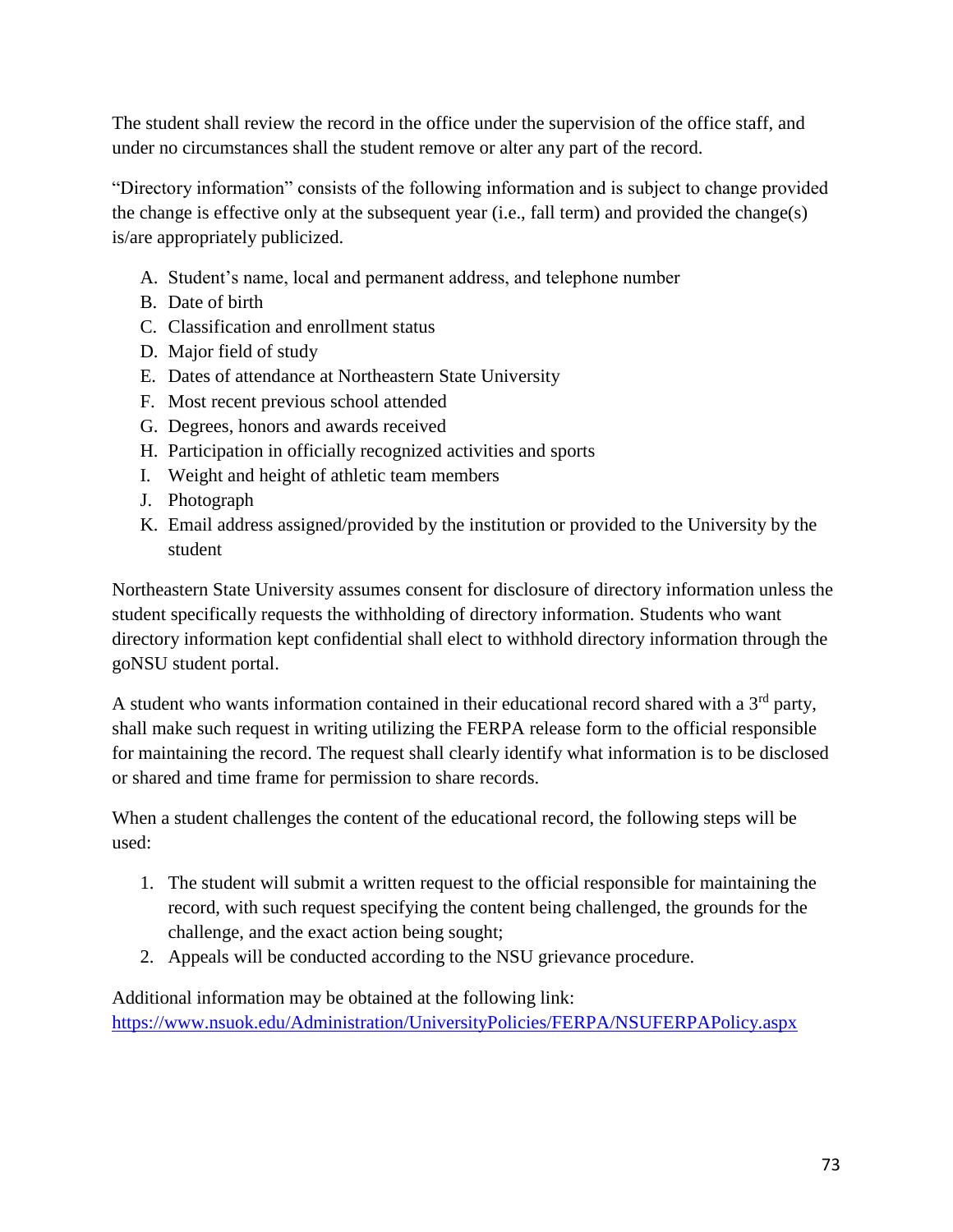# Student Support Services

# **Career Services**

Career Services at Northeastern State University serves as a partner in your Career Readiness journey. An integral part of your college experience involves an exploration of interest, skills, and values to help develop and implement a career plan. NSU Career Services' resources assist you regardless of where you are at in your career journey. Career Counselors provide oneon-one career exploration coaching sessions, resume, cover letter, and graduate school document preparation, and job interviewing strategies. Career events such as job fairs, on-campus employer presentations, and interviews, alongside professional development workshops are held each semester to help students identify employment and experiential learning opportunities. For a complete list of services and/or to see our calendar of events, please visit [www.HireNSUGrads.com](http://www.hirensugrads.com/) and activate your Handshake account.

## **HawkReach**

HawkReach Student Services is made up of Counseling Services, Student Advocacy and Case Management Services, and Student Disability Services/Educational Access.

## **HawkReach Counseling Services**

Mental Health Counselors are available through HawkReach Student Services to assist students needing individual counseling, referrals to campus and/or community resources, or assistance with any of the following:

- Adjusting to College Life
- Depression
- Anxiety
- Stress
- Sexuality Matters
- Suicidal Thoughts
- Rape or Sexual Assault
- Physical Assault/Altercations
- Alcohol and other Drugs
- Relationship Problems
- Pre or Post Deployment Matters
- Academic Concerns (choosing a major)

HawkReach Student Services provides professional counseling from licensed, license eligible, or graduate level staff. Referrals are available as needed. All services are FREE TO NSU STUDENTS.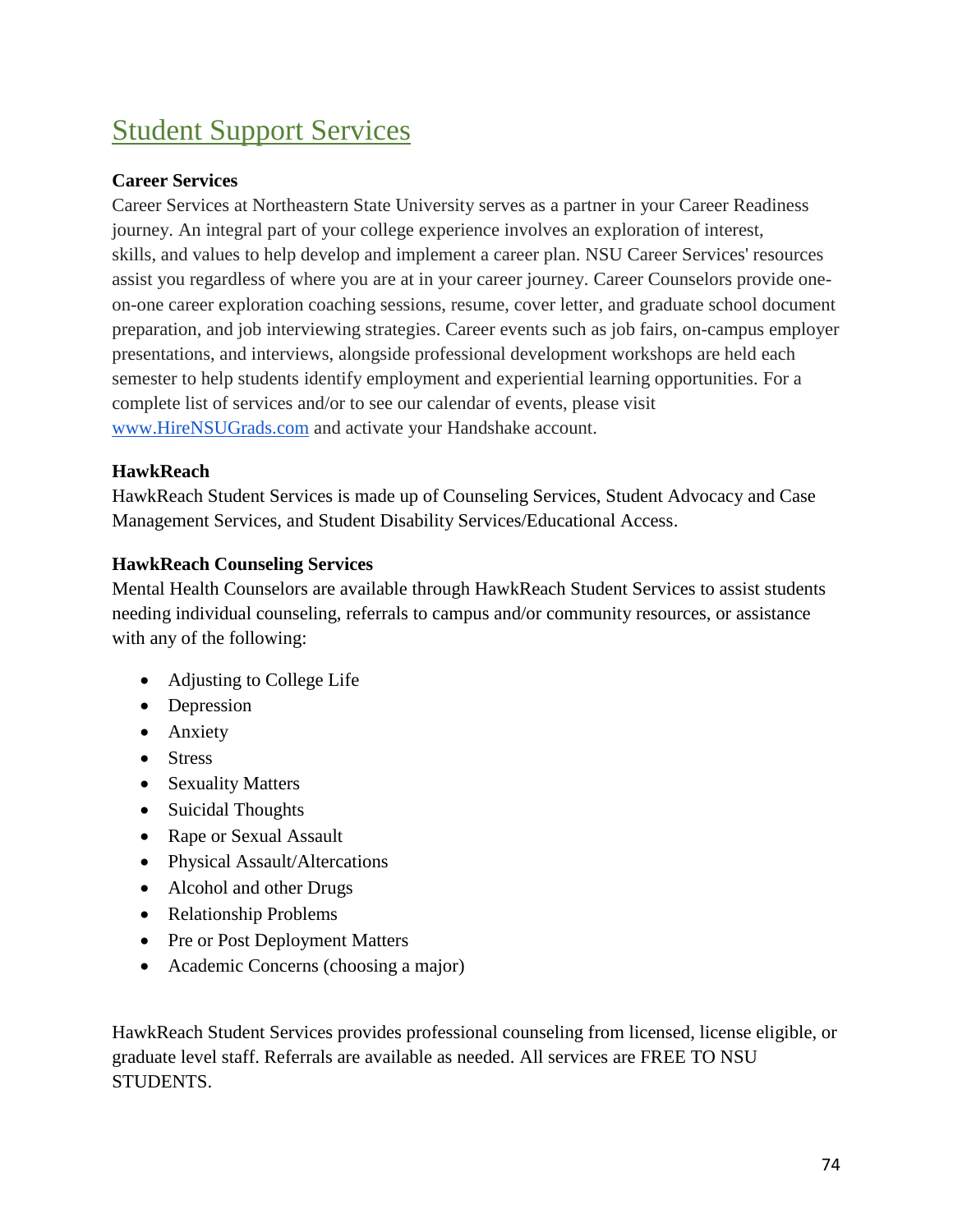During regular office hours (Monday-Friday 8 a.m.-5 p.m.), a student can make an appointment by calling HawkReach Student Services at 918-444-2042 or email [hawkreach@nsuok.edu.](mailto:hawkreach@nsuok.edu) HawkReach is located in the Leoser Housing Complex just north of the Housing Office.

Services are also available in Broken Arrow by contacting the Student Affairs Office on the Broken Arrow campus at 918-449-6136 or the main number at 918-444-2042. Services are also available on the Muskogee Campus by contacting 918-444-2042.

HawkReach offers informative and educational trainings to offices, classes, or organizations on a variety of mental health or relationship topics. Crisis intervention services are provided as needed 24/7 by calling our office or Campus Police at 918-444-2468. Please be aware of these other important sources for help:

- Suicide Prevention Hotline (available 24/7): 1-800-273-8255
- Campus Police: 918-444-2468
- Help-In-Crisis Hotline: 918-456-HELP (4357)
- CREOKS Behavioral Health (available 24/7): 918-207-0078

# **HawkReach Internship/Counselor in Residence Program**

The Counselor in Residence Program (CIR) is an internship opportunity for graduate level counseling students. CIR's provide supervised counseling services and engage in educational outreach programming.

# **HawkReach Disability Services/Educational Access**

In conjunction with the overall mission of Northeastern State University and Student Affairs, Student Disability Services is committed to ensuring an atmosphere of understanding and awareness of special needs in a welcoming, friendly environment. By providing or arranging reasonable accommodations and services, Student Disability Services collaborates with the campus community to promote equal access to educational and enrichment experiences for the academic and personal growth of the students we serve. The advocacy each student receives supports the student's endeavor for self-sufficiency and determination to succeed.

Under University policy, the Americans with Disabilities Act (ADA), and state laws, students with qualified disabilities are entitled to reasonable accommodations unless the accommodation would pose an undue hardship upon the University. Students enrolled in postsecondary education are required to **self-identify** if they would like to request services on the basis of disability. The responsibilities of postsecondary schools are significantly different from those of school districts. Postsecondary schools are charged with the responsibility of providing appropriate academic adjustments and to ensure that the student is not discriminated on the basis of disability.

Tahlequah students should contact the Coordinator of Student Disability Services at 918-444- 2042 or visit Student Disability Services in HawkReach, located on the north side of Leoser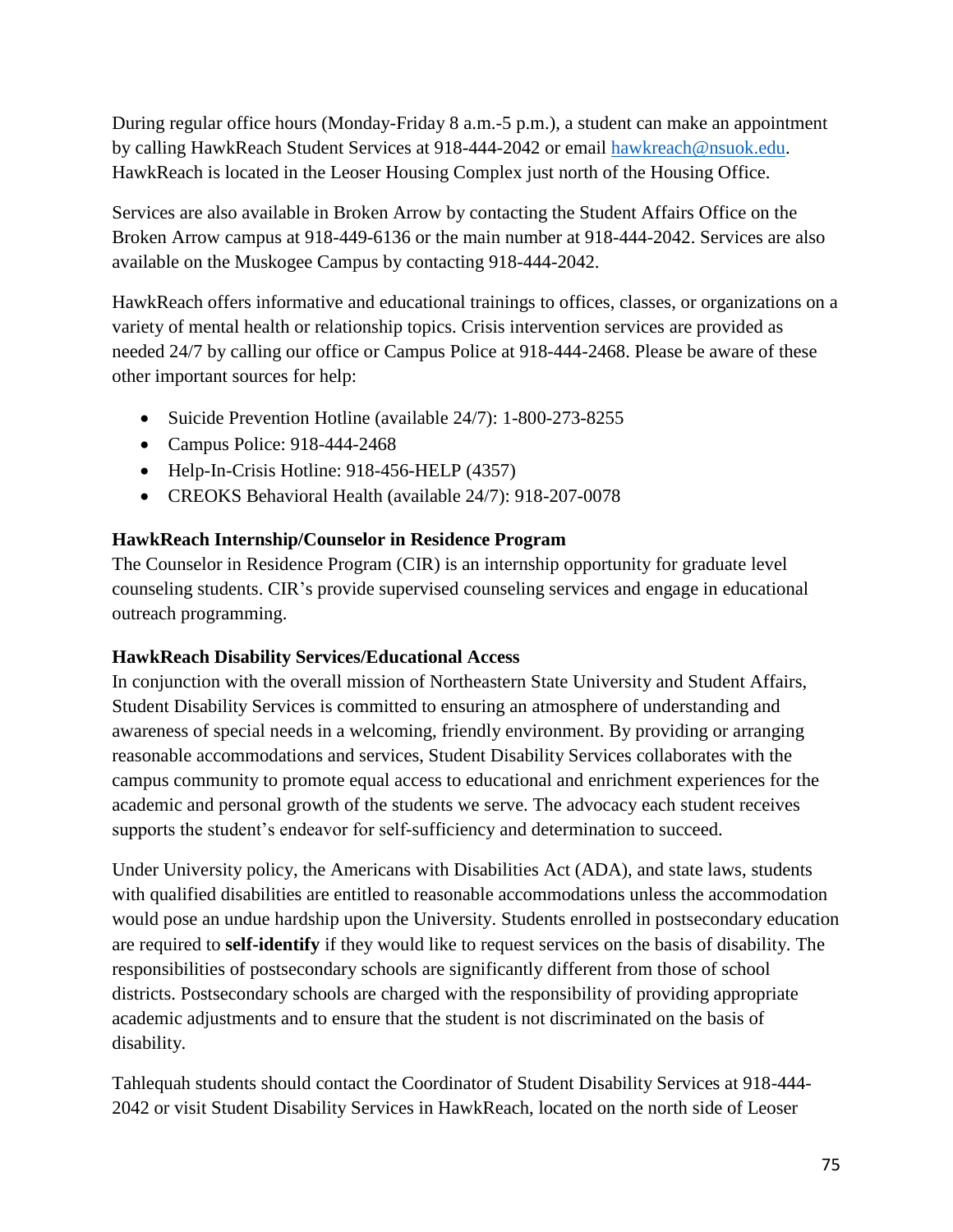Center, for an appointment to discuss your special needs and educational objectives. Broken Arrow and Muskogee students may contact the Education Access Coordinator at 918-449-6139 or visit suite 130 in the Broken Arrow Administration Building. You may also visit the Student Disability Services website at

[offices.nsuok.edu/studentaffairs/StudentServices/StudentDisabilityServices.](https://offices.nsuok.edu/studentaffairs/StudentServices/StudentDisabilityServices.aspx)

#### **Health Services**

# **NEO Health**

NEO Health provides health care services to students, faculty, staff, and their dependents. Their office is conveniently located on the NSU campus in Tahlequah next to the RiverHawk Fitness Center. NEO Health is a private, non-profit, community health center that provides comprehensive, primary, and preventative medical services to families and individuals, regardless of their ability to pay. NEO Health accepts most insurances, and utilizes a sliding scale for uninsured patients who meet the income criteria. Office visit copays will be paid by NSU for students who visit the Tahlequah or Muskogee Clinic.

To schedule an appointment at NEO Health, please call Tahlequah 918-444-2126 or Muskogee 918-683-0470. Walk-ins are welcome, though an appointment may shorten your waiting time. Business Hours: 8 a.m.-5 p.m. Monday-Friday.

#### **Arkansas Verdigris Valley Health Center Coweta Clinic**

AVVHC serves our students in Wagoner County. Arkansas Valley is a private, non-profit, community health center that provides comprehensive, primary, and preventative medical services to families and individuals, regardless of their ability to pay. AVVHC accepts most insurances, and utilizes a sliding scale for uninsured patients who meet the income criteria. Office visit copays will be paid by NSU for students who visit the Coweta Clinic.

#### **Outreach & Prevention**

#### **Health Education**

Educational pamphlets and materials are available to address common health related conditions and prevention. Health educational workshops, presentations and information distribution are available upon request.

#### **Immunizations**

The University immunization requirements comply with Senate Bill 787, in effect the 2004-2005 academic year. Contact Outreach & Prevention for details on immunization requirements at [immunizations@nsuok.edu](mailto:immunizations@nsuok.edu) or visit

[offices.nsuok.edu/studentaffairs/StudentServices/OutreachandPrevention/Immunization](https://offices.nsuok.edu/studentaffairs/StudentServices/OutreachandPrevention/Immunization.aspx)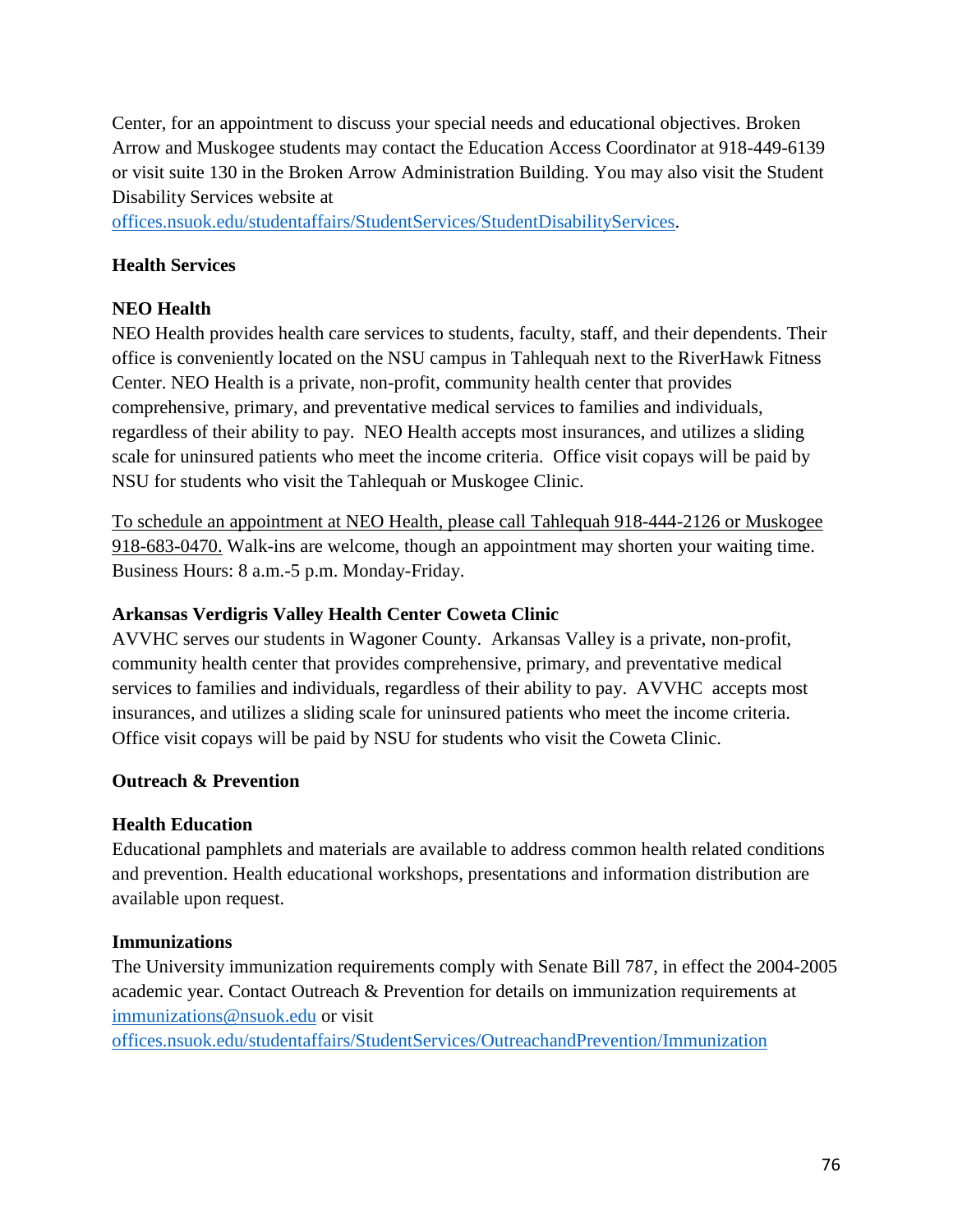#### **Immunizations – International**

All international students are required to have a TB test (in the U.S.) before arrival on-campus. This test cannot be waived. Please contact Outreach & Prevention for details on immunization requirements at 918-444-4735.

#### **Alcohol and Drug Education**

Programs designed to educate students on the effects of the misuse of alcohol and drugs are offered throughout the year. Small group education sessions can also be provided upon request.

#### **Student Health Insurance**

All students are highly encouraged to carry personal health insurance. All enrolling International students registered for one or more credit hours are required to provide proof of coverage.

#### **TRIO: Student Support Services**

Student Support Services (SSS) is part of a TRIO federal grant program housed at Northeastern State University. The SSS grant program has been assisting students at NSU since 1993. It is a support program designed to increase the academic performance, retention, and graduation rates of program eligible students at NSU.

We are committed to providing first generation, low-income students and students with disabilities a support system that facilitates and customizes services that addresses their academic and non-academic needs. A few of the services provided include: academic tutoring, academic coaching, advice and assistance in postsecondary course selection, assistance in applying for FAFSA, financial aid literacy, and social/cultural activities.

Students eligible to receive services must be enrolled at NSU, be a U.S. citizen, be a first generation college student, meet the income guidelines set by the Department of Education, have a documented disability (registered with the ADA office on campus), and have academic need. For more information about, visit their office in the basement of Haskell Hall or call at 918-444- 3035.

#### **Veterans**

Veterans Services is located on the upper level of the Center for Admissions and Student Enrollment (CASE) Building. This office serves as a liaison in certifying veterans, dependents, reservist/guardsmen, and disabled veterans for Veterans educational benefits. NSU proudly supports veterans.

**\*The Student Handbook is regularly updated. The most up-to-date version can be found online at [www.nsuok.edu/studenthandbook.](http://www.nsuok.edu/studenthandbook) In the case of a discrepancy between the two the most recently revised online version will override this document.**